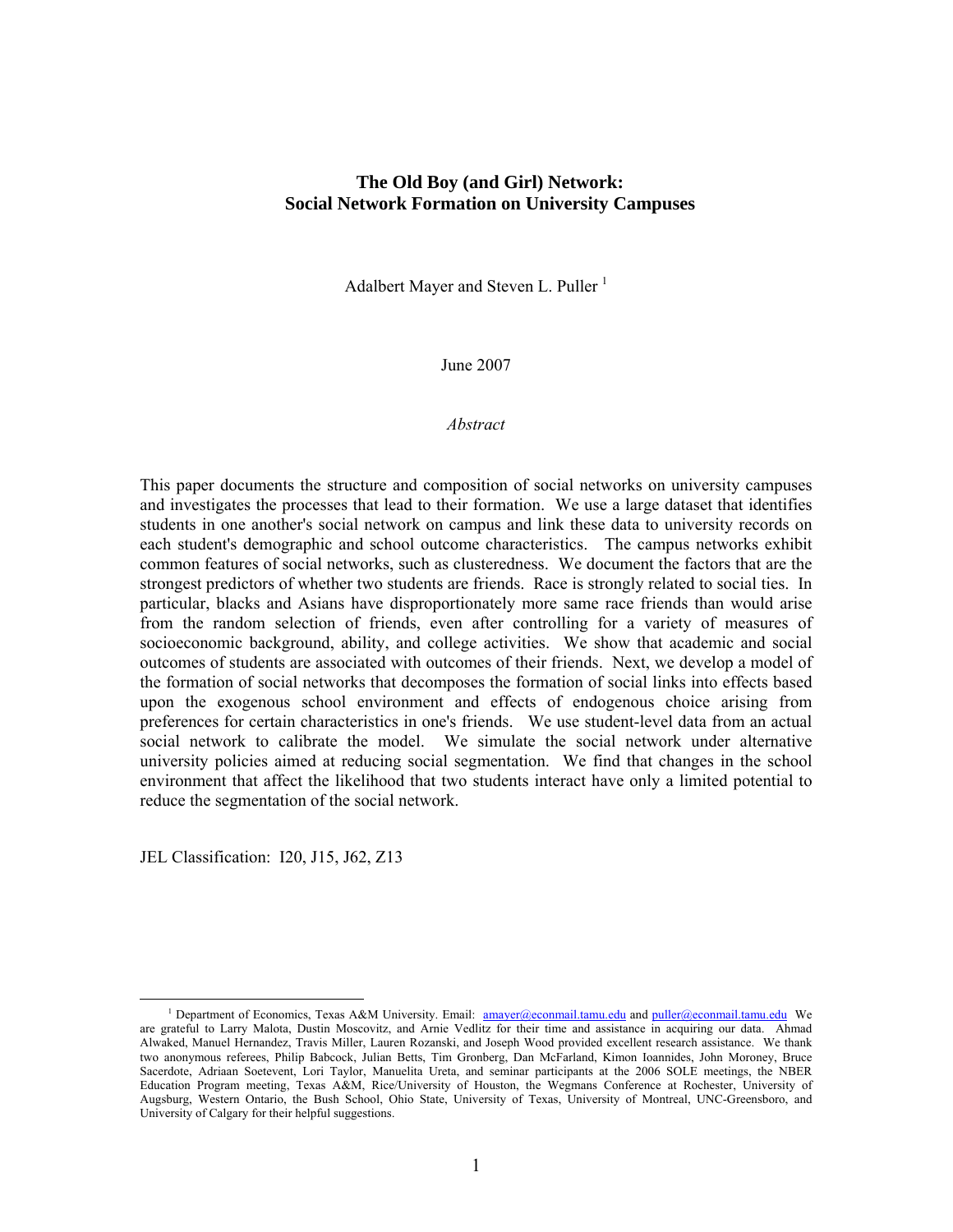## **I. Introduction**

 $\overline{a}$ 

Universities are important venues for the formation of social networks. For many students, college life is the first experience outside the environment determined by their parents. It directly precedes entrance into the job market and the resulting social contacts are an important channel of information transmission<sup>2</sup>. Connections between business partners are formed using knowledge from prior social interaction<sup>3</sup>. Employers and employees frequently use social contacts to obtain information about each other, and this can have important impacts on labor markets $4$ .

Interaction between members of different social groups in college is sometimes viewed as a policy goal in itself. It is argued that interaction between students from different backgrounds and walks of life provides a better learning environment to prepare students for an increasingly diverse workforce and society (see Bok and Bowen, 1998).<sup>5</sup> Consequently, universities have made concerted efforts over the last several decades to create diverse campuses that bring together students of different races and from diverse socioeconomic backgrounds. In a recent ruling (Grutter v. Bollinger, 2003) the United States Supreme Court upheld the right of universities to use race as an admissions criterion to increases diversity. One of the arguments

 $2^2$  For surveys of the literature on social interactions, see Ioannides and Loury (2004), Manski (2000), and Soetevent (2004).

<sup>&</sup>lt;sup>3</sup> For example Cohen et. al. (2007) investigate "connections between mutual fund managers and board corporate board members via shared education networks." They find that "portfolio mangers place larger bets on firms they are connected to through their network," and suggest that "social networks may be an important mechanism for information flow into asset prices."

<sup>&</sup>lt;sup>4</sup> Montgomery (1991) reviews several studies about the importance of social connections in the labor market and concludes that: "While the frequency of alternative job-finding methods varies somewhat by sex and occupation, the following generalization seems fair: approximately 50% of all workers currently employed found their jobs through friends and relatives" Pellizarri (2004) documents this phenomenon for various countries. Social networks affect whether jobs are filled efficiently and influence the incentives for investment in education and work force participation. Calvo-Armengol and Jackson (2004) show that information transmission in social networks can account for differences in wages and labor market participation of different social groups. In another paper Calvo-Armengol and Jackson (2006) show that the structure and composition of social networks have implications for intergenerational mobility.

<sup>&</sup>lt;sup>5</sup> Minorities who maintain racially segregated social connections may fail to build social capital and networks that impact educational outcomes, future labor market outcomes, and social mobility. Moreover, all ethnic groups that remain racially segregated forego the opportunity to be exposed to diversity of thought from students with different cultural, socioeconomic and political perspectives.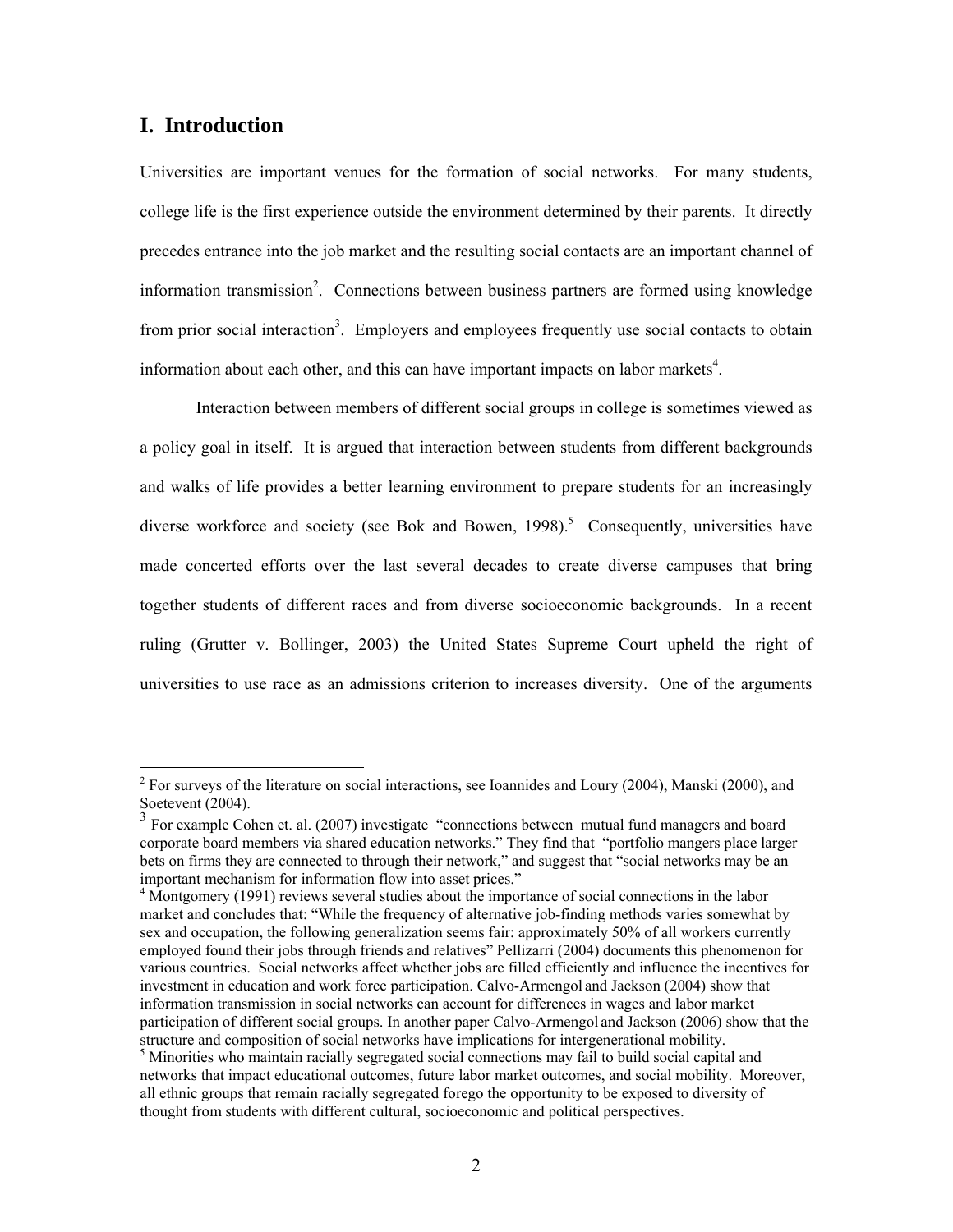against the current practice is the disconnect between the admissions policies and the actual campus experience.<sup>6</sup>

Indeed, it is not known whether a diverse university population leads to diverse interaction among students. Anecdotal evidence suggests that students form cliques based upon race or social background – a casual walk through campus of a large state university or a visit to the dorm cafeteria will illustrate social segmentation. There are few large scale empirical studies that quantify this pattern. A notable exception is Marmaros and Sacerdote (2006), who use data on email communication between Dartmouth students and find that race and distance on campus are important determinants of social interaction.<sup>7</sup>

In this paper, we use a large new dataset from 10 public and private universities to describe social networks in college. We make two contributions to the literature. First, we use student-level data to document the structure of these networks and to measure segmentation of social ties by race, socioeconomic background, and ability. We show that academic and social outcomes of students are associated with outcomes of their friends. Second, we develop a model of network formation that yields a network with many of the commonly observed characteristics of social networks. We calibrate the model to our data and perform counterfactual experiments of university policies that promote student diversity.

Our data are from Facebook.com, a student social networking website for each university. Students use this website to share information and stay in contact with each other. One feature of the Facebook identifies friendships between students and we exploit this information to measure students' social connections on campus.

<sup>&</sup>lt;sup>6</sup> In his dissenting opinion Justice Scalia states: "Still other suits may challenge the bona fides of the institution's expressed commitment to the educational benefits of diversity that immunize the discriminatory scheme in *Grutter*. (Tempting targets, one would suppose, will be those universities that talk the talk of multiculturalism and racial diversity in the courts but walk the walk of tribalism and racial segregation on their campuses..."

 $\frac{7}{1}$  For analyses of secondary school social interaction and connectedness, see Joyner and Kao (2000), Moody (2001), Quillian and Campbell (2003), Weinberg (2005), Fryer and Torelli (2006), and Babcock (2006).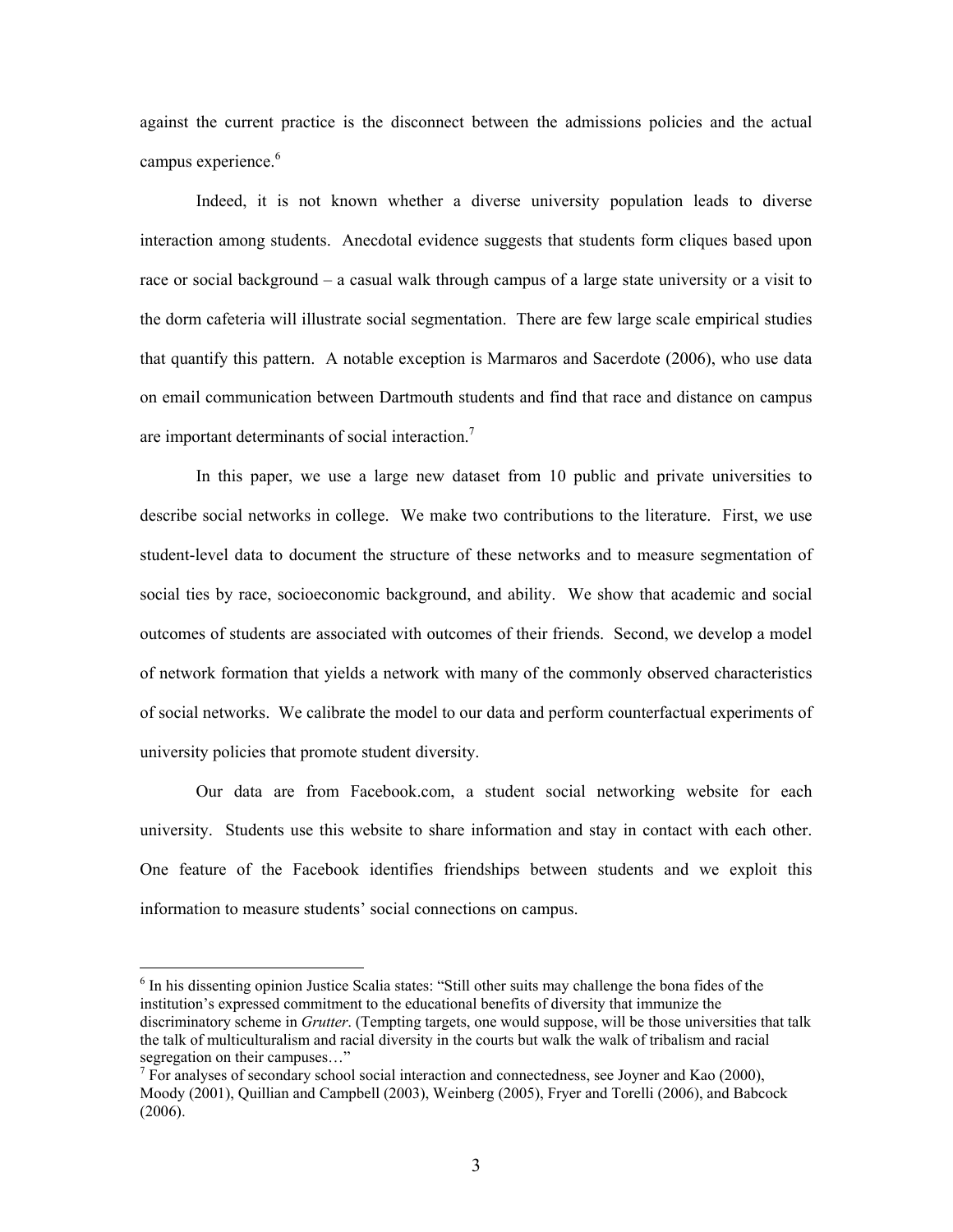We find that social networks differ substantially from the network that would arise from random selection of friends. The structure of these networks exhibits the classic characteristics of social networks (see Jackson 2006). Social networks on campus are cliquish and exhibit a cluster coefficient that cannot be explained by random formation of links. The distribution of number of social connections varies more than implied by random links and it is right skewed. Agents with many ties tend to be connected with other agents with many ties.

At all 10 universities, similar characteristics of two students make the formation of a friendship more likely. Despite the fact these schools are very different in size and type, we find similar overall patterns in social segmentation. Sharing the same major or the same political orientation makes the formation of a friendship more likely. Students are twice as likely to form friendships within their cohort, as with students from the cohort above or below them. Friendships are more likely to be formed within the same race. The share of Asians among the friends of an Asian student is at least twice as high as the share in the total student population; at three of the ten universities it is more than seven times as high. For African American students the difference is even more pronounced. The share of African American friends of African Americans is 4.5 times (at Rice) to 15 times (at Texas A&M and University of Texas at Austin) as high as their share in the overall population.

We link the social network data to student-level administrative data for one of the universities -- Texas A&M. This allows us to use additional information on parental education and income, student SAT scores and college GPA, and the student's high school, dorm, and activities, such as athletics and fraternity/sorority membership.

Using this rich dataset on Texas A&M students, we investigate the determinants of friendship formation. First, we explore in a reduced-form setting the demographic and socioeconomic factors that are good predictors of two students becoming friends. Second, we use the reduced-form results to develop a model of friendship formation that we calibrate to our data from Texas A&M.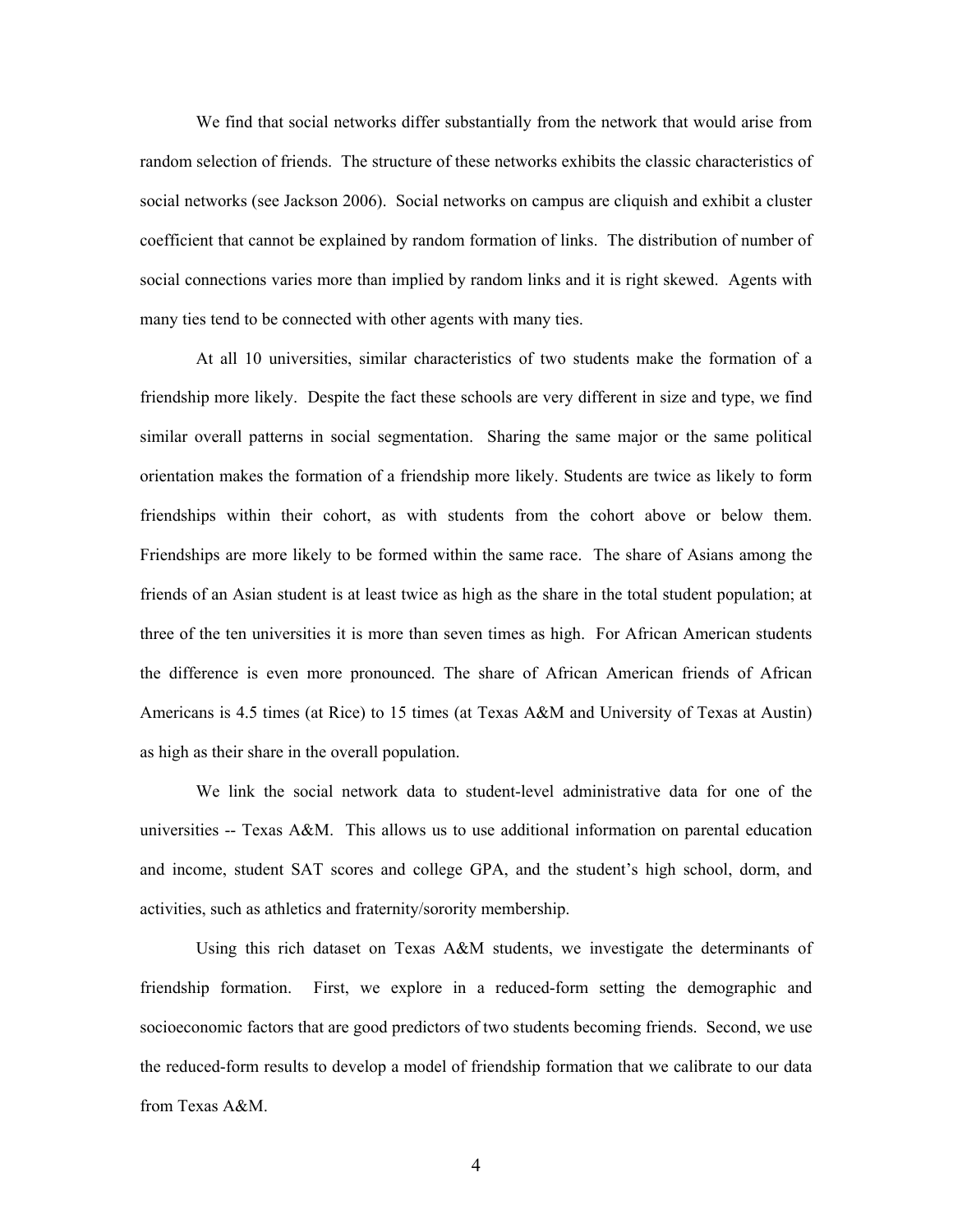We estimate a linear probability model of any two students being friends. Relative to the baseline rate that any two students chosen at random are friends, students living in the same dorm are 13 times more likely to be friends, two black students are 17 times more likely to be friends, two Asian students are 5 times more likely to be friends, and two Hispanic students are about twice as likely to be friends. Socioeconomic background and academic achievement affect the probability of a friendship formation to a smaller but statistically significant degree.

Even though observable characteristics such as race clearly play a role in friendship formation, they have very little explanatory power for the formation of a friendship *between two specific students*. However, common friends are a good predictor for the existence of a friendship between two students – students *i* and *j* are much more likely to be friends if each is friends with student *k*. Moreover, when we control for the number of common friends, the importance of other characteristics such as race changes. Therefore, it is not sufficient to use the results of the linear probability model to predict the effects of changes in the determinants of the network. A better model of the effects of changes in school environment must incorporate how common friends can affect the formation of a friendship. Endogenous effects through friends of friends may magnify effects of a change in the university environment.

We build a model of friendship formation. This allows us to simultaneously study the environment that determines contact, tastes that determine the formation of friendships conditional on contact, and the influence of interconnections through friends of friends. Borrowing from the random graph literature<sup>8</sup>, we specify a framework of random interactions of individuals. Like Jackson and Rogers (forthcoming), we allow links to form with any other student ("random attachment") and links to form through friends of existing friends ("preferential

<sup>&</sup>lt;sup>8</sup> Building on the random graph literature, a number of mechanical stochastic processes of network formation have been proposed. These models are able to explain various features of social networks. Contributions can be found in the computer science, physics and economics literature (See Newman (2003)).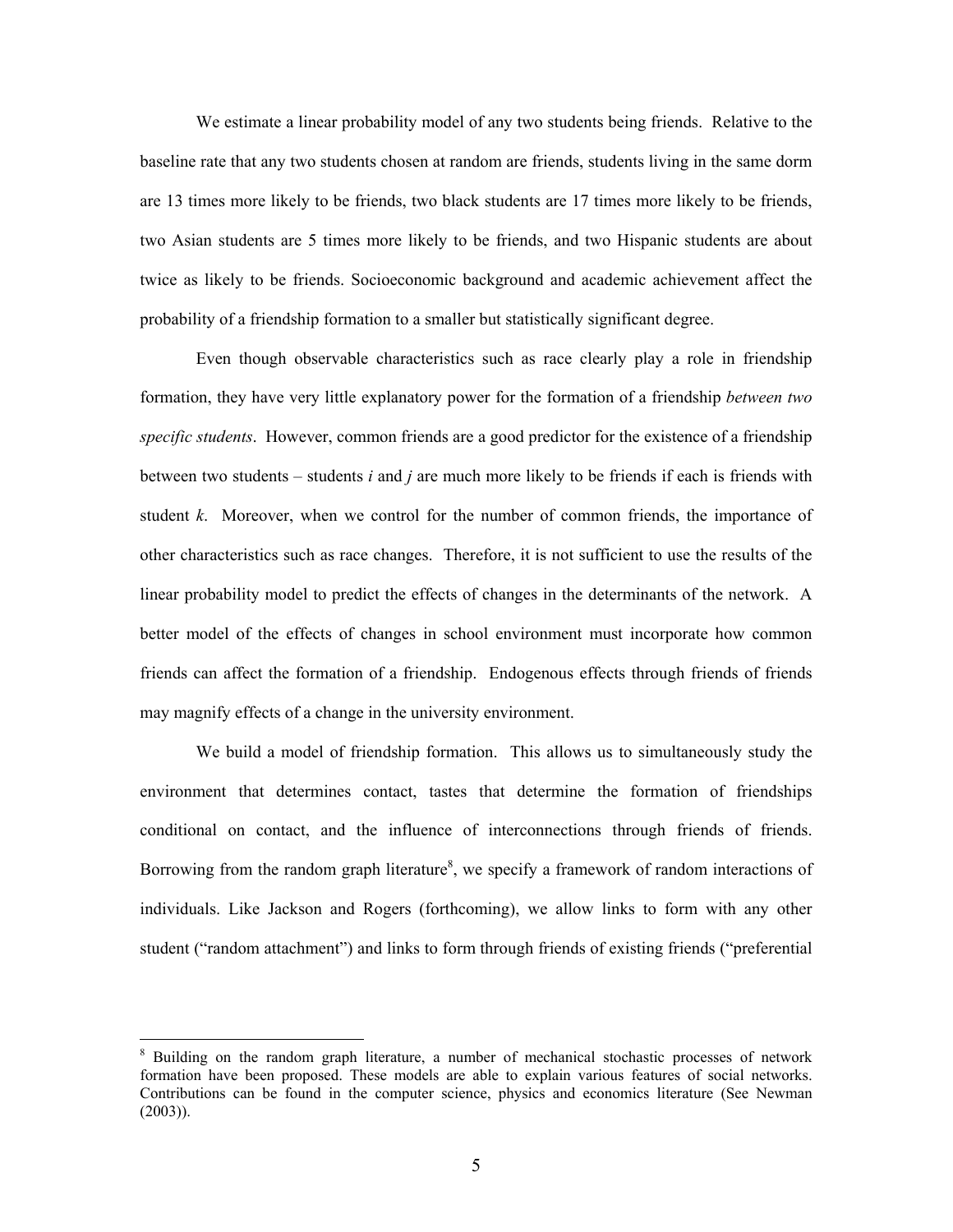attachment" or "search"). In addition, we model heterogeneity in the environment and preferences of agents.

Our model starts with a network in which no students are connected through friendship. Then, two individuals meet with a probability that is determined by their school environment (e.g. dorm assignment or cohort). Conditional upon meeting, the students choose whether or not to form a friendship based upon tastes for observable characteristics. Finally, students meet friends of their friends and again choose whether to form a friendship based upon preferences. We calibrate the model to yield a simulated network that resembles the observed social network.

We simulate modified versions of the model to generate counterfactuals. We assess the effectiveness of policies that try to decrease socialization *within* subgroups and increase socialization *across* subgroups. Our experiments suggest that there is very little potential to increase the social ties between different groups by changing the environment that leads to contact between students. Segmentation by race or background appears to be mainly driven by preferences to form friendships conditional on meeting, and less by differences in the probability of meeting. We also simulate the effects of an increase in the number of minority students. The result is more segmentation of the minority group in question. However, the fraction of minority friends of other races increases.

Our paper contributes to the existing literature along several dimensions. Much of the existing literature that studies the effects of one's academic peers exploits random assignment, such as the assignment of roommates (e.g. Sacerdote, 2001). However, most of a student's peers are not assigned randomly but are chosen through a process of network formation. We adapt methods from the networks literature to model the process by which a student forms her peers. The social networks literature has developed models of network formation with the goal of specifying parsimonious models that explain certain features of observed social networks such as clustering and small-world effects. Our goal is somewhat different. We seek to understand how the process of network formation contributes to the segmentation of heterogeneous individuals.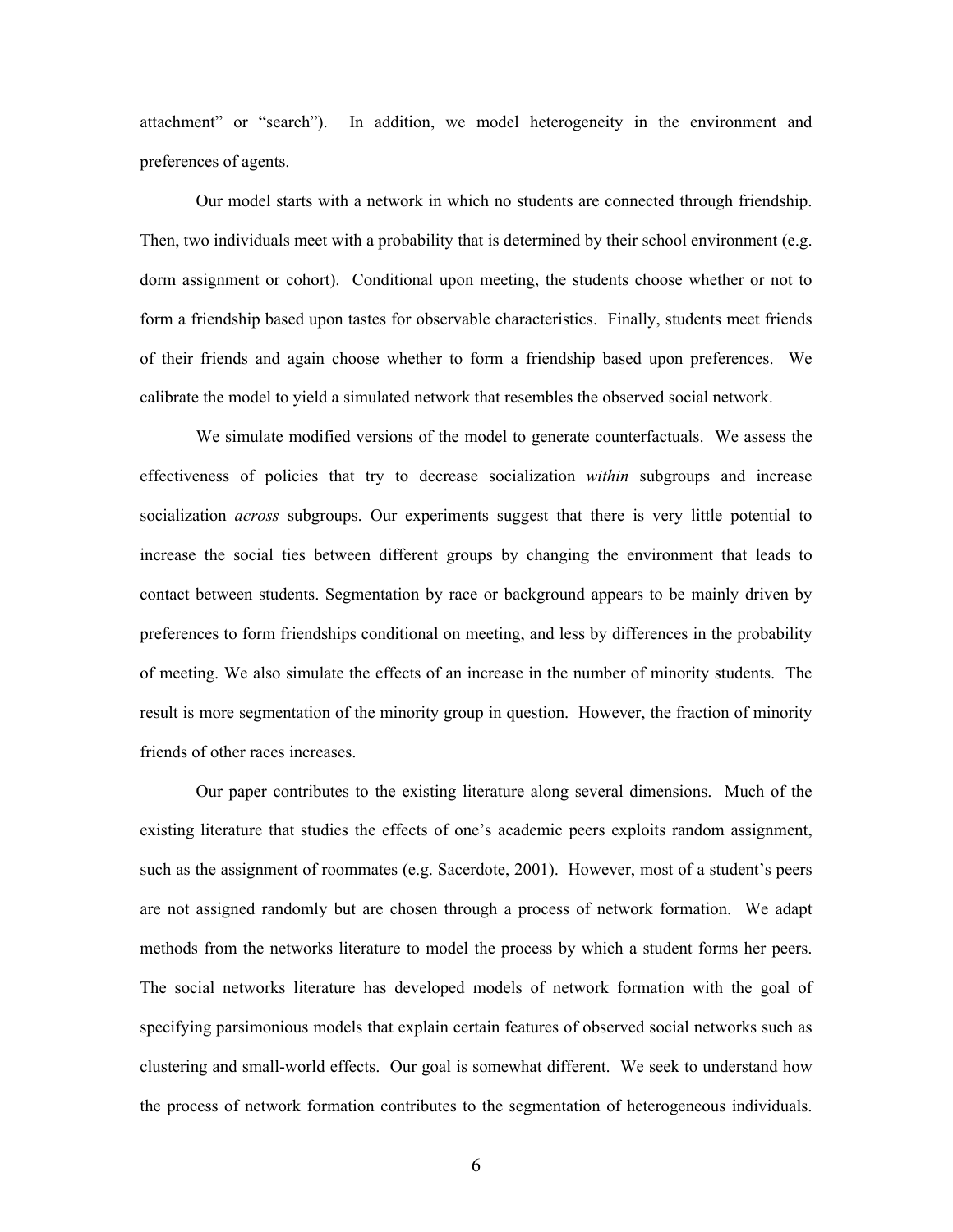Existing social network models do not incorporate heterogeneity in agents, and therefore do not generate the observed segmentation. Therefore, we add heterogeneity in preferences and environment to evaluate education policies aimed at reducing social network segmentation.

 In section II we describe our data, document the structure of the networks, and analyze associations between individual characteristics and friendship formation. In section III, we present a model of network formation and use it to simulate counterfactual networks in section IV. In Section V we show that a student's academic and social outcomes are related to her friends. Section VI concludes.

# **II. Description of Social Networks**

## **A. Data from Facebook.com**

 $\overline{a}$ 

Our data on social networks are from the Facebook.com website. The online student directory Facebook.com was conceived by undergraduate students at Harvard in February 2004. In spring 2004, the Facebook expanded beyond Harvard to other Ivy League schools and by fall 2004 Facebook.com had added websites for several hundred colleges and universities around the country. In July 2006, Facebook.com was the seventh most visited website in the United States. To participate on the Facebook, students must sign up using an official university email address, ensuring that they are members of the campus community. The Facebook allows students to set up a profile page which includes a picture, name, gender, high school, major, classes taken, political orientation, music tastes, hobbies and other interests as well as any musings the student wishes to share.<sup>9</sup> Students registered on the Facebook can browse the profiles of other students at their university.

Students use the website to share information and stay in contact with each other. Also, students can use the Facebook to find contact information for other students in one of their

<sup>&</sup>lt;sup>9</sup> Facebook has changed features over time, so some current features were not available at the time that our data were collected.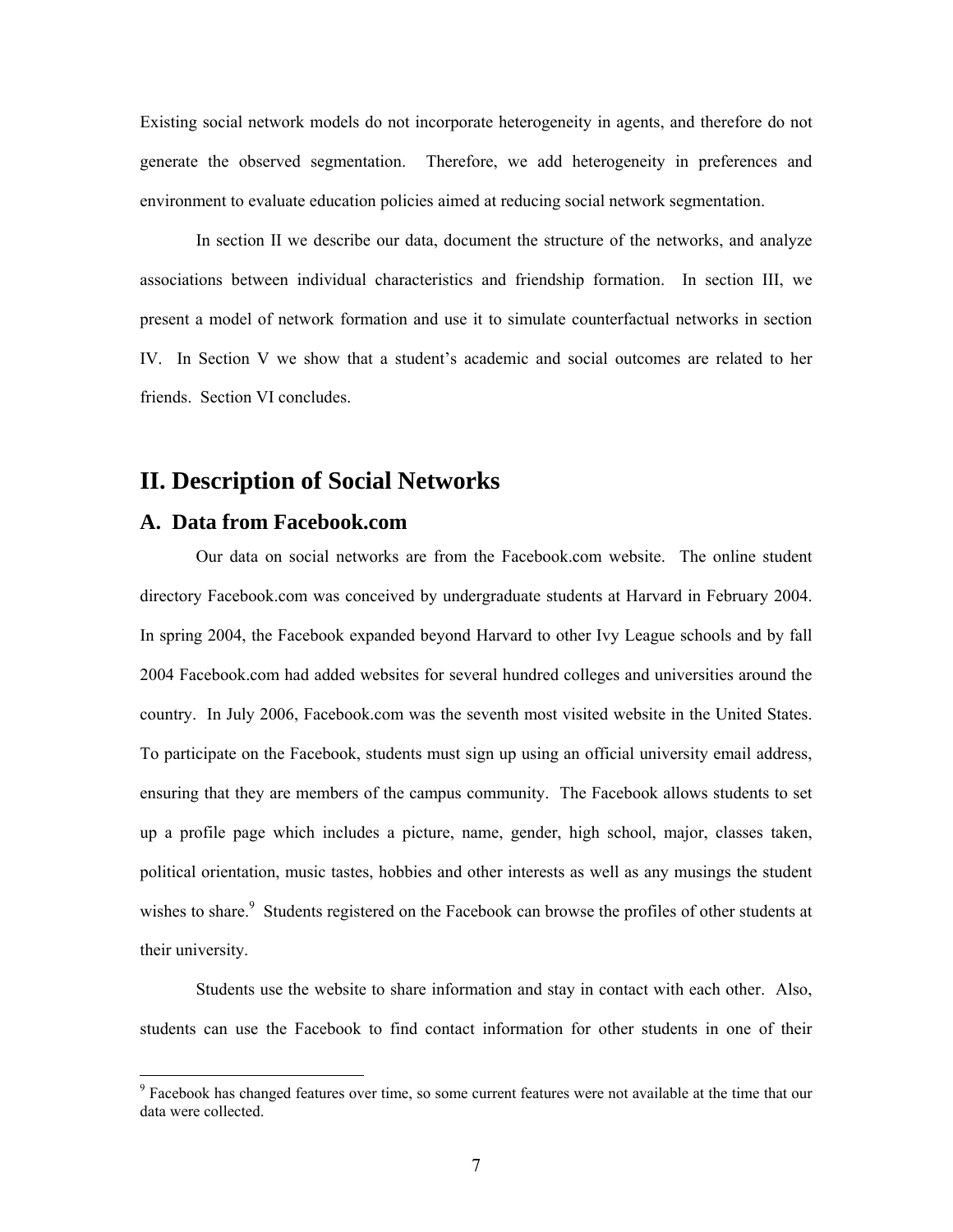classes. Facebook.com administrators claimed that many students log on almost every day and 9 out of 10 do so every week during the period when our data were collected.

The profiles of the students also contain a list of 'friends'. A Facebook friendship is formed if student A sends a friendship request via the website to student B and student B accepts A's friendship invitation. Student A appears as a friend on B's Facebook profile and vice versa. We use these friend connections as a proxy for a student's social network. These friends are likely to include not only close friends but also the "weak ties" that Granovetter $10$  describes as being important for information transmission.

#### **What Do 'Facebook-Friendships' Measure?**

 $\overline{a}$ 

We conducted informal surveys about the nature of Facebook friendships in several undergraduate classes at Texas A&M. The students describe their Facebook friends as acquaintances made at school or social activities. Students say they would be willing to help most of their Facebook friends with a homework assignment. We also can provide slightly more formal evidence that Facebook friendships measure interaction on campus. After we collected our data, Facebook added an additional feature that allows students to self-report how they met each of their friends. Using a sample of this information for Texas A&M, we found that the main channels of meeting friends were being co-members of a school organization (26%), meeting through another friend (16%), attending the same high school (14%), and taking a course together (12%). Very few friendships appear to be merely online interactions (0.4%). We provide further evidence in section V that a student's friends, as measured by Facebook, are associated with educational outcomes.

 $10$  According to Granovetter's (1974) "Strength of Weak Ties" thesis, people often obtain better access to job information from those with *weak* ties, because those individuals operate in different social circles and are likely to have access to different sets of information. Granovetter cites evidence that professional, technical and managerial workers learned about new jobs through weak ties (27.8%), strong ties (16.7%), and moderate ties (55.6%).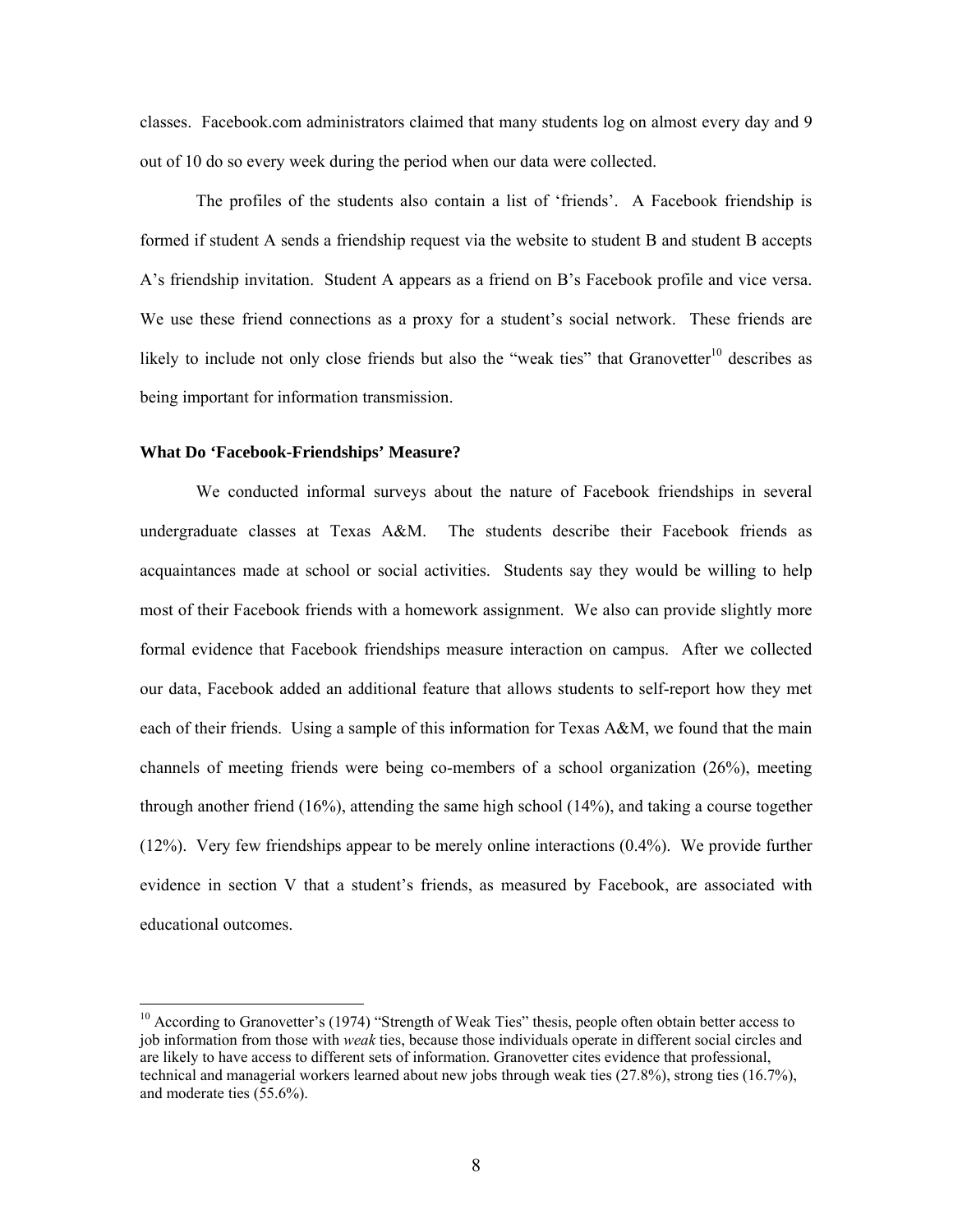#### **Summary Statistics**

We have a snapshot of data from Facebook websites at 10 Texas universities from January 17, 2005. The administrators of Facebook.com provided us with data on all student profiles at Rice, the University of Texas, Texas A&M University, Baylor, Texas Tech, Texas Christian University, Southern Methodist University, the University of North Texas, UT-Arlington and Texas State University.<sup>11</sup> Table 1 describes the undergraduate student body of the 10 universities. The schools are ordered by the date at which the Facebook was established on campus. Rice has the oldest and Texas State the youngest Facebook network. The two major public schools are the University of Texas and Texas A&M University while Rice, Baylor, Southern Methodist and Texas Christian are private. With the exception of Rice, Baylor and Southern Methodist, the student bodies of the schools in our sample consist almost exclusively of students from Texas. Whites comprise a strong majority of the student population including 60% at the University of Texas and 82% at Texas A&M. The largest minority group tends to be Hispanics (10% at Texas A&M and 15% at University of Texas) followed by Asians (3% at Texas A&M and 17% at University of Texas) and blacks (2% at Texas A&M and 4% at University of Texas).

 As shown in the last row of Table 1, a large fraction of students are registered on the Facebook website at the time our sample was drawn. 80% of undergraduates at Rice, 40% at University of Texas and 44% at Texas A&M are included in our Facebook sample<sup>12</sup>. Altogether, our Facebook sample contains 65,104 undergraduate students.

In Section II.B we analyze the Facebook networks at all 10 Universities. In section II.C we match the Facebook data to additional student-level data from administrative records at Texas

 $11$  We thank Dustin Moscovitz for his assistance in providing us with the data.

<sup>&</sup>lt;sup>12</sup> The last three schools in Table 1 (University of North Texas, UT-Arlington and Texas State University) were recent additions to Facebook when our data were collected, and fewer students participated in the Facebook in January 2005.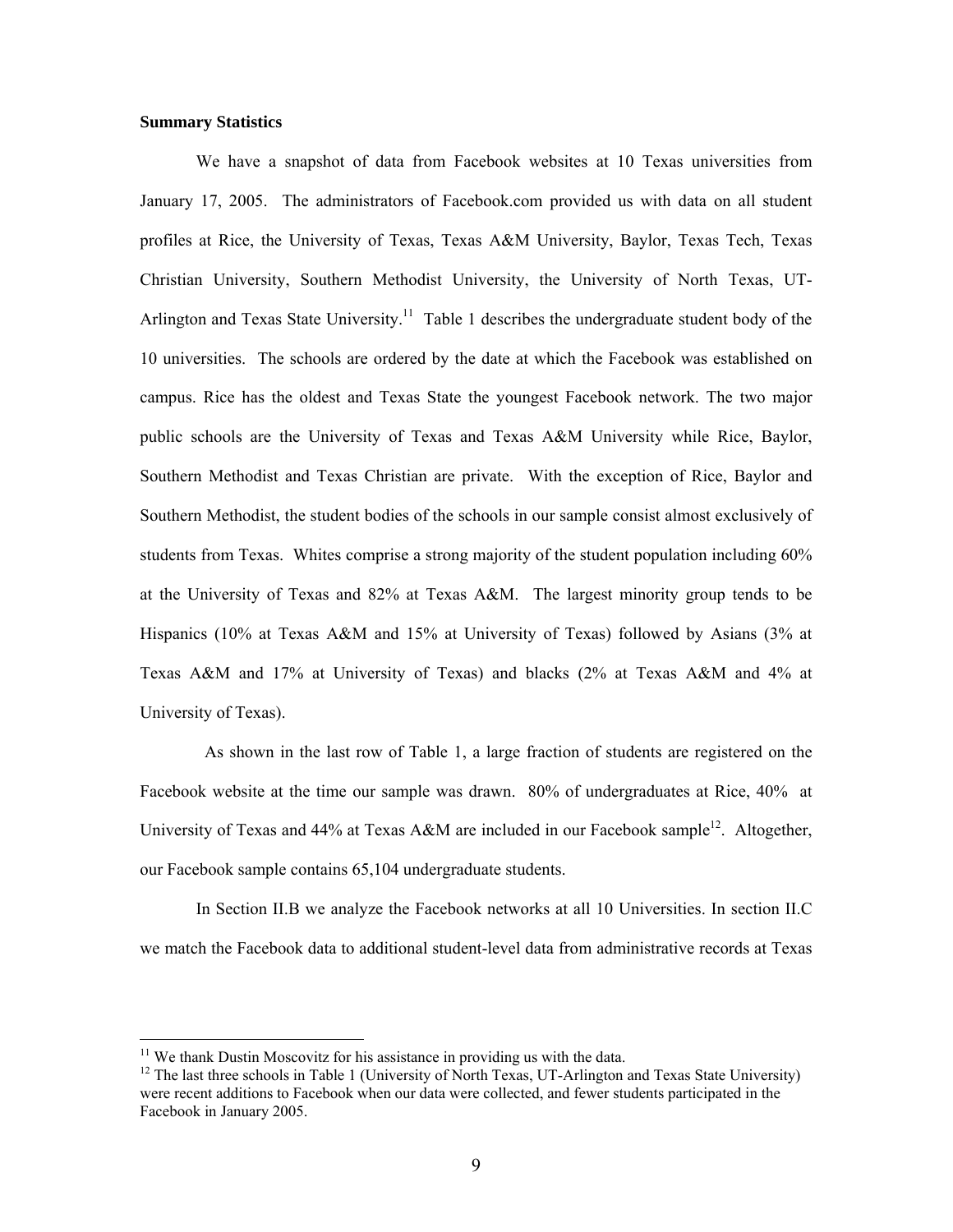A&M. This allows us to look at the predictors of friendships in more detail. We also use the additional information to address selection issues.

### **B. Social Networks at 10 Texas Universities**

First, we document the characteristics of the networks at all 10 universities. We show that the Facebook network exhibits characteristics common to social networks, and that the networks are strongly segmented by race, cohort, major, and political orientation. The Facebook does not ask students to report their race. To obtain the races of the students, we had 6 undergraduate research assistants classify the pictures on the Facebook profiles by race. The race categories used in this classification are: White/Hispanic, Black and East Asian.<sup>13</sup> The upper half of Table 2 shows the composition of the resulting networks. This sample is slightly more female and contains somewhat fewer minority students than the total student population at the 10 Universities.

#### **Network Structure**

 $\overline{a}$ 

A vast literature in sociology, mathematics and computer science provides an array of different tools to characterize networks. In order to present some of these measures, we need to introduce some notation.<sup>14</sup> We consider a campus with *n* students, or in the terminology of network analysis, a network with *n* nodes. Students *i* and *j* can be friends with each other, in which case the nodes *i* and *j* are linked or connected. This relationship is symmetric; if student *i* is a friend of student *j*, then student *j* is also a friend of student *i*. The friendships between students are recorded in the symmetric *n\*n* matrix *g*. If student *i* and student *j* are friends, the corresponding elements of the friendship-matrix *g* are equal to one,  $g(i, j) = 1$  and  $g(j, i) = 1$ . Otherwise, the elements of *g* are equal to zero.

 $13$  Each picture was evaluated by two research assistants. We only include students in our analysis if both research assistants' race evaluation coincided. As a check, we compare the race evaluation by the RAs and official race information for Texas A&M; in the vast majority of cases the classifications coincide (see Table A1 in the Appendix).

<sup>&</sup>lt;sup>14</sup> The presentation here is based on Jackson (2006). For other ways to characterize networks, see Newman (2003) and Wasserman and Faust (1994).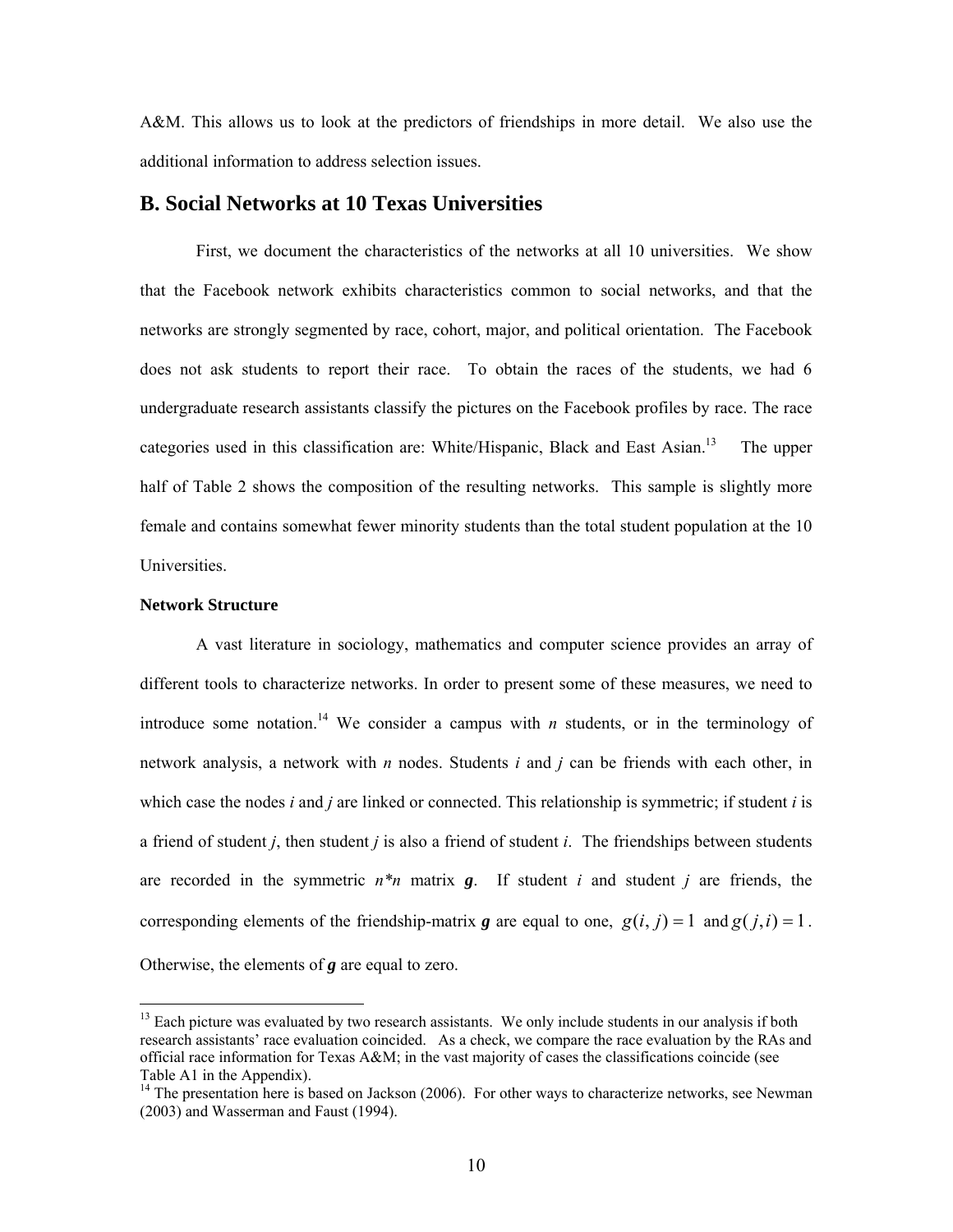One measure of the cliquishness of a network is the *cluster coefficient*. It captures the fraction of the friends of a given individual who are friends with each other. The literature considers different ways of calculating this measure. We follow Jackson and Rogers (forthcoming) and define the *total cluster coefficient* as:

$$
C = \frac{\sum_{i:j \neq i, k \neq j, i} g_{ij} g_{jk} g_{ik}}{\sum_{i:j \neq i, k \neq j, i} g_{ij} g_{jk}}
$$

The *cluster coefficient of an individual* is defined by:

$$
C(i) = \frac{\sum_{j \neq i, k \neq j, i} g_{ij} g_{jk} g_{ik}}{\sum_{j \neq i, k \neq j, i} g_{ij} g_{ik}}
$$

The average individual cluster coefficient is not necessarily equal to the total cluster-coefficient.

According to Jackson (2006) and Newman (2003), social networks are characterized by a number of common characteristics. The degree distribution (the distribution of the number of friends) is right skewed and has fat tails. Social networks tend to be cliquish and exhibit a cluster coefficient that cannot be explained by random formation of links. In a randomly generated network with many nodes and few connections, the cluster coefficient equals the probability that two nodes are connected and is close to zero. Newman (2003) and Jackson (2006) report cluster coefficients ranging from .09 to .45 for co-authorship networks in different academic disciplines; Goyal et al. (2006) report cluster coefficients from .16 to .20 among co-authors in economics. Newman also reports a cluster coefficient of .2 for a network of actors, where a link is established when 2 actors co-star in the same movie. Newman (2003) reports that social networks exhibit positive degree correlations -- nodes with many (few) links are connected to other nodes with many (few) links. Social networks also tend to exhibit a negative correlation between the individual cluster coefficient and the number of links of a node.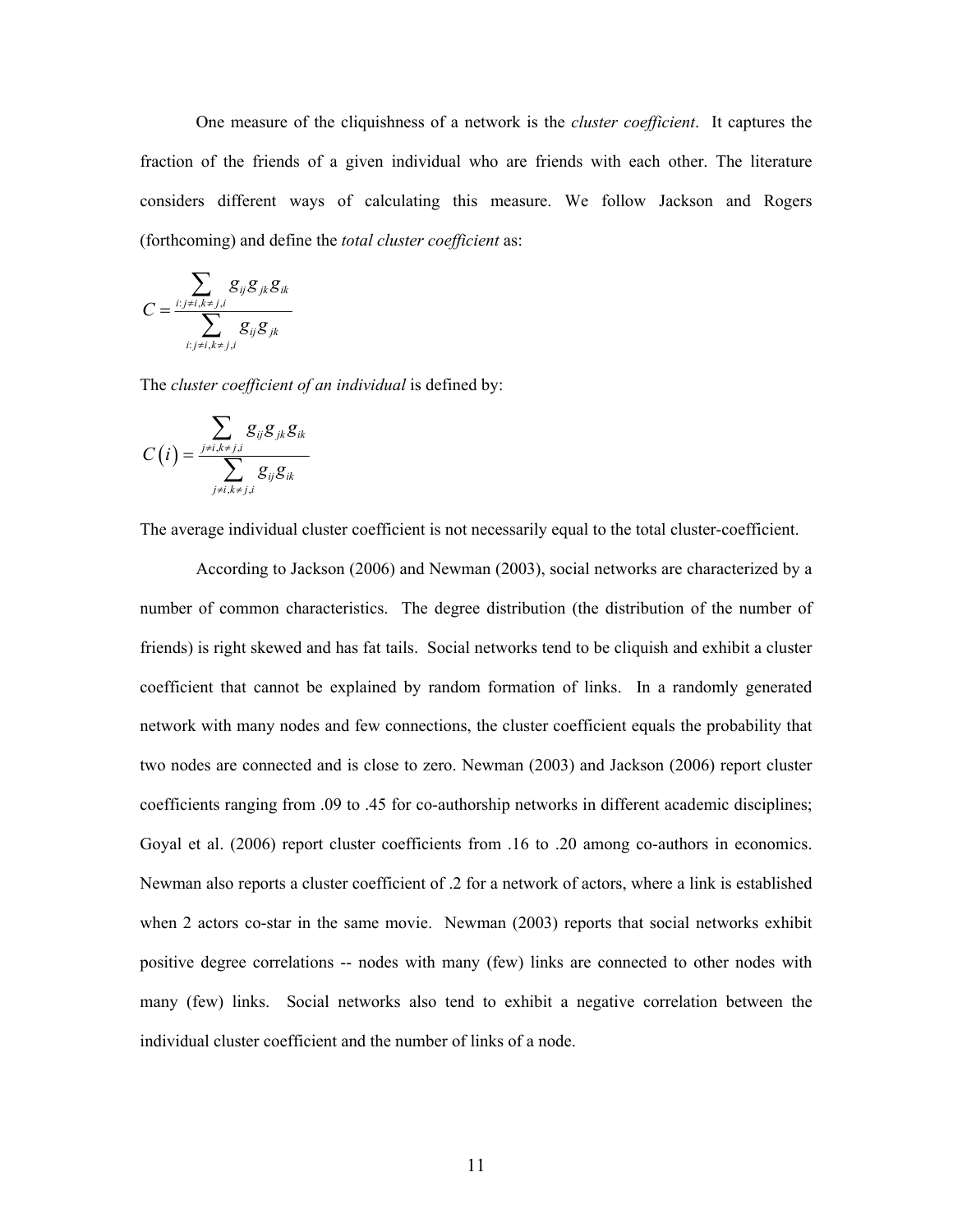The lower half of Table 2 shows characteristics of the Facebook networks at the 10 universities.<sup>15</sup> It can be seen that the standard features of social networks are exhibited. The average number of friends ranges from 17.2 at the UT-Arlington to 62.9 at SMU. This can be partially explained by the date that Facebook started on each campus. The variance of the number of friends is closely associated with the mean; it ranges from 17.7 at UT-Arlington to 50.8 at Baylor. The number of friends is clearly right-skewed at all 10 universities. The skewness ranges from 1.06 at Rice to 2.28 at U North Texas.

All 10 networks are clustered. The cluster coefficient ranges from 0.17 at Texas A&M to 0.27 at UT-Arlington. Larger networks tend to have a smaller cluster coefficient<sup>16</sup>. The average individual cluster coefficient is in general slightly higher than the total cluster coefficient. The degree correlation is always positive -- it ranges from .22 at Rice to .58 at Baylor. The degreecluster correlation is negative for all schools except the last three which were the youngest Facebook networks.

#### **Segmentation of the Social Networks**

 $\overline{a}$ 

Tables 3 and 4 show that the friendship networks at the 10 Texas universities are segmented by race, major, cohort, and political orientation. A variety of definitions and measures of segmentation, or segregation, have been proposed in the literature (see Echenique and Fryer (2005) and Newman (2003)). We compare the probability that two members of a subgroup are friends, to the probability that two random students are friends. This measure of relative segmentation is independent of the size of the two different groups. The upper part of Table 3 presents the fraction of pairs of students who form friendships conditional on the racial compositions of the pairs. In the middle part of the table, these probabilities are normalized

<sup>&</sup>lt;sup>15</sup> We also have analyzed the networks by gender. The female-only networks tend to be bigger than the male-only networks. The higher number of average friends for females is associated with a higher variance of the number of friends. Otherwise, the networks for males and females look relatively similar.<br><sup>16</sup> The cluster coefficient is directly related to the network density (the probability that any two nodes are

connected). All else equal, denser networks have higher cluster coefficients. In a completely random network the cluster coefficient is given by the probability that any two students are friends. In a large network this is basically zero. In a small network this number is larger.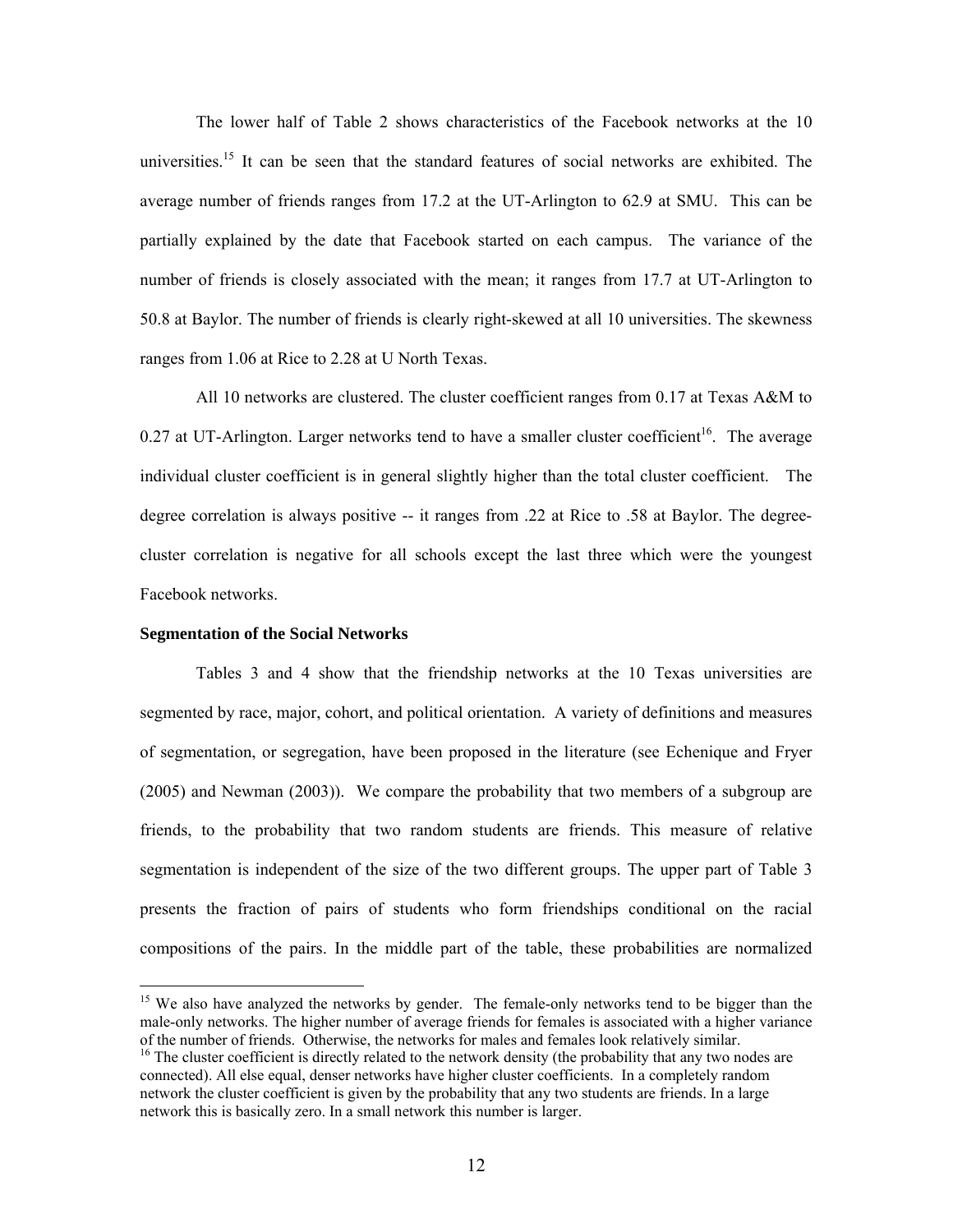relative to the probability that two students of any race form a friendship. We call this number is the relative probability of friendship. For example, the relative probability of friendship for blacks is given by:

Number of pairs of blacks who are friends Relative Probability of Friendship (black&black) =  $\frac{\text{Total number of pairs of pairs of blocks}}{\text{Number of pairs of any students who are friends}}$ Total number of any pairs

It can be seen that students of the same race are more likely to form a friendship than students of different races. Most students are white/Hispanic and the probability that two white/Hispanic students form a friendship is similar to friendship formation of any two random students. Two Asian students are 1.59 (at UT Arlington) to 7.42 (at A&M) times more likely to be friends than any two random students. For pairs of blacks, this ratio ranges from 5 (at U of North Texas) to 16.5 (at A&M).<sup>17</sup> The relative probability of friendship is smaller than one for cross-race pairs.

The actual social environment of an individual is determined by the likelihood of forming a friendship with certain types *and* by the composition of the student body. The fraction of black friends of a black student depends on their relative probability of friendship formation and the share of blacks in the entire student population:

Fraction black friends of black student

 $\overline{a}$ 

 $=$  Relative Probability of Friendship (black&black)  $*$  (share of blacks in population).

In the lower part of Table 3 we illustrate the resulting absolute segmentation. If friendships were formed randomly, the distribution of characteristics among the friends of any

 $17$  The segmentation by race is more pronounced for smaller minorities and at bigger institutions. Possible explanations are that smaller minorities stick together; and that a larger absolute number of students facilitates segmentation, as the number of minority students with specific interests increases. Future work could explore these conjectures.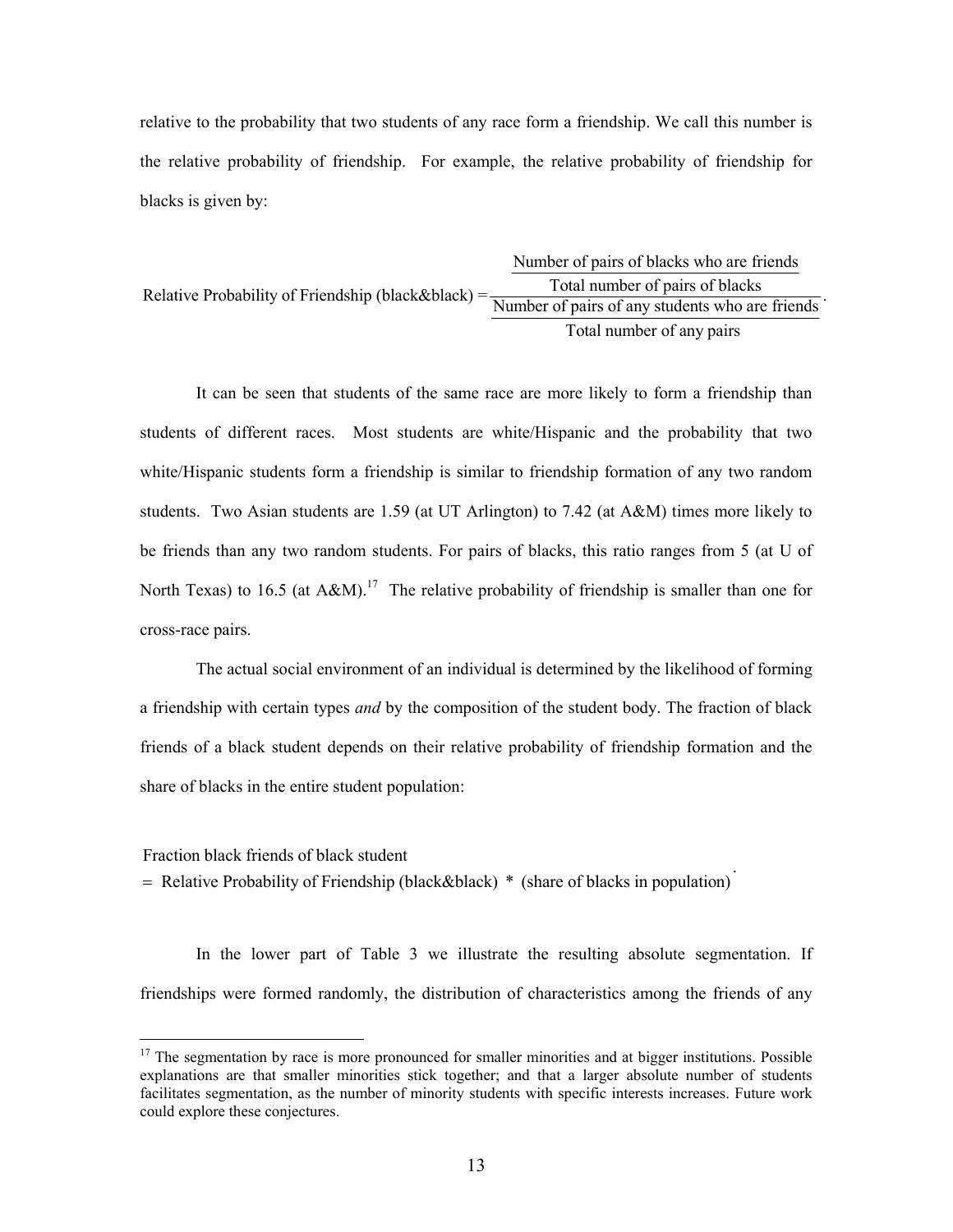subset of students should equal the distribution in the population, i.e. the fraction of Asian friends of Asian students should equal the fraction of Asians in the entire population. At all universities and for all races, students have a higher fraction of friends from their own race than implied by random assignment. For example, 13% of the students in our sample from Rice are Asian, but 30% of the friends of Asian students are Asian. 25% of the friends of blacks at Rice are Black while blacks comprise only 5% of the student population. While students have disproportionately many friends of the same race, it is also true that students mix across races. Students at more diverse universities have more diverse social networks. For example, white students at institutions with a large share of minorities tend to have more minority friends than whites at more homogeneous institutions.

Table 4 documents segmentation by major, cohort, and political orientation. Students have at least twice as many friends from the same major than random friend assignment would generate. Two students in the same cohort are about twice as likely to be friends, as two random students. The further apart the cohorts of two students are, the less likely these two students are friends, i.e. a freshman and a sophomore are more likely to form a friendship than a freshman and a junior. At all schools, self-reported conservatives have disproportionately many conservative friends and liberals disproportionately many liberal friends, however this segmentation is weaker than the race segmentation for minorities.

## **C. Friendship formation at Texas A&M**

 $\overline{a}$ 

The 10 Facebook networks described in section II.B. are all segmented by race, major, cohort, and political orientation, and they all exhibit standard features of social networks.

From now on we focus on one of these networks, Texas A&M. For this university we have additional information about the students' characteristics. We link data from the Facebook, to administrative data from the Texas A&M registrar's office.<sup>18</sup> The additional administrative

 $18$  The students are linked by name and date of birth with a match success rate of 90%.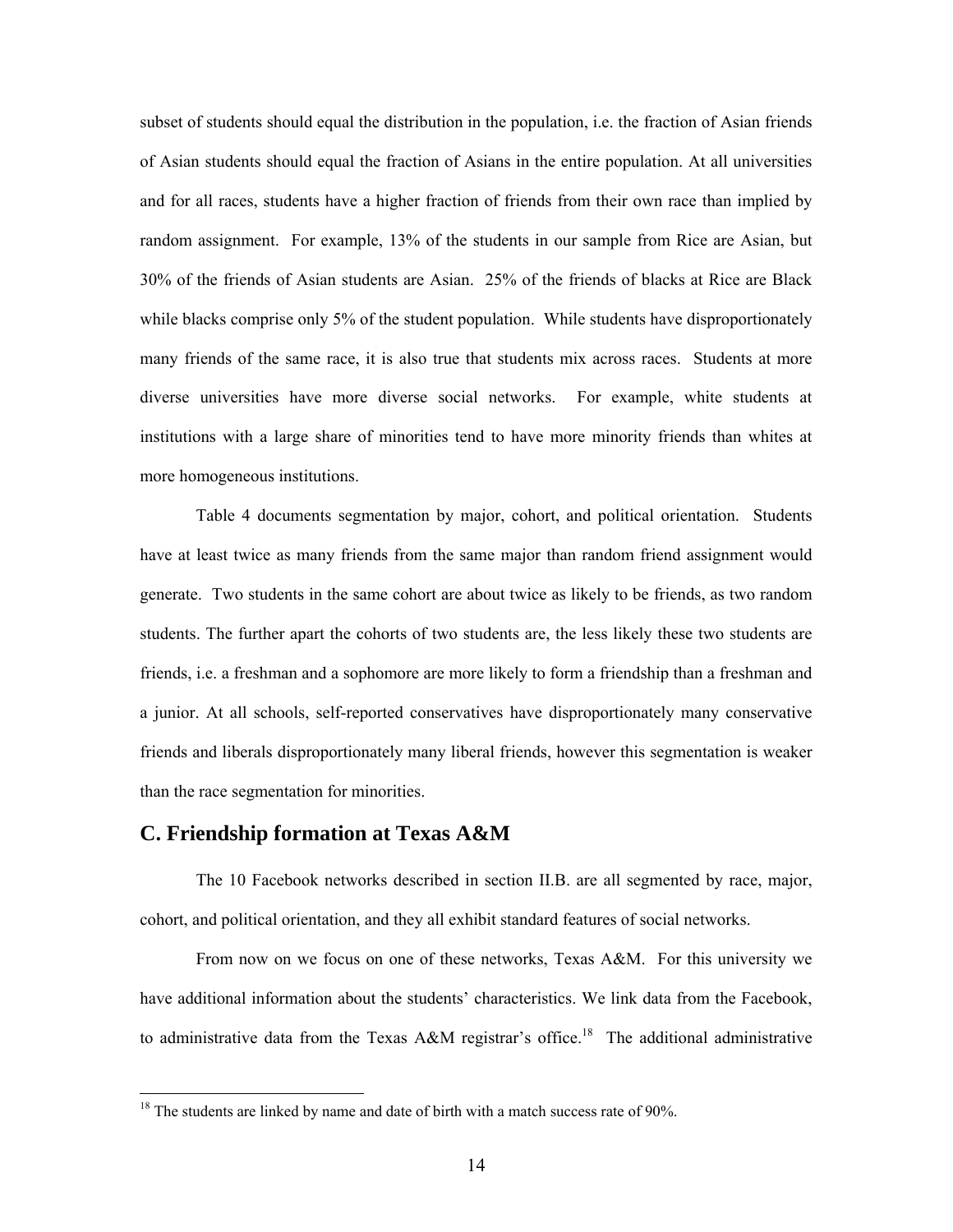data include the academic record of the students (i.e. major, grade point average), race, the dorm a student lives in, membership in sororities and fraternities, information about parental background, SAT scores and high school information. We use administrative data on race rather than the visual race categorization used above. This allows us to distinguish Hispanics, who are the largest minority at Texas A&M.

In order to evaluate sample selection, we also obtained summary statistics of these variables for students not in the Facebook. Table 5 shows summary statistics for the students in the Facebook who were successfully matched to administrative records and summary statistics for the overall student population at Texas A&M. The two samples are very similar along most dimensions including GPA, SAT, high school percentile, and athletic participation. The Facebook tends to be slightly more popular among female students and among younger students. The latter feature explains the higher fraction of students living in a dorm in the Facebook sample. Members of fraternities / sororities (greek) are overrepresented in the Facebook. Two minority groups are slightly underrepresented -- blacks (2.3% of the Facebook population vs. 2.9% of the overall population) and Hispanics (11.4% of the Facebook population vs. 12.0% of the overall population). Students in the Facebook are slightly more likely to have collegeeducated parents and to come from a high income household.

We construct a sample that contains the 7,719 students in the Texas A&M Facebook network for whom we have complete data on race, demographics, family background, SAT scores, GPA and college activities.

We consider all pairs of students (i.e.  $\frac{N(N-1)}{2}$  sets of possible friendship pairs) and quantify the relationship between their characteristics and the formation of friendships. We estimate a linear probability model of the form:

*Friends*<sub>*ij*</sub> = 
$$
f(X_i, X_j, \varepsilon_{ij}; \beta)
$$
 for all  $i \neq j$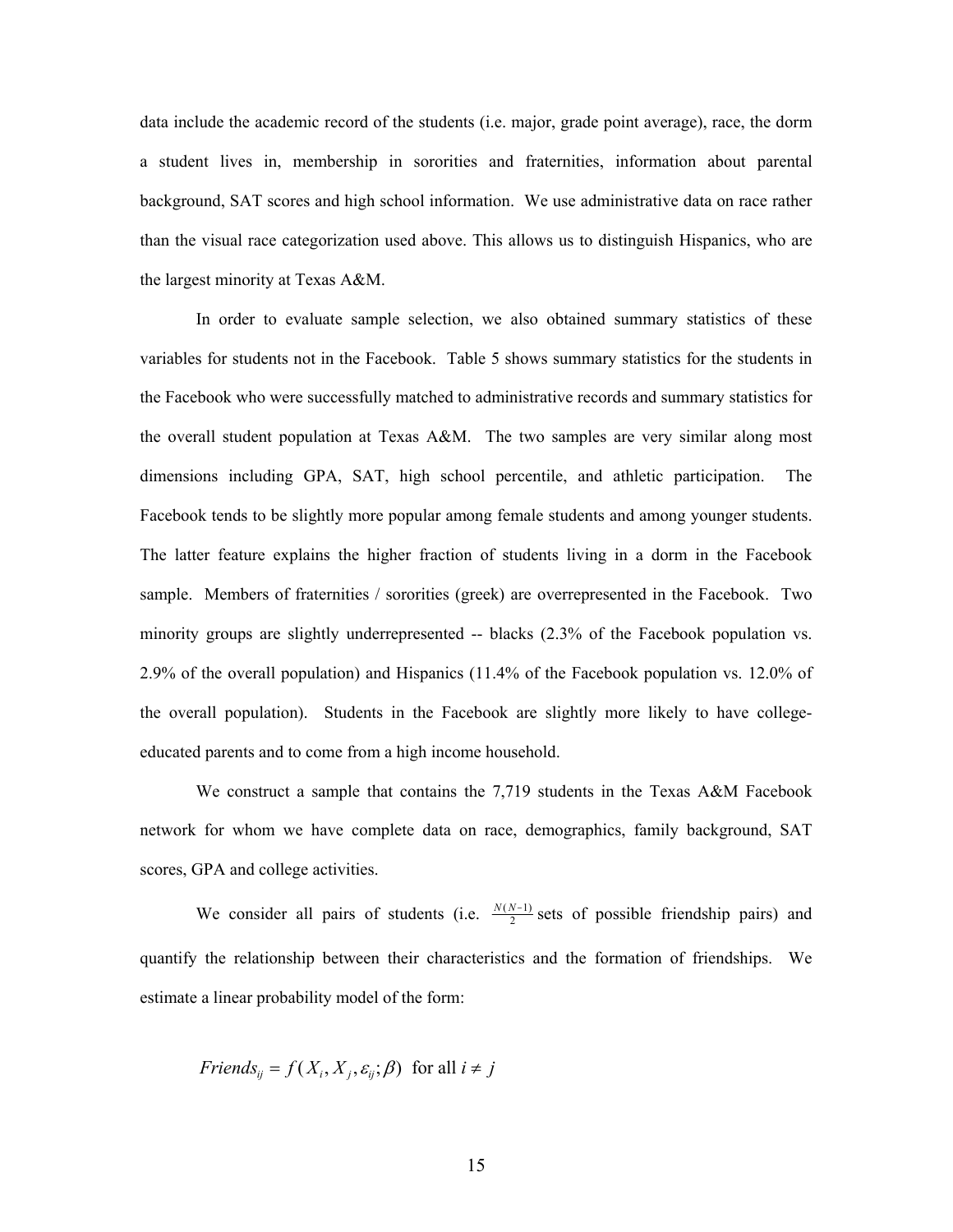where *Friends<sub>ij</sub>* is an indicator of whether two students are Facebook friends and  $X_i$ ,  $X_j$  are characteristics of the two students. We do not view this evidence as causal but merely as an analysis of the factors that are good predictors of friendship. The results are shown in Table 6.<sup>19</sup> When we condition on none of the students' characteristics, the probability that any two students are friends is 0.34 percent. Such a small baseline rate is not surprising for a large university -- the chance the any two random students have social contacts is small.

 In the first column, we analyze the extent to which the race of students *i* and *j* serve as predictors of friendship. As seen above, students of the same race are more likely to form friendships. Both students being African American and both being Asian significantly increases the probability of being friends. Two students who are black are 17 times more likely to be friends than two students chosen at random (i.e.  $(0.0551+0.0036)/0.0034$ ). Two Asian students are 5 times more likely to be friends. If both students are Hispanic or White, the probability of being friends increase to .53 and .36 percent, respectively. The probabilities that pairs consisting of a white and a minority student form a friendship are around .25 percent, lower than the baseline .34 percent. The differences in the same race coefficients are statistically different from one another.

 In the second column, we test for associations between friendship and the students' gender, year in school, and whether the students went to the same high school. Not surprisingly, having attended the same high school increases the likelihood of being friends at college. Students in the same year of school are more likely to be friends and larger differences in years reduce the likelihood of friendships. Being of the same gender is a weak, but positive predictor of friendship.

<sup>&</sup>lt;sup>19</sup> Table 6 considers all possible pairs for both male and female students. In unreported regressions, we estimate the equivalent results for male-only, female-only and cross gender pairs. We find that the factors that predict friendships are in the same order of magnitude across all gender combinations.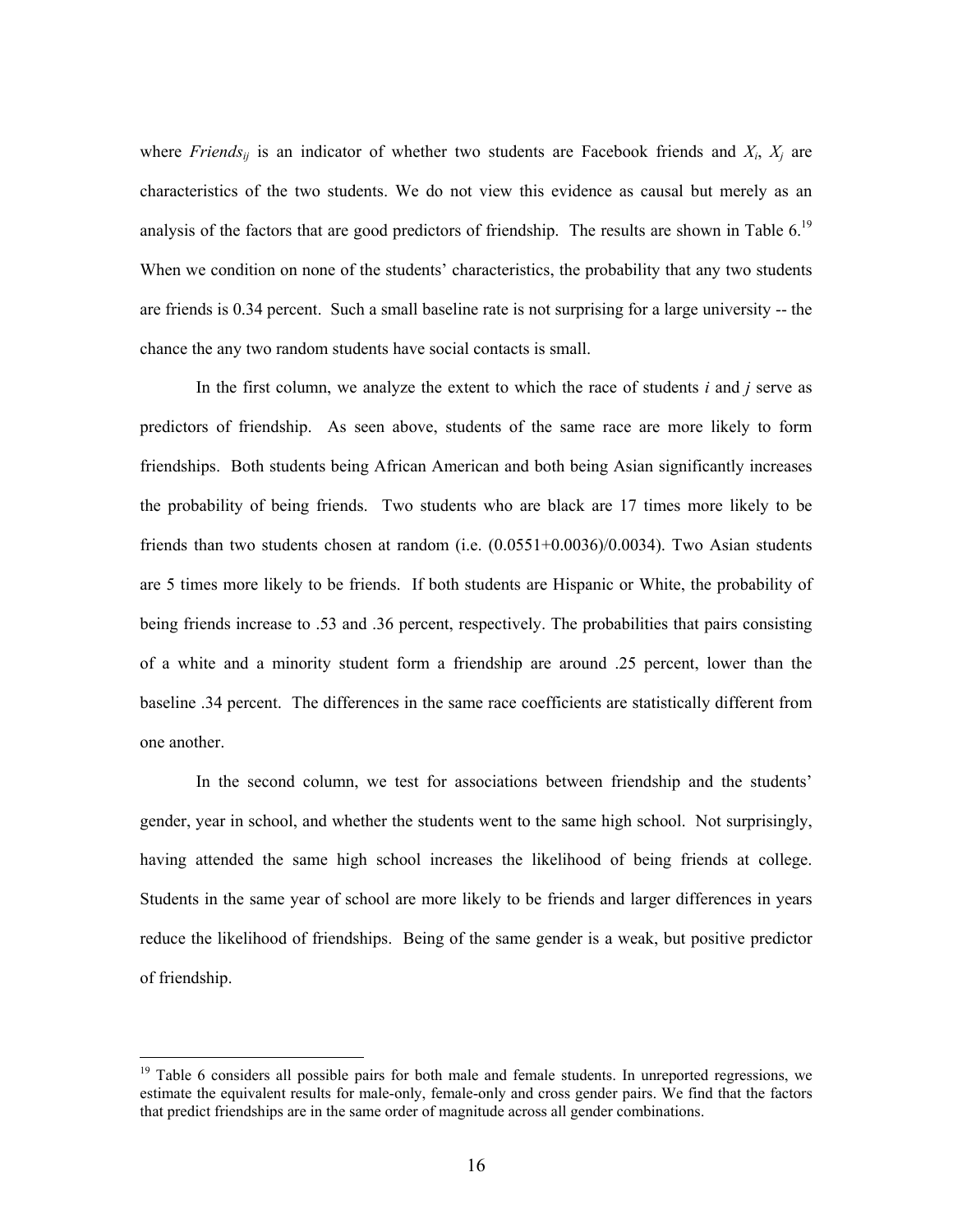The third column indicates that family background is associated with friendships in college. Students from families with similar income levels are more likely to be friends. In addition, students are more likely to be friends if each has at least one parent with a college education. Friendships are less likely between students with no college educated parents and between students in which one has college educated parents and the other does not. This suggests that social networks are at least partially segmented along socio-economic lines. Finally, students are more likely to be friends if they share the same political orientation.

 Institutional factors that influence the likelihood that students will meet each other are strongly associated with friendship. As seen in the fourth column, being in the same dorm leads to about a 13 fold increase in the probability of being friends relative to two randomly chosen students. Other institutional factors, such as being in the same major or the same college, also increase the likelihood of friendship, however these effects are an order of magnitude smaller than living in the same dorm.

 Friends also appear to be somewhat segmented by ability, as seen in column 5. Two students are slightly less likely to be friends relative to the baseline if they have SAT scores or college GPAs that differ substantially. However, the magnitude of these factors is smaller than those for the race and institutional factors.

 Finally, we analyze the association between campus activities and the probability of being friends. Our measures of activities are participation in intercollegiate athletics (2.5% of students in sample), a greek organization (11.6% of students in sample), and the Corps of Cadets (1.8% of students in sample). Not surprisingly, students are more likely to be friends if both participate in the activity relative to the case of neither student participating. Similarly, if only one student participates in the activity, students are less likely to be friends than if neither participates. This segmentation is strongest for athletes and Corps members.

 In the seventh column, we include all sets of characteristics as predictors. Many of the coefficients in this model are very similar to their counterpart in the model with fewer covariates.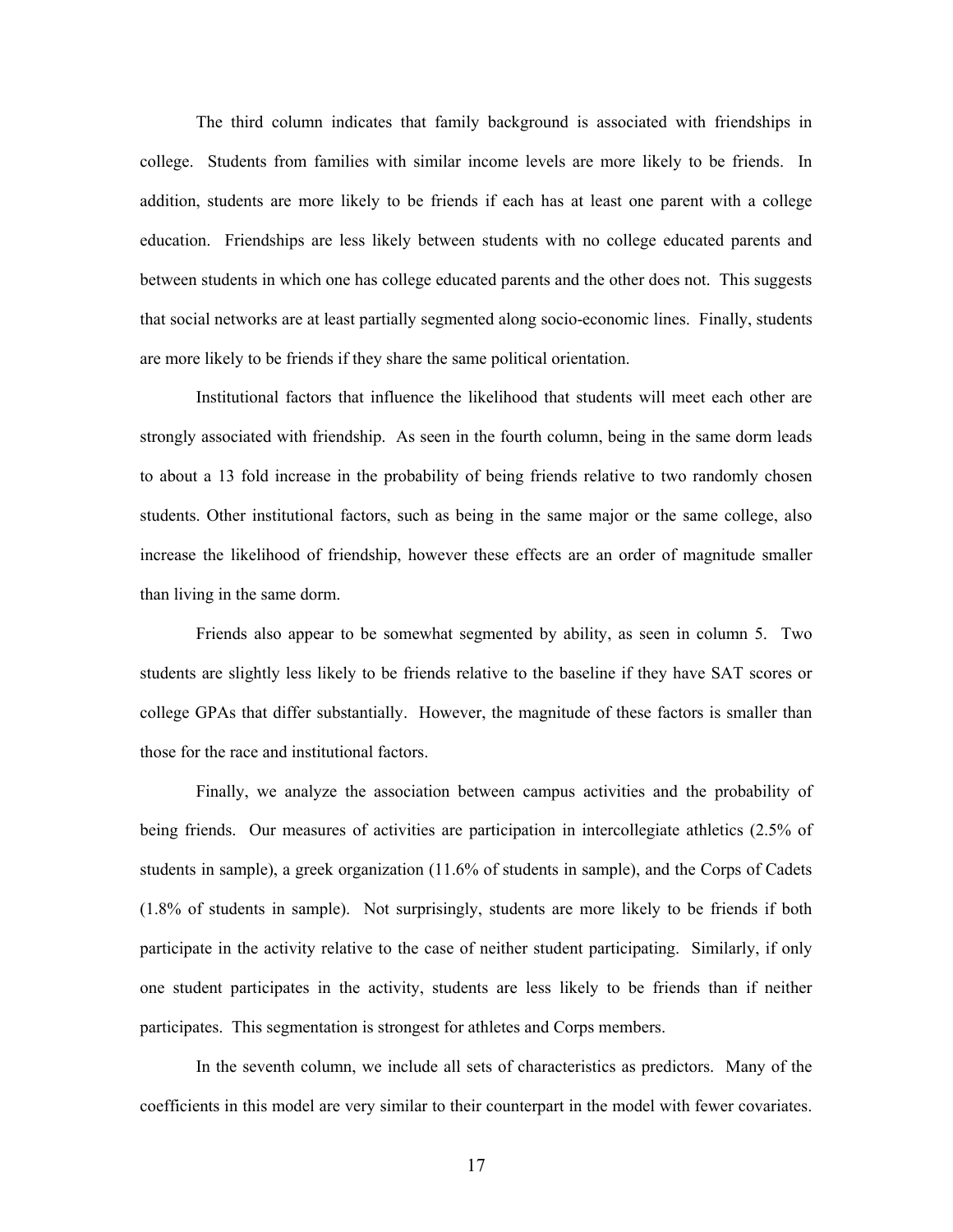In particular, the coefficients for race are robust to controlling for demographics, ability, dorm, major and activities. The fact that adding covariates does not significantly change the race coefficients suggests that the observed social network segmentation by race does not merely reflect different institutional channels of meeting such as major, athletics or dorm. Rather it suggests that there are tastes for characteristics that are correlated with race that affect the probability of becoming friends. However, the importance of similar socioeconomic backgrounds diminishes when controlling for other common characteristics.

 These results suggest that the factors most strongly associated with friendship are sharing the same high school, same dorm, same race for minority students, same campus organizations, same major/college, same political orientation, being from the same cohort, and to a lesser extent sharing similar parental background characteristics.<sup>20</sup> We incorporate these insights into our model below.

Note that in each of the models discussed above, the  $R^2$  is low. This is not surprising. There are many unobserved characteristics, tastes, and coincidences that determine friendship formation. We can illustrate the importance of one of these additional factors -- having common friends. The last column of Table 6 shows the results of the linear probability model when we include the number of common friends as an additional regressor. Common friends are a good predictor for the existence of a friendship -- the  $R^2$  increases from below .04 to almost .25. Moreover, conditioning on the number of common friends changes the importance of other characteristics, such as common race, for the formation of friendships. The coefficient for both black drops by two-thirds and the coefficients for both Asian and both Hispanic drop by one-third and one-quarter, respectively. It is difficult to interpret the meaning of these changes, as the formation of friendships and the determination of friends of friends are the outcomes of the same process.

 $20$  These results are consistent with the findings of Marmaros and Sacerdote (2006). They report that physical distance of residence and cohort are two important institutional factors that determine the interaction between students. Ward (2004) also studies the effect of distance on interaction.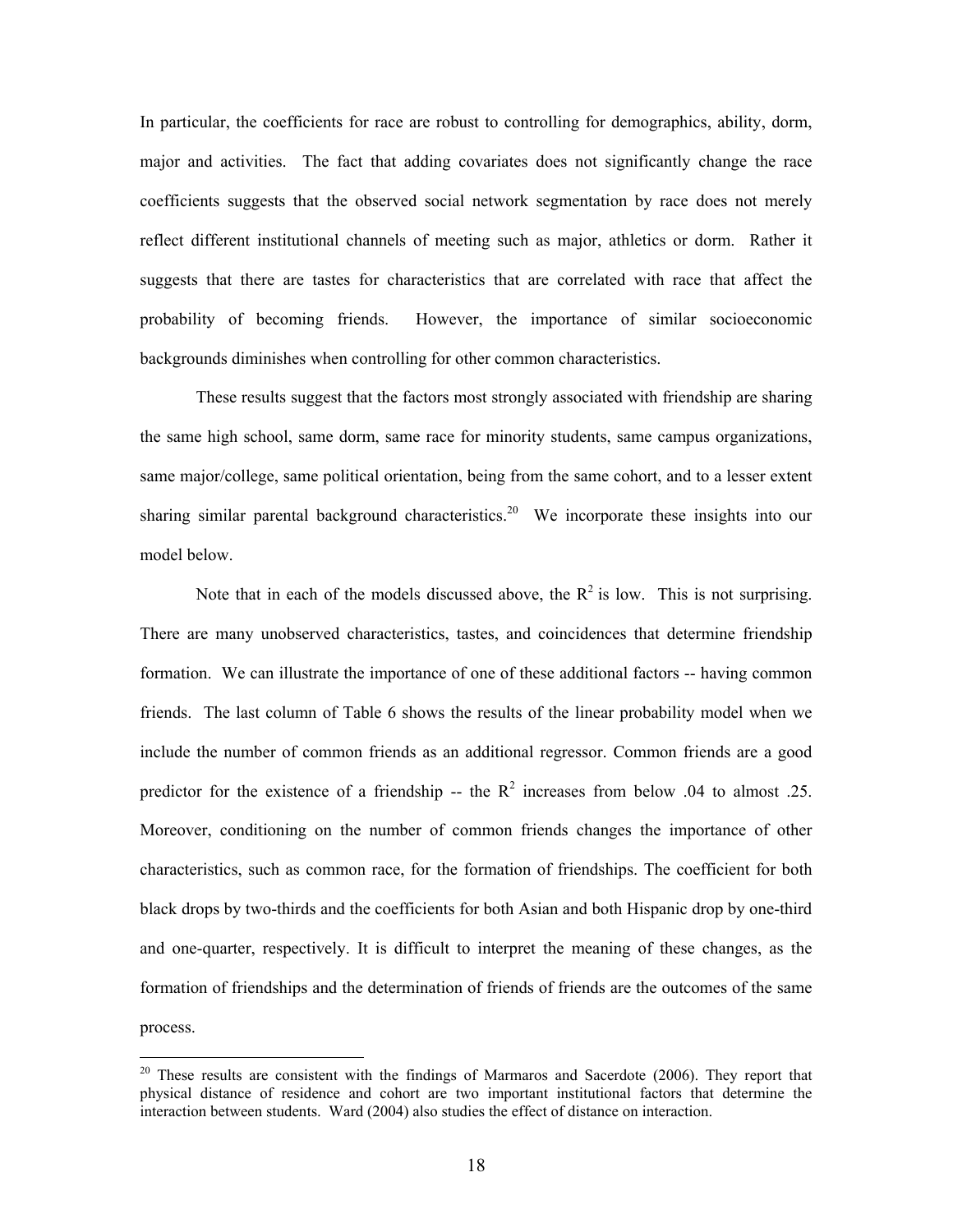This suggests that if we want to assess effects of changes in any of the variables determining friendship formation, it is not sufficient to use the results of the linear probability model to predict changes in the composition of friendships. Endogenous effects through friends of friends may magnify effects of a changed environment. The probability that student *i* and *j* meet is a function of whether they are both friends with student  $k$ , so characteristics of student  $k$ also affect the probability that *i* and *j* are friends. Therefore, we proceed by building a model of friendship formation.

## **III. Model of Social Network Formation**

 $\overline{a}$ 

We seek to understand the process of network formation and quantify the importance of different determinants of the network, while taking endogenous network effects into account. A model of social network formation makes it possible to evaluate policies that alter social interactions in college. For example, such a model could allow university administrators and higher education officials to evaluate the effect of increasing the number of ethnic minorities, admitting students from different parts of the ability distribution, or changing freshman dorm assignments.

Our model combines a stochastic meeting process and choices by individuals based on their preferences. Like in Jackson and Rogers (forthcoming), the meeting process consists of random encounters and introduction to friends of friends. We add heterogeneous agents and a simple preference structure. We maintain the assumption that agents do not take existing or future links into account when choosing to form a link.<sup>21</sup> We calibrate our model to fit data on actual networks and conduct counterfactual experiments.

<sup>&</sup>lt;sup>21</sup> This model of network formation is rudimentary in several dimensions. The decision to form a friendship conditional upon meeting is based solely upon the characteristics of the two students. The network formation literature has more developed theoretical models in which a network is the equilibrium outcome of a noncooperative game. For a good survey of the literature on the theory of network formation, see Jackson (2005). In some of these models, the decision to form a link is based upon the position of each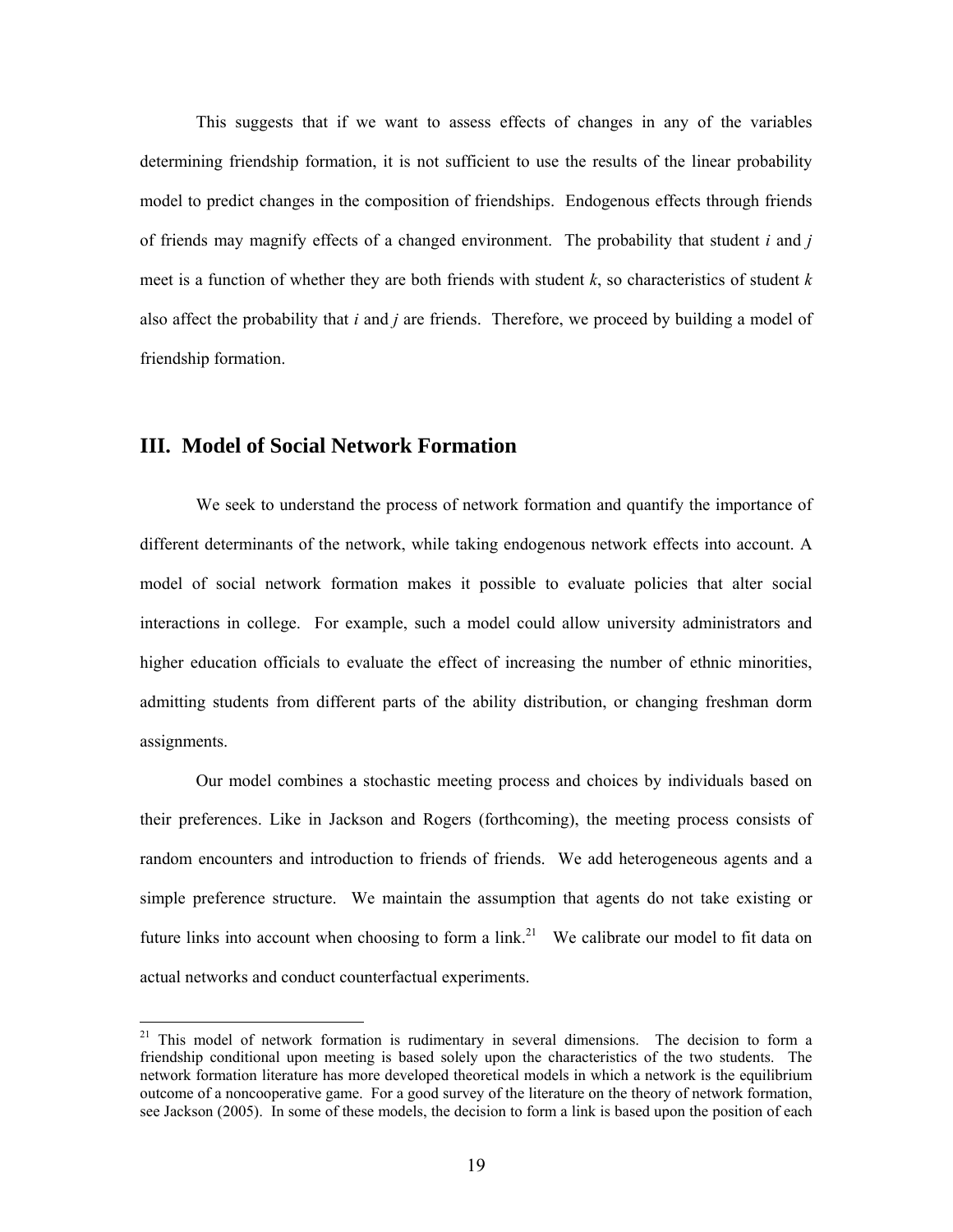#### **A. Mechanics of the Model**

The starting point of our model is a completely unconnected network. No friendships have been formed and all elements of the friendship-matrix *g* are equal to zero. We conceptualize a friendship between students *i* and *j* as the outcome of two events: (1) two students meet with some probability, and (2) conditional upon meeting, students choose whether or not to form a friendship. Students *i* and *j* meet each other with a probability  $p_{ii}(Z_i, Z_j)$ , which is a function of observable features of each student's institutional environment  $Z_{i,j}$  (e.g. living in the same dorm or being part of the same cohort). In addition, students meet other students through their existing friends.

 After two students meet, they decide whether they like each other. This decision depends on one another's characteristics, some of which are observable  $(X_{i,j})$  and some of which are unobservable  $(u_{i,j})$  to the analyst. Denote  $U_{ij}(X_i, X_j, u_i, u_j; \beta)$  the utility student *i* derives from being friends with student *j*, and *ci* the marginal cost of friendship to student *i* (e.g. the time cost of a friendship). Because friendship is mutual, we model friendship as:

> $g(i,j) = I(U_{ii}.) \ge c_i$  *I*  $(U_{ii}.) \ge c_j$  for any *i*,*j* that meet  $\equiv I(f(X_i, X_i, u_{ii}; \beta) > 0)$ where  $I(.)$  is the indicator function.

In the second line, we represent the joint choice to be friends with a reduced-form mutual friendship function *f*. The parameters of this function (*β*) represent tastes for the observed parameters as well the marginal cost of friendship.  $u_{ij}$  is a reduced-form representation of students *i* and *j*'s unobservable tastes for one another.

node in the network and the existing links of the network. Other work has studied properties determining whether a network is stable and if any player would want to sever a link given the current network configuration.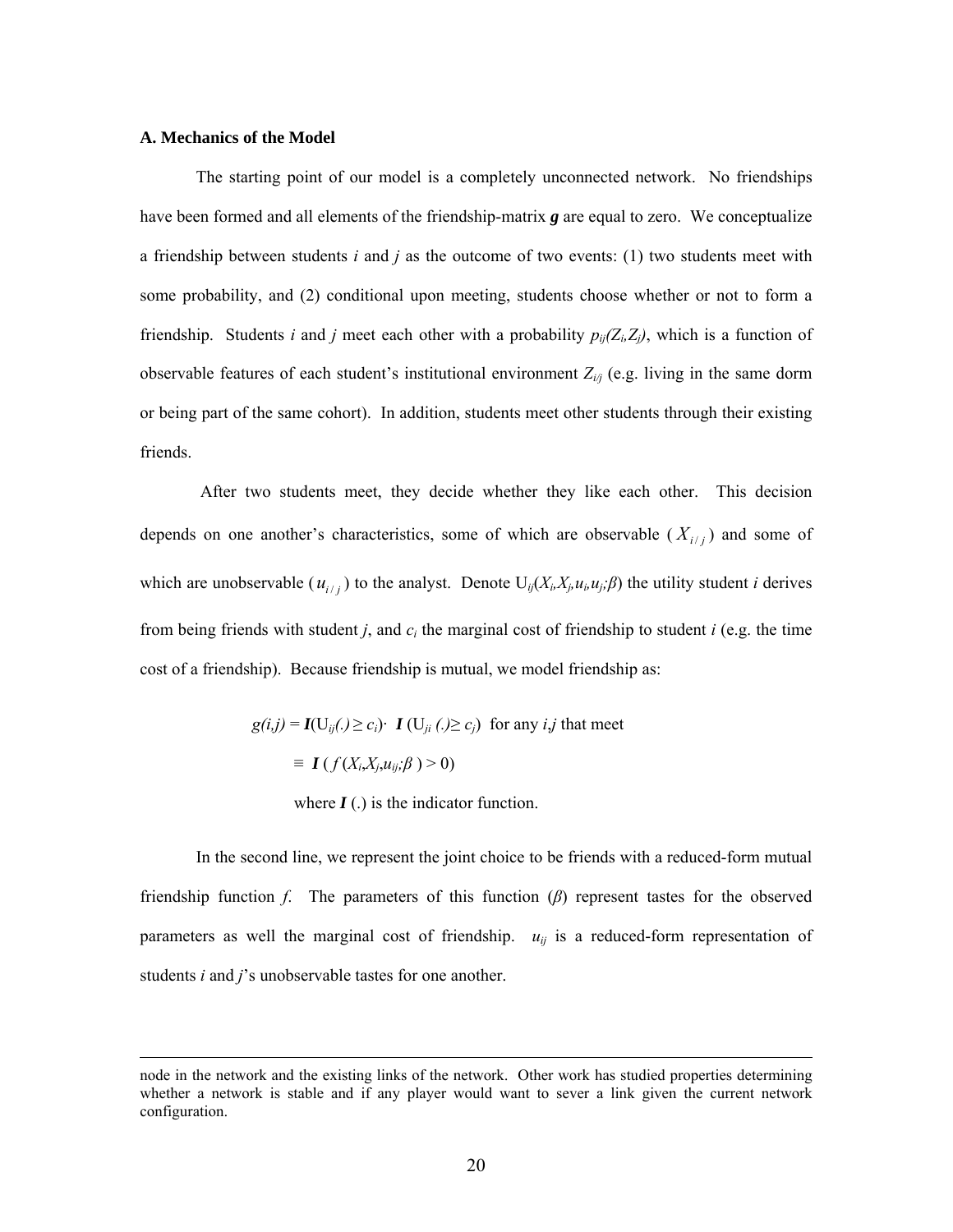The characteristics in *X* that affect the mutual friendship function are race, parental education, SAT score, and political orientation. The functional form used in the simulation is given by:

$$
f(X_i, X_j, u_{ij}; \beta) =
$$
\n
$$
\beta_0 + \beta_{WW} I \left( race_i = race_j = white \right) + \beta_{BB} I \left( race_i = race_j = black \right)
$$
\n
$$
+ \beta_{HH} I \left( race_i = race_j = hispanic \right) + \beta_{AA} I \left( race_i = race_j = Asian \right)
$$
\n
$$
+ \beta_{par\_edu} I \left( parent\_edu_i = parent\_edu_j = both\_coll \right)
$$
\n
$$
+ \beta_{cons} I \left( conservative_i = conservative_j = 1 \right)
$$
\n
$$
+ \beta_{skill} I \left( SAT_i > 1200 \& SAT_j > 1200 \right) + u_{ij}
$$

where  $u_{ij}$  captures the joint effect of the unobservable characteristics of *i* and *j*. The  $\beta$ coefficients capture tastes for similar characteristics. We allow for similar characteristics to increase or decrease the likelihood of friendship, but we restrict the taste parameters to be equal across students. In the calibration of the model,  $u_{ij}$  is simulated with independent random draws from a normal distribution<sup>22</sup>. The mean and variance are normalized to zero and one. The magnitudes of the other parameters in the function are relative to the variation in the random component.

The meeting is modeled in different stages. First each student meets every other student in the university with probability  $p_{init}$ , and this probability is chosen to generate on average  $c_{init}$ meetings per person. Next each student meets each other student from the same college with a probability  $p^i_{COL}$ , chosen to generate an average of  $c_{COL}$  meetings per person.<sup>23</sup> Students of the same cohort meet each other with probability  $p_{Year}$ . The students living in a dorm meet each other

 $22$  To check whether the results are sensitive to the independence assumption we recalibrate the model while imposing a connection between  $u_{ij}$  and  $u_{ik}$ , and  $u_{jk}$ . (See Appendix)

<sup>&</sup>lt;sup>23</sup> Texas A&M has 10 different academic colleges, e.g. Liberal Arts, Engineering, or Architecture. Because some colleges are larger than others and a student is less likely to meet any other student in the college if the college is large, we allow the probability  $p^i_{COLL}$  to vary by individual. The probability varies in such a way that every student meets  $c_{COLL}$  students on average from their college, independent of the size of their college.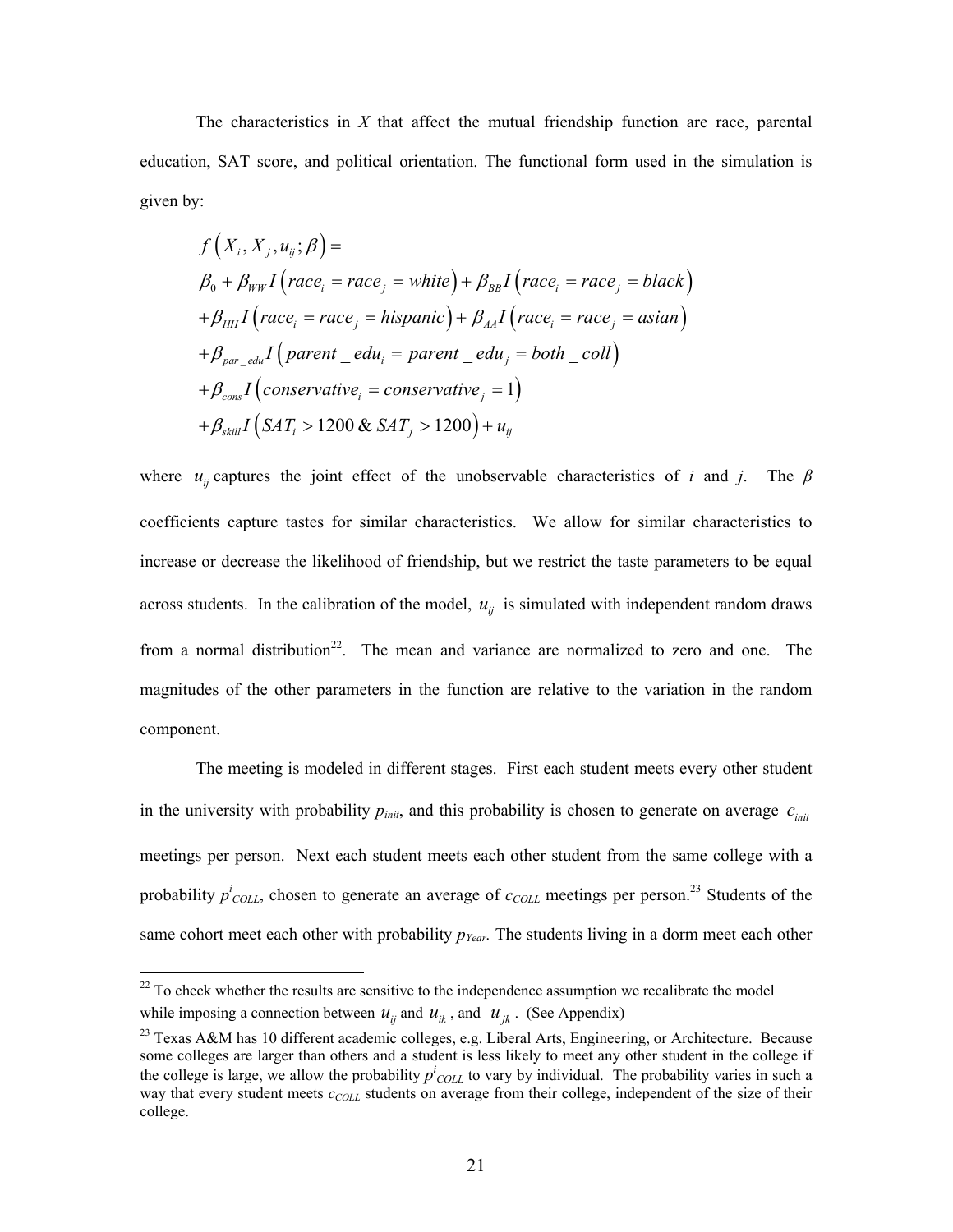student living in the same dorm with probability  $p_{DORM}$ . The rule  $I(f(X_i, X_j, u_{ij}; \beta) > 0)$  is used to decide whether a meeting through any one of these channels results in a friendship. The order of these channels does not matter.

After meeting a set of initial friends, students meet the friends of their friends. This process is motivated by the clusteredness of the networks documented in section II. A model with different probabilities of friendship formation can generate the segmentation observed, but cannot produce clusteredness within subgroups<sup>24</sup>. The process of meeting friends of friends can magnify any effects of the institutional environment on friendship formation. Each student meets each friend of her friends with probability  $p_{\text{frofr}}^{25}$ . The friend of friend meeting process is repeated *S* times<sup>26</sup>. Again *I*( $f(X_i, X_i, u_{ii}; \beta) > 0$ ) is used to decide whether a meeting results in a friendship.

These multiple rounds of meeting and consequent decision whether a friendship is formed result in a friendship matrix *g.* We calculate features describing this simulated network. In section IV, we calibrate the 14 parameters so as to fit 14 moments of the simulated network to 14 moments of the actual network at Texas A&M. The moments are: the mean, variance and skewness of the number of friends; the cluster coefficient; the fraction of friends from the same college, same dorm or same cohort; the fraction of friends who are the same race for whites, Hispanics, Asians and blacks; the fraction of friends who are high SAT scorers for high SAT

<sup>&</sup>lt;sup>24</sup> If both *i* and *j* are friends with *k*, the friends of friend mechanism increases the probability that *i* meets *j*. A closed triangle between *i, j*, and *k* contributes to clusteredness. The meeting of friends of friends also generates the positive degree correlation. Consider two nodes one (*i*) has few friends after the initial meeting stage another one (*j*) has many friends after initial meeting. Both *i* and *j* introduce their friends to each other, since *j* has more friends than *i*, the friends of *j* will meet more people than the friends of *i*. The result is that *j* will be friends with people with a lot of friends and *i* will be friends with other people with few friends; we observe a positive degree correlation.

<sup>&</sup>lt;sup>25</sup> We recalibrate the model while relaxing this assumption (see the Appendix). The counterfactual simulations based on the alternative specification generate very similar results as in the original specification.<br><sup>26</sup> It is possible that the same two people meet multiple times. If they like each other initially, they form a

friendship and stay friends. If they do not like each other the first time, they will not form a friendship at subsequent meetings, as well. We assume that whether two people like each other is determined once and does not change over the course of the network formation.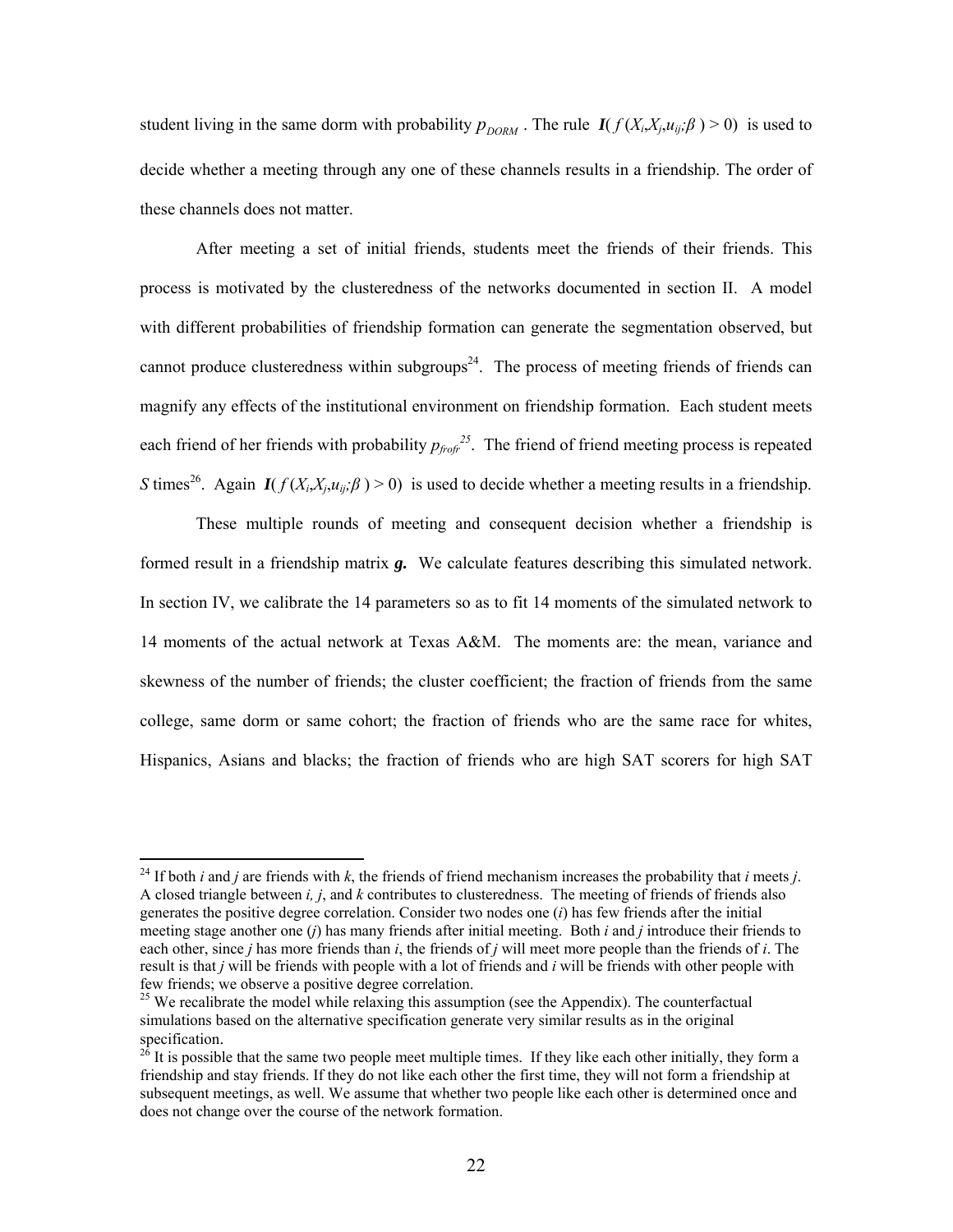scorers; the fraction of friends of the same parental education level; and the fraction of conservative friends of conservatives.

The mechanics of the model implies that all parameters of the model affect all moments. But it is possible to illustrate the relationship between the different parameters and a given moment to illustrate how the moments are determined. The number of total friends is directly related to the number of students randomly met. The channel of meeting friends of friends generates the variance and skewness of the distribution of the number of friends, as well as, the clusteredness. Hence these three moments are directly related to the number of cycles of meeting friends of friends (*S*), the number of friends met in each cycle (*cfrofr*), and the probability of forming a friendship conditional on meeting, captured by the intercept  $(\beta_0)$  in the function  $f(X_i, X_i, u_{ij})$ . The fraction of friends in a similar environment is directly related to the probabilities of meeting people in that environment  $(c_{COLL}, p_{VEAR}, p_{DORM})^{27}$ .

 The fraction of friends with the same characteristics implies values for the importance of sharing these characteristics when deciding to form a friendship, i.e. the parameters  $\beta_{WW}$  - both white ,  $\beta_{BB}$  - both black,  $\beta_{AA}$  - both Asian,  $\beta_{HH}$  - both Hispanic,  $\beta_{HISAT}$  - both high SAT score,  $\beta_{\text{par}}$   $_{\text{edu}}$  - same parental education, and  $\beta_{\text{cons}}$  - both conservative.

#### **B. Assumptions and Exclusion Restrictions**

 $\overline{a}$ 

The model postulates that the probability that two students meet is determined by specific institutional factors (academic college, dorm, cohort). Preferences for friendship conditional upon meeting are determined by specific observable characteristics (race, parental education, political orientation, and academic ability). We assume that unobserved determinants of tastes are uncorrelated with institutional meeting channels. If this assumption is violated, the model

 $27$  Recall that the average number of students from the same college that an individual meets is given by  $c_{COLL}$ , while the probability of meeting each individual from the same cohort / dormitory is given by  $p_{YEAR}$ and  $p_{DORM}$ .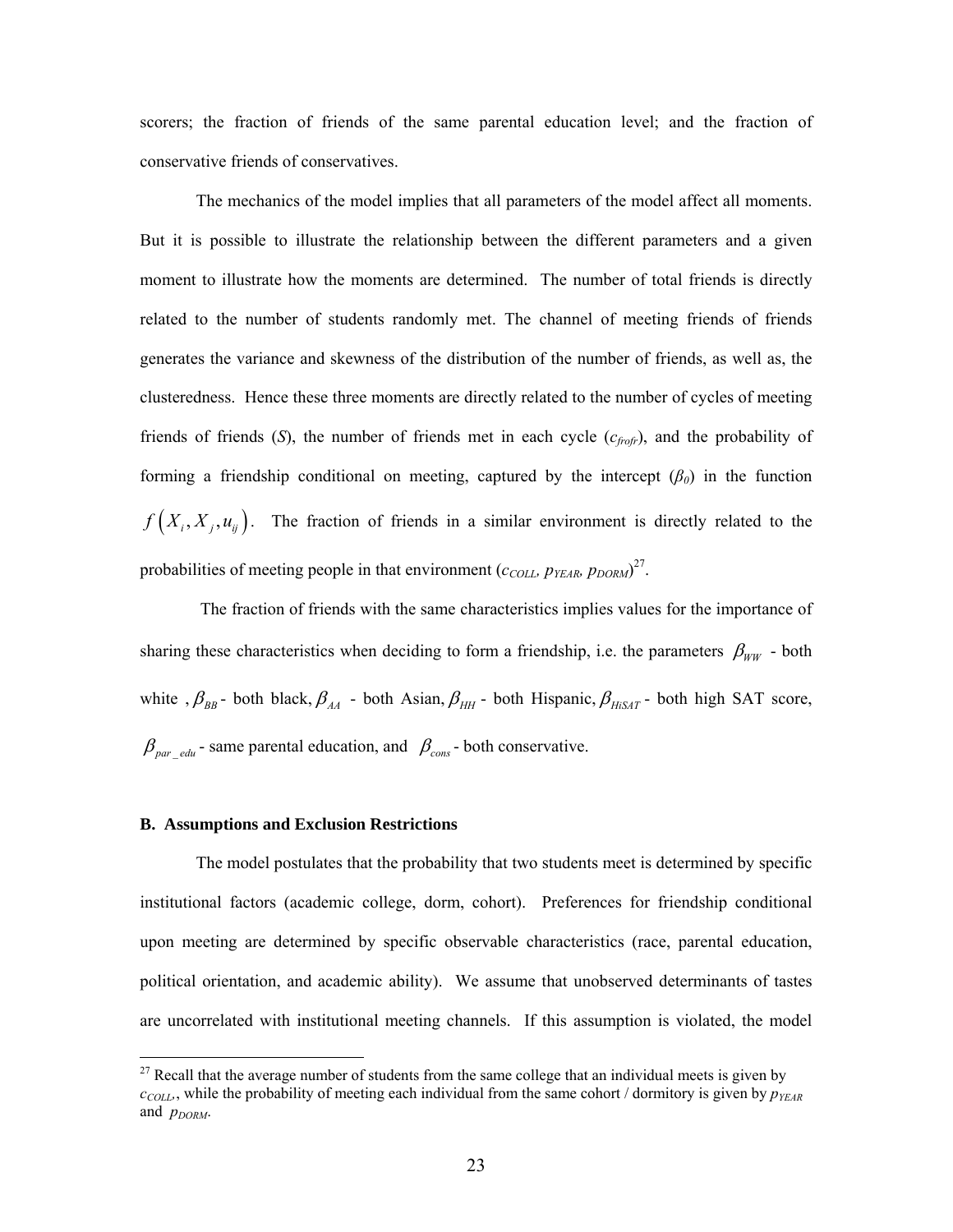will yield biased parameters of the effects of institutional variables. For example, suppose two political science majors share an (unobserved) interest in campus politics. The shared major is an institutional meeting channel that is correlated with the unobserved shared taste for politics, and therefore affects the probability of becoming friends conditional upon meeting. If two political science majors are more likely to be friends conditional upon meeting, we bias upwards the parameters that capture the causal effect of sharing the same major.

 Equivalently, we assume that unobserved determinants of meeting are uncorrelated with observable taste characteristics. For example, we rule out that two high achieving students in the same dorm are more likely to meet through institutional meeting channels than a high and a low achieving student in the same dorm. In particular, this assumes that the university does not have unobserved meeting channels that affect the probability of meeting but are correlated with our measures of taste (e.g honors classes, student associations for certain ethnicities).

These assumptions are motivated by the reduced-form regressions in section II. The coefficient estimates of the institutional variables (e.g. same college, cohort) are fairly robust to the inclusion of a variety of covariates on ethnicity, family background, and ability. If the additional covariates pick up any of the unobserved heterogeneity, the robustness of these regressions suggests that the bias may not be severe. In addition, the coefficient estimates of same race are robust to the inclusion of institutional variables. This suggests that the observed institutional variables are related to friendship in a manner that is largely independent of race, and supports the validity of our key identifying assumption.

## **IV. Results and Simulations**

 Now, we parameterize the model presented in Section III, assess the model fit, and perform several simulations to illustrate the mechanics of network formation and evaluate the consequences of policies.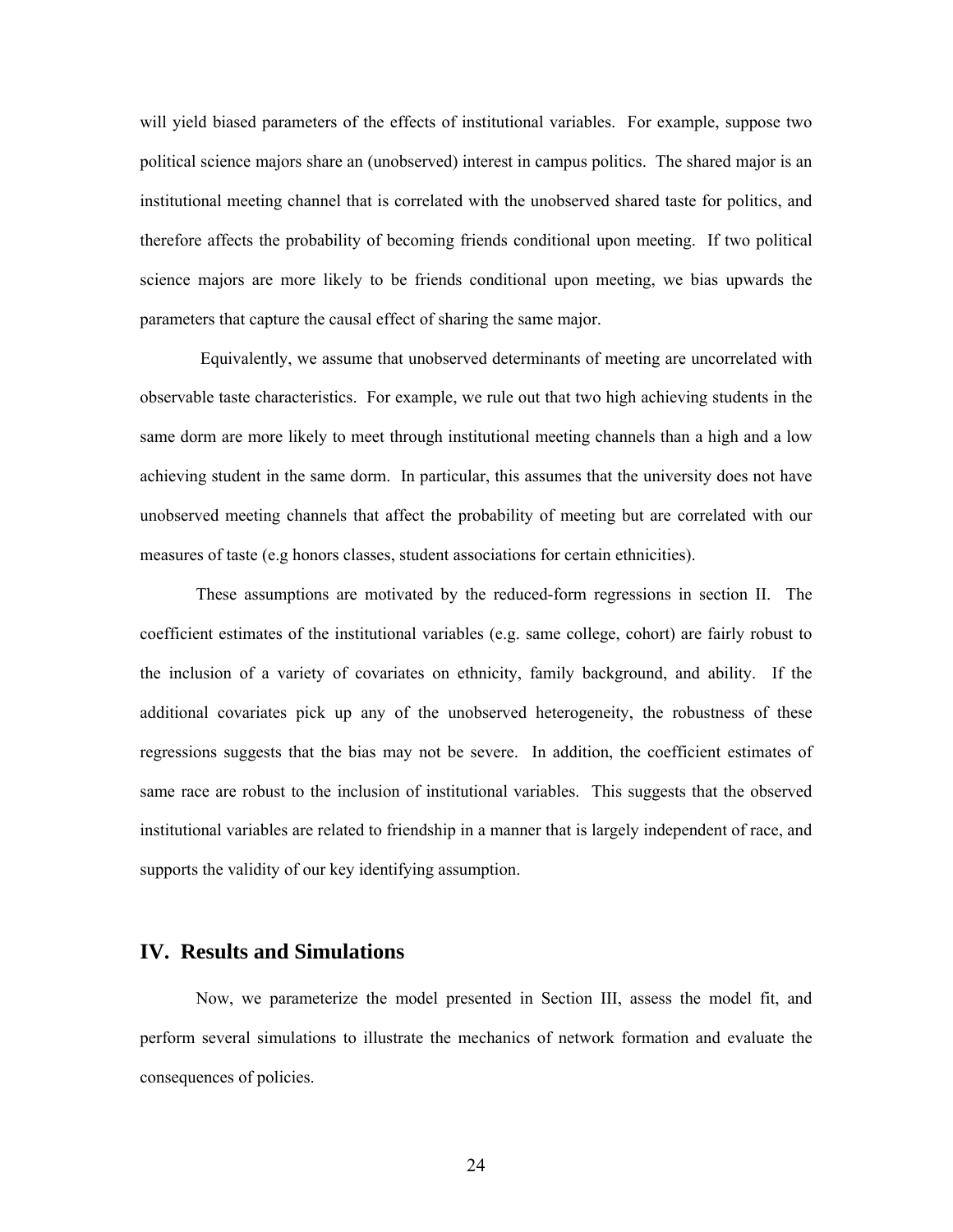#### **A. Model Calibration**

 $\overline{a}$ 

We calibrate<sup>28</sup> the 14 parameters of the model to fit 14 moments of the simulated network to 14 moments of the actual network at Texas A&M. We calculate the data moments using the Facebook network of 1930 students randomly drawn from the sample introduced in section II.C..<sup>29</sup> The 14 data moments are displayed in column one of Table 8. We use the characteristics of the 1930 individuals and simulate a network by applying the network formation mechanism presented in section III.

 We adjust the parameters in subsequent simulations to minimize the difference between the features of the simulated network and the features of the network at A&M. The simulations are based on random draws for who meets whom and the elements of  $u_{ij}$ . For each set of parameters the network features of the simulated model are calculated by averaging over 100 simulated networks with different random draws. The 100 sets of random components are kept constant for each different set of parameters. The parameters found by this process are displayed in column 2 of Table 7.

The simulated network is generated by meeting on average 6.1 random students, 2.1% of all students in the same cohort, and 4.6 students from the same college. Students living in the same dorm meet each other with 35% probability. Conditional on meeting, whites have a very small preference for friendships with other whites  $(\beta_{WW}=0.07)$ . The preferences for same race friendships are much stronger for Hispanics ( $\beta_{HH}$ =.40), Asians ( $\beta_{AA}$ =.85), and especially Blacks

<sup>&</sup>lt;sup>28</sup> We do not estimate but calibrate the model, which means that the resulting parameters cannot be used for testing or to construct confidence intervals.

 $29$  Due to computational limits, we have to restrict ourselves to a subset of the 7719 students in the full sample. Therefore, the reader should interpret the counts we present below as corresponding to a "scaled down" network. We drew different samples of 1930 students. The characteristics of the network remain essentially unchanged. While students with many friends will loose more friends due to sampling than students with few friends, the relative distribution of the number of friends is not affected by using a random sub-sample.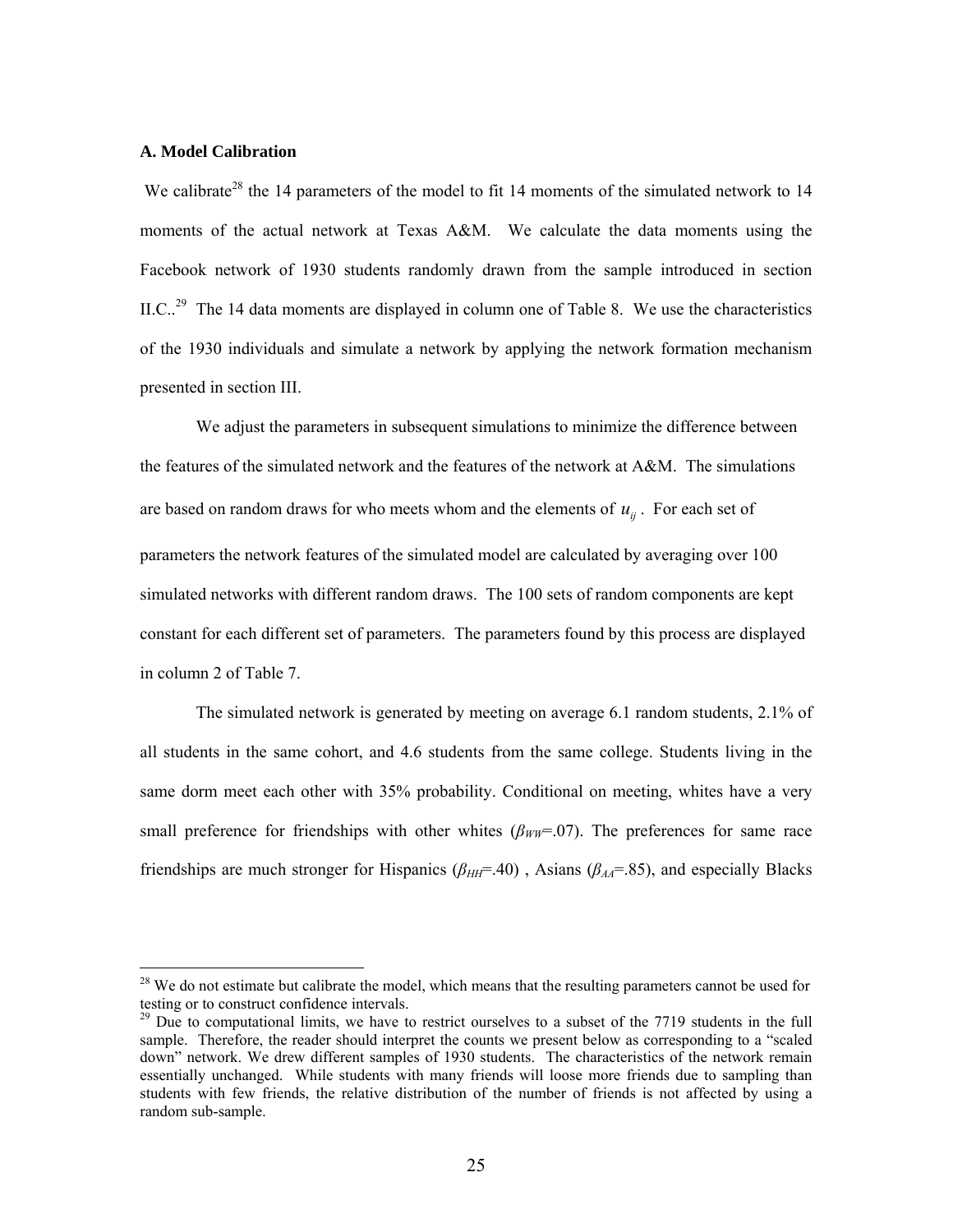$(\beta_{BB}=2.10)$ . The preferences for friends with similar SAT scores, parental background or political orientation are less pronounced than the preferences for same race friendships among minorities.

Column 2 in Table 8 displays the features of the model simulated with the parameters shown in Table 7. Our model generates the features of the network. It matches the average number of friends and the variation in the number of friends. It also produces the right skewed distribution of the number of friends, as well as the clusteredness of the friendships.<sup>30</sup> The model matches the likelihood of forming a friendship conditional on sharing a similar environment or similar characteristics.

#### **B. Assessing the Fit of the Calibrated Model**

 $\overline{a}$ 

We can calculate a variety of other moments that did not enter the calibration using the parameters from Table 7. This allows us to assess the suitability of the model. In Table 8 we present additional moments for both the real world network and the simulated model. We calculate various metrics that condition on common cohort, college and dorm. We focus on whites and Hispanics because these are large groups in our sample; there are fewer Asians and blacks for whom our model is less precise. In the data, the fraction of same race friends of Whites and Hispanics is virtually unchanged when conditioning on common cohort or college. Our model generates this pattern. When conditioning on living in the same dorm, the model closely matches the fraction of same race friends for whites but overstates the fraction for Hispanics.

We find that our model predicts other key features of social networks. The model predicts an average individual cluster coefficient (0.16) that is relatively similar to the actual data (0.12). Also, the model correctly predicts the high positive degree correlation observed in the sample (0.61 vs. 0.49). Finally, the model predicts a positive degree-cluster correlation which is

<sup>&</sup>lt;sup>30</sup> The features are not perfectly fitted. One reason is that the number of cycles of meeting friends of friends is an integer rather than a continuous parameter.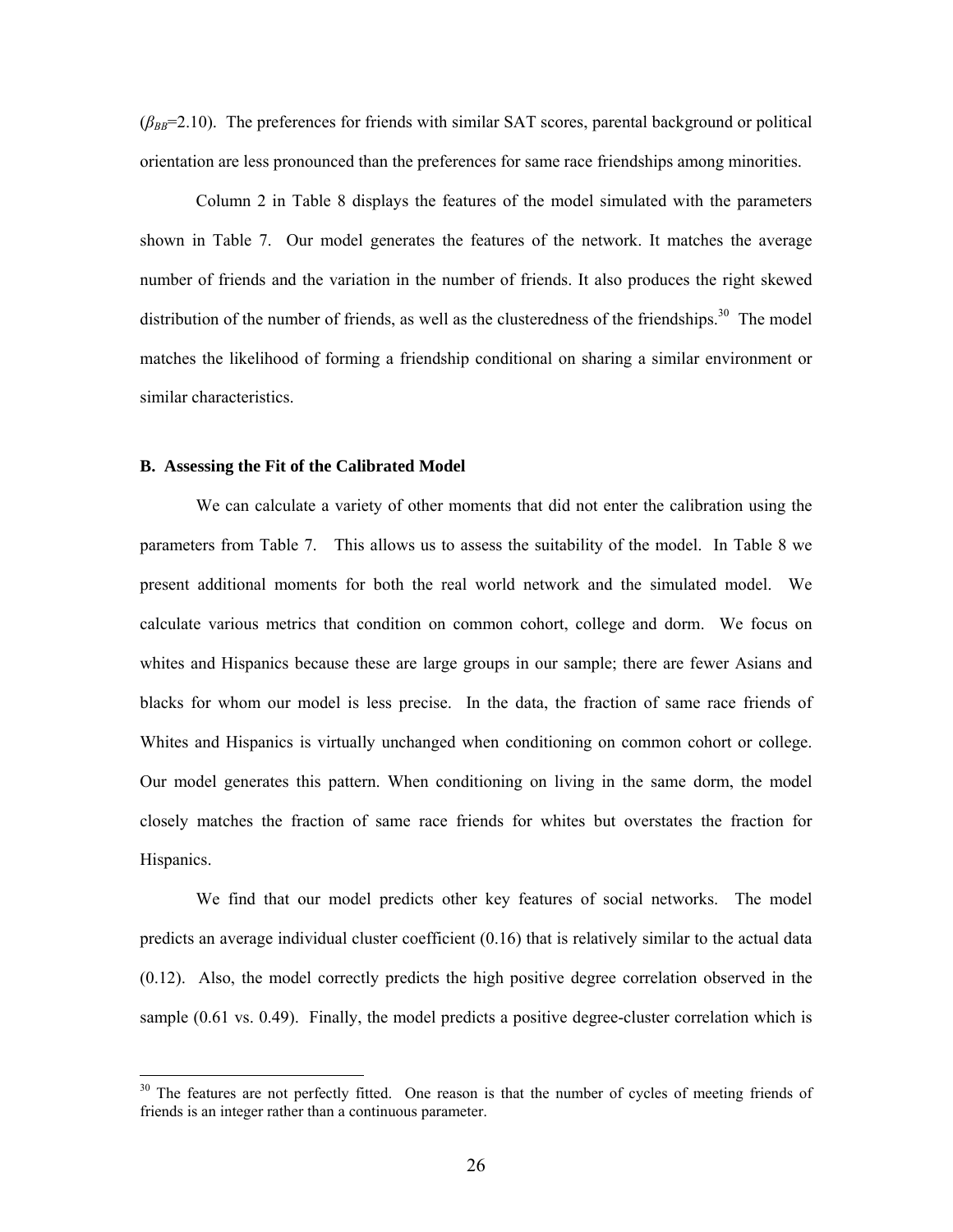consistent with the data, but the model underpredicts its magnitude (0.15 vs. 0.24). Although these other moments are by no means perfectly fitted, these results suggest that our model captures key underlying mechanics of network formation.

#### **C. Counterfactual Experiments**

To simulate counterfactual networks, we use the parameters obtained above but change various elements of the network formation process. This allows us to evaluate possible policy changes. We assume that the parameters of the model are not affected by the policy changes considered. This can be justified by the fact that any actual changes are most likely only marginal. However, for more substantial policy changes our approach is subject to the Lucas critique.

The first counterfactual is purely random friendship formation. This provides a benchmark against which to compare other processes of network formation. The parameters used for this simulation can be found in column (3) of Table 7. Each student meets each other student with the same probability independent of their environment, and the probability of forming a friendship conditional on meeting does not depend on any characteristics of the students. The average number of random friends is chosen to make this random network comparable to the actual network and the simulation of the full model. The features of the resulting network are presented in column (3) of Table 8. The network does not exhibit the common features of social networks. The number of friends varies less, is not very skewed, and there is almost no clustering. Under purely random friendships, the fraction of friends with certain characteristics reflects the share of the total population, and there is no segmentation.

The second counterfactual experiment shows that meeting friends through other friends can magnify certain measures of segmentation and mitigate others. In this simulation, we "turn off" the friends of friends meeting channel -- students meet with probabilities that vary in school environment and they have preferences for friend characteristics, but they do not meet friends of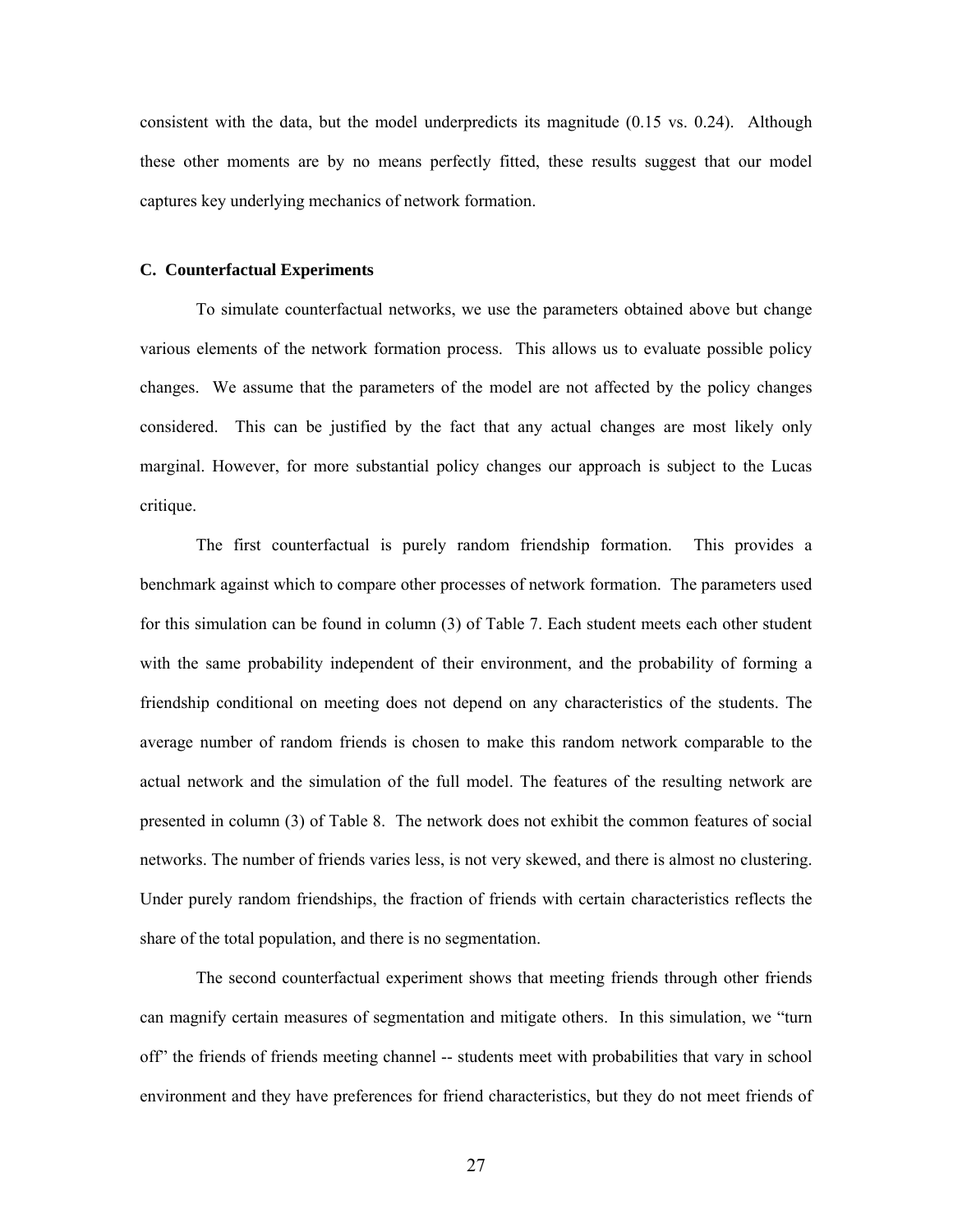their friends. The parameters for this counterfactual simulation are presented in column (4) of Table 7. In column (4) of Table 8, we present the features of the resulting network. The segmentation based upon dorm and cohort is larger, suggesting that the friends of friends channel facilitates becoming friends with students in other school environments. However, the friends of friends channel magnifies racial segmentation for blacks – 22% of the friends of blacks are black without the friends of friends channel while 33% are black when we allow for meeting friends through friends. This result illustrates the importance of modeling network-based meeting.

Column (5) of Tables 7 and 8 shows the parameters and resulting network features for the counterfactual of "random meeting". This counterfactual is intended to model the extreme case of a university eliminating any meeting channels that generate segmentation. Obviously, it would be impossible to eliminate all such channels, but a university could, for example, create a common set of core classes that students from all academic colleges must take. In this simulation, each student meets every other student with equal probability (i.e. the institutional meeting channels do not affect meeting probabilities), but students have the preferences that we estimate above and meet the friends of their friends.<sup>31</sup> We find that the variation and skewness of the number of friends decrease slightly but the cluster coefficient remains virtually unchanged. As expected, the disproportionate number of friends with a similar campus environment disappears. However, the segmentation by race, ability, political orientation and parental education largely persists. This is a potentially sobering result for university administrators. It suggests that university policies geared towards increasing the encounters between different groups of students have very limited ability to reduce segmentation in their students' social networks.

Next, we perform the "reverse" counterfactual. Rather than eliminating meeting channels and maintaining preferences, we consider the case of undiscriminatory preferences with existing meeting channels. The likelihood of forming a friendship conditional on meeting does not

<sup>&</sup>lt;sup>31</sup> Mechanically, the average number of random encounters of each student is picked to generate the same average number of friends as in the original network.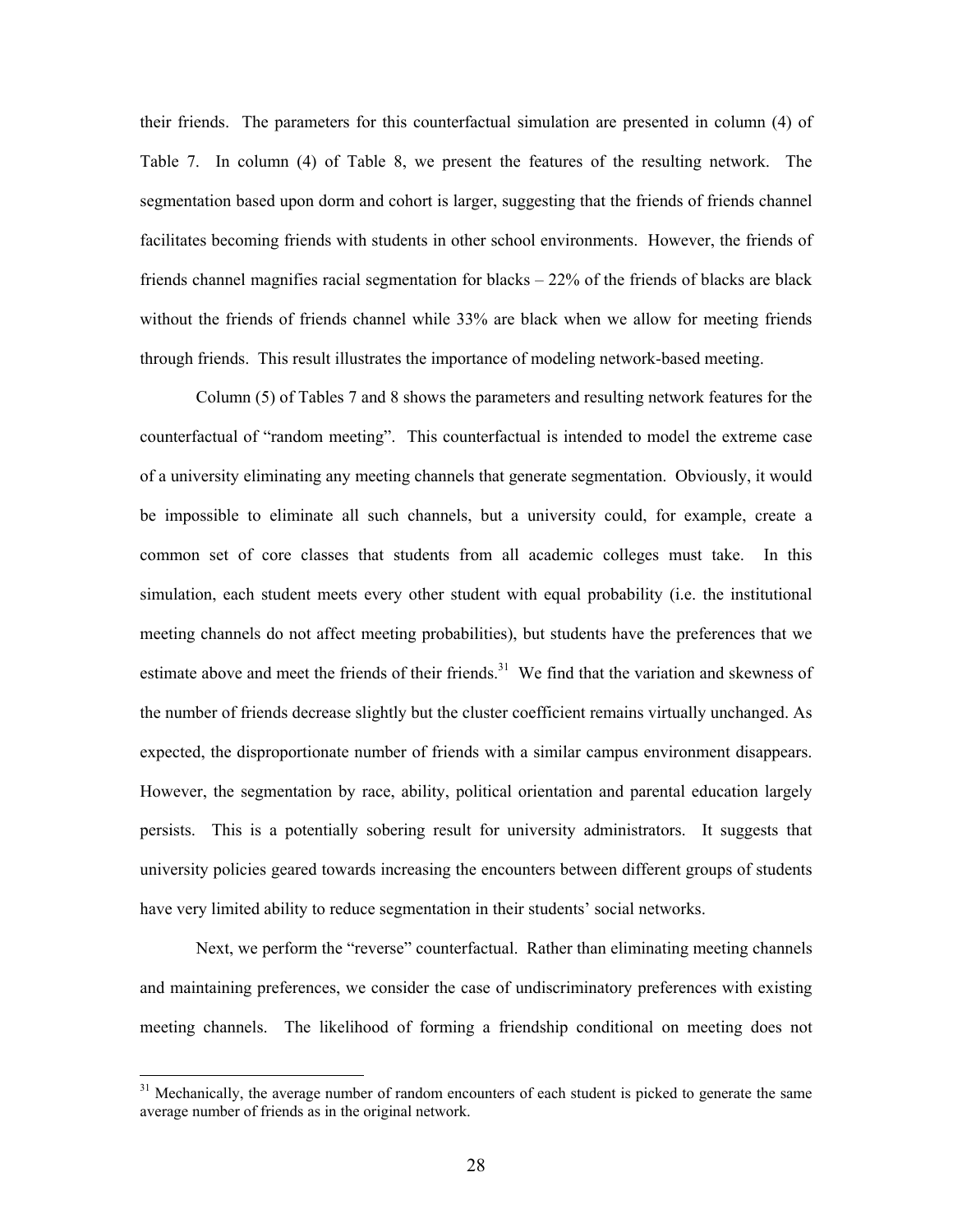depend on the characteristics of a person. The probabilities of meeting other students are the same ones as in the full model (i.e. the institutional channels affect meeting probabilities and students meet friends of friends). The probability of forming a friendship is chosen to match the average number of total friends. The parameters we use are in column (6) of Table 7 and results in column (6) of Table 8. We observe numbers of same race friendships that are very close to those that would arise from pure random friendship formation. This confirms the result that the segmentation according to race in the actual network is mainly driven by preferences and not by different meeting probabilities. This supports that the reason that, say, Hispanics have disproportionately many Hispanic friends is preferences. It argues against the alternative explanation that Hispanics meet disproportionately many Hispanics through channels such as major or dorm and these differences are then magnified through introduction to friends of friends.

We also can simulate the effect of an affirmative action policy that admits more students of a certain demographic profile. We choose to model the admission of more Hispanics who are a large and growing population in Texas. In column (7) we enact the policy experiment of doubling the population of Hispanic students. We do so by including each Hispanic student with all her characteristics twice in the simulation. We assume that preferences for race do not change. We find that Hispanics would have a much more racially segmented social network -- the share of Hispanic friends of Hispanics nearly doubles. However, the share of friends of a different race increases for whites, Asians and blacks. In particular, the share of non-white friends of whites increases from 15% to 24%. This implies that increasing the number of Hispanics would lead to modest increases in the racial diversity of interaction for non-Hispanics.

In column (8), we show the results for a counterfactual experiment where we introduce whites and minority students to each other. This policy experiment would correspond to intentional efforts by the university to facilitate interaction between students of different backgrounds (e.g. targeted introductions during orientation week). To perform this simulation, we include an extra meeting round, where each white student has a 1% chance of meeting each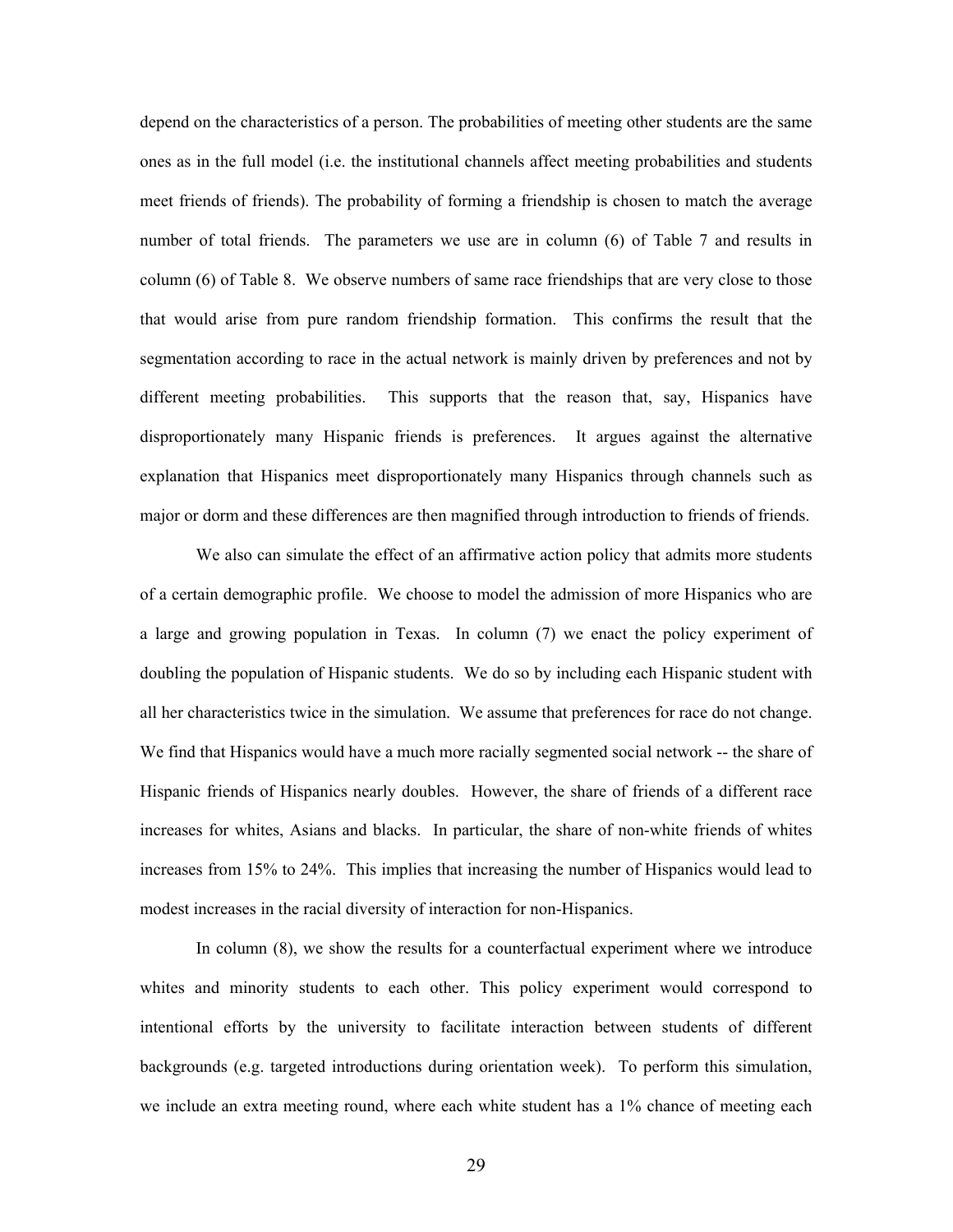minority student and each minority student has a 1% chance of meeting each white student. This translates to each white student meeting 3.5 non-white students and each minority student meeting 15 white students.<sup>32</sup> The probability of forming a friendship conditional on meeting is still given by the preferences used to simulate the full model. Given our previous finding that preferences significantly affect friendship formation, we would expect this policy to have only limited effects. Indeed, we find that the diversity of social interaction only modestly increases. The result is an increase in the share of minority friends of white students from 15% to 23%. The total number of friends of minority students increases, but their share of same race friends decreases only slightly.

 The results of the counterfactual experiments' effect on racial segmentation are summarized in Figure 1. The results suggest that changes in institutional policies have limited potential to increase inter-race interaction. Equalizing the probability of meeting (e.g. random dorm assignment and/or a common set of core classes) only negligibly changes the fraction of inter-race friendships for Whites, Hispanics, and Asians. A policy of targeted introductions of minorities to non-minorities has the largest impact on whites by increasing the number of nonminority friends, but has little impact on Hispanics and Asians. However, alternative institutional policies do have modest impacts on blacks. Targeted introductions increase inter-race friendships from 67% to 69% while equalizing the meeting probability increases the figure to 72%. This result is likely driven by the finding that the magnification effect of preferences through friends of friends is strongest for blacks. Thus, policies that change meeting probabilities can impact blacks' social network despite strong same-race preferences.

 $32$  It turns out that about 15% of all contacts of white students and 50% of all contacts of minority students are through this channel.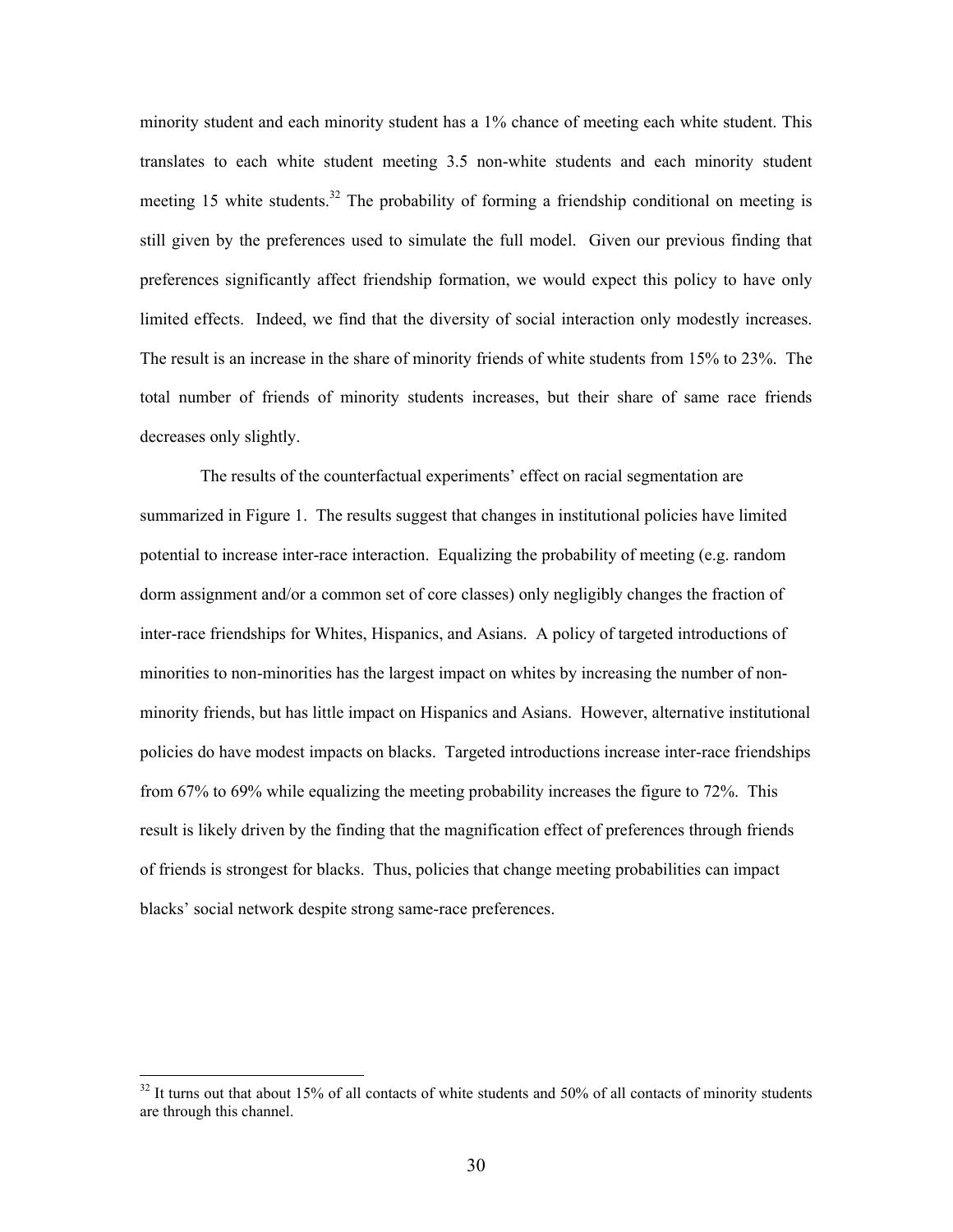## **V. Evidence that Facebook Social Networks Are Associated With**

## **Educational Outcomes**

 $\overline{a}$ 

As pointed out in the introduction, social contacts may affect many outcomes that are of interest to economists. When using data from an educational setting, many of these outcomes are not observable or have not manifested themselves yet. We do not observe how diverse interaction promotes the diversity of thought, how students' social networks affect their job search, or how their eventual productivity is affected by their connections. However, we are able to document some associations of academic and social outcomes (Foster (2006) points out that in student populations peer effects tend to be more robust in social outcomes than in academic outcomes.)33 These outcomes might be interesting for their own sake, or can be viewed either as proxies for others outcomes or precursors for subsequent outcomes. Because we measure both endogenously and exogenously determined friends, we do not interpret any of these associations as causal.34

We regress a student's outcome on own-pre-treatment characteristics, friend pretreatment characteristics, and contemporaneous friend characteristics. We study five student outcomes – GPA, drinking behavior, and participation in three types of organizations. GPA is a student's college GPA when the Facebook data were collected. 'Drinker' as an indicator that the student self-reported on their Facebook profile's "Interests" section words typically associated

<sup>&</sup>lt;sup>33</sup> A variety of studies have examined the relationship between a student's peers in college and her outcomes along a variety of dimensions including academic performance, choice of major, choice of extracurricular activities, and social behavior. The existing literature contains an emerging set of studies that cleverly use random assignment of peers in college, for example, freshman year roommates or peers in their first year at a military academy. For example, see Sacerdote (2001), Zimmerman (2003), Kremer and Levy (2003), Winston and Zimmerman (2003), Boisjoly et al. (2004, 2004), Foster (2006), Stinebrickner and Stinebrickner (2006), Sacerdote and Marmaros (2006), Lyle (2007) and Carrell, West and Malmstron (forthcoming). Results have been mixed, and it appears that peer effects may be stronger determinants of social than academic outcomes. Recent work suggests that it is not well understood which peers generate such effects and via which mechanisms that peer effects manifest, suggesting that further theoretical modeling may be insightful (Foster, 2006).

 $34$  See Manski (1993) for a discussion of these identification problems.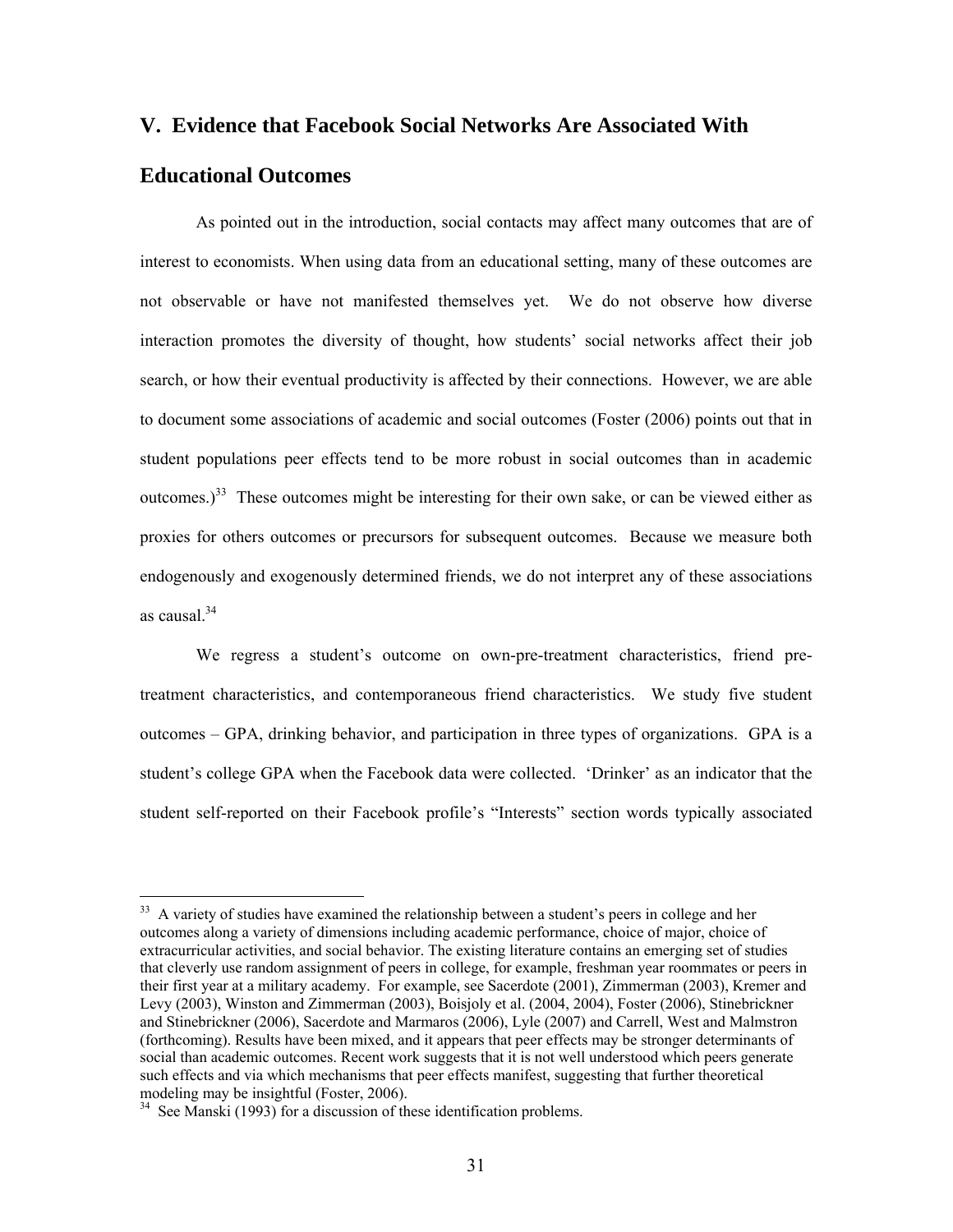with drinking.<sup>35</sup> We use Facebook profile information on "Jobs and Clubs" to identify students who participate in three types of organizations – volunteer, religious, and political. "Volunteer", "Religious", and "Political" are indicator variables for whether the student reports on the Facebook that she participates in a campus or community volunteer, religious or political organizations, respectively.36

A student's own pre-treatment characteristics include measures of ability (SAT score and high school percentile), family characteristics (parental income and education), high school characteristics, race, and gender. A student's friends' pre-treatment characteristics are average friend SAT score, high school percentile, and parental education. We also include a measure of each student's own-race segregation – the Spectral Segregation Index (SSI) – recently developed by Echenique and Fryer (forthcoming).<sup>37</sup> Finally, we include several measures of the average contemporaneous characteristics of a student's friends.

Results are reported in Table 9. The last group of variables in each regression is the contemporaneous friend characteristics. If these characteristics are strongly related to a student's outcome, as we find below, these results provide support for the claim that a student's outcomes are strongly related to the outcomes of her friends.

The first 2 columns report the relationships between a student's GPA and her friends' average characteristics. In column (1), we include the student's own characteristics and friends' predetermined characteristics. Students with higher GPAs are those with higher measures of ability (SAT and percentile rank in their high school), a college educated father, and those who

<sup>&</sup>lt;sup>35</sup> For example, students who list an Interest in "beer", "liquor", "drinking", and "partying" are classified as a 'drinker'.  $10\%$  of students in our sample are 'drinkers' according to this measure.

 $36$  To measure if a student participates in a these types of organizations, we collected all self-reported organizational membership in the Facebook data. Then, two research assistants who are familiar with student organizations independently classified the organizations as being volunteer, political, religious, or other. We classify the organization if both research assistants agreed on the classification. The working definitions of volunteer, political, and religious that were given to the research assistants are available upon request. According to this measure, the percentage of students participating in volunteer, religious and political organizations is 9%, 8%, and 3%, respectively.

 $37$  The SSI allows researchers to calculate an individual's own-race segregation. Computer code for calculating the SSI can be found at: http://www.economics.harvard.edu/faculty/fryer/projects.html. We thank Kimon Ioannides for his assistance with calculating the SSI.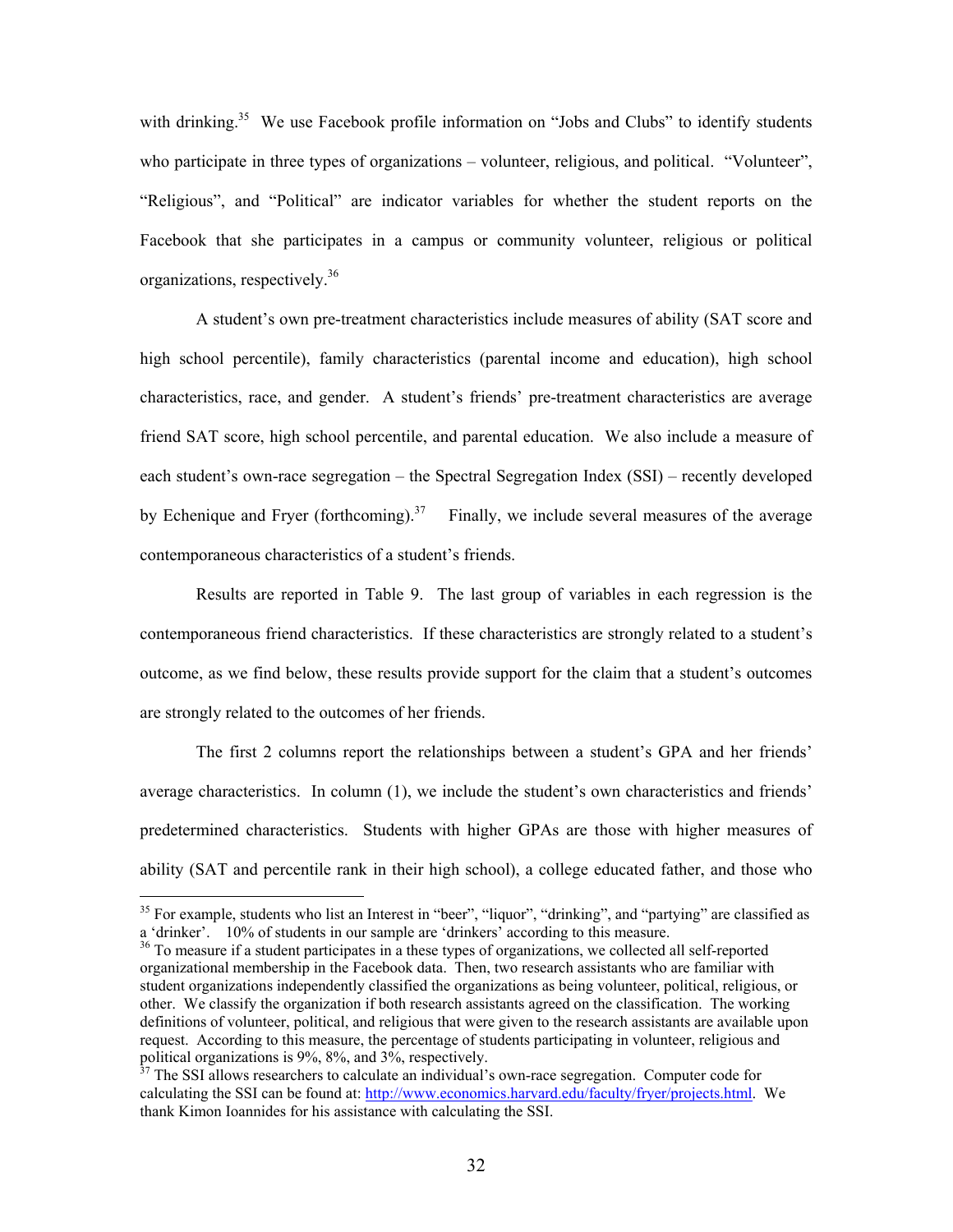went to wealthier high schools with higher scores on standardized tests. In addition, students have higher GPAs when their friends have college educated fathers. Friends' ability measures – SAT and high school percentile – are not individually significant, but both are positively related to GPA and jointly significant at the 5% level. Column (2) adds measures of contemporaneous friend characteristics. Average friend GPA is very strongly associated with own GPA – an increase in one letter grade in average friend GPA is associated with about half a letter grade increase in own GPA. Friends' predetermined skill measures are no longer positive after controlling for friend GPA. Having more friends who are 'drinkers' is associated with a lower GPA but the effect is only significant at the 11% level. It is worth restating that these coefficient estimates should not be interpreted causally. However, these results do suggest that the determination of a student's GPA is not at all independent of the determination of her peers, and this is reflected in our Facebook data.

In column (3) of Table 9, we report estimates of a linear probability model of being a 'drinker'. Males from higher income families are more likely to be 'drinkers'. Students with friends with lower SAT scores and lower high school percentiles are more likely to be drinkers; the coefficients are not individually significant but are jointly significant at the 1% level. Finally, a student with more friends who are 'drinkers' is substantially more likely to be a 'drinker'. A one standard deviation increase in the fraction of drinker friends (10%) increases the probability of being a 'drinker' by 4%.

The final sets of columns investigate the participation in volunteer, religious and political organizations with a linear probability model. For each outcome, we regress an indicator variable for whether the student is a member of the type of organization on own/friend characteristics and the fraction of her friends who are also in that type of organization. Friends being in the same type of organization reflect at least two mechanisms: friends may have similar preferences to participate in certain activities, or friends may meet via the organization. In the first column of each model, we calculate the fraction of friends by excluding friends who are in the same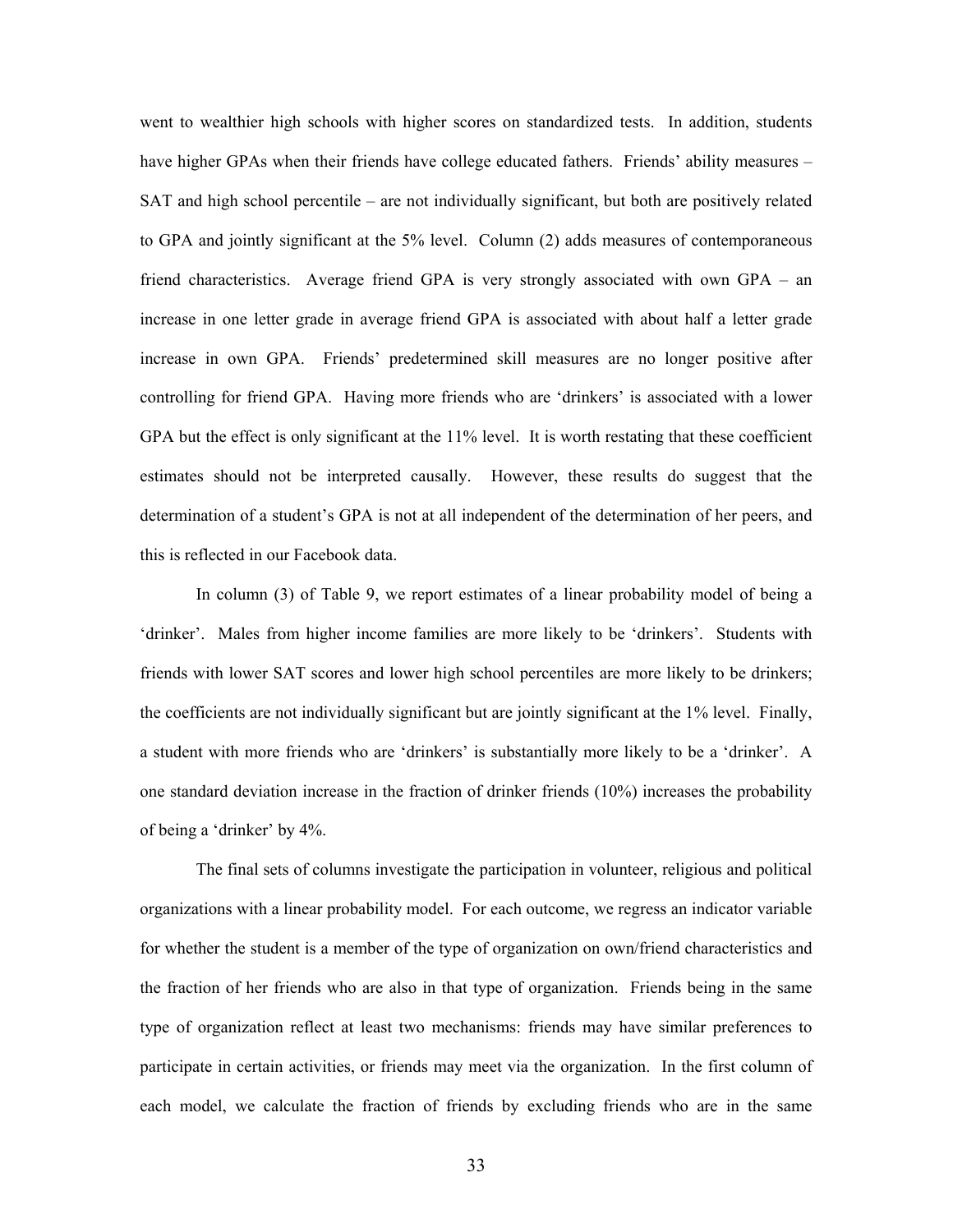organization. For example, for a student in the volunteer organization Habitat for Humanity, we only count friends who are in volunteer organizations other than Habitat. This is intended to avoid counting friends who meet through the organization, and primarily identify friends with similar preferences to participate in certain types of organizations. In the second column of each model, we include friends who are in the same organization, so this measure picks up friends with similar preferences as well as friends who may meet in the organization. One would expect the coefficient of "fraction of friends" to be larger when we include friends in the same organization.

 Column (4) shows that students with more friends in other volunteer groups are no more likely to volunteer, but column (5) shows that having more friends in any volunteer group makes the student much more likely to volunteer. A one standard deviation increase in the fraction of friends who volunteer (10%) increases the likelihood that the student volunteers by 5.6% (=0.10  $*$ ) 0.564). This is suggestive that volunteer groups serve as a meeting channel.

 The association between own and friend membership is even stronger for religious organizations. Even when we include only friends who are in different religious groups, a student with more friends in religious organizations is associated with a substantial increase in the likelihood of being in such a group oneself. This suggests that students who are friends are likely to have similar underlying preferences for religious fellowship. When we include friends in any religious organization in column  $(7)$ , the association is even stronger – a one standard deviation increase in the fraction of such friends  $(13%)$  is associated with a 9.9% (=.13\*.78) increase in probability of joining a religious organization.

 For participation in political organizations, the association between own and friend membership is weak. Under both measures of friend membership, an increase in friend membership is associated with higher own membership but the relationship is not statistically significant.

 We emphasize that these relationships should not be interpreted causally. A variety of factors – selection into friendships, the reflection problem and endogenous and exogenous peer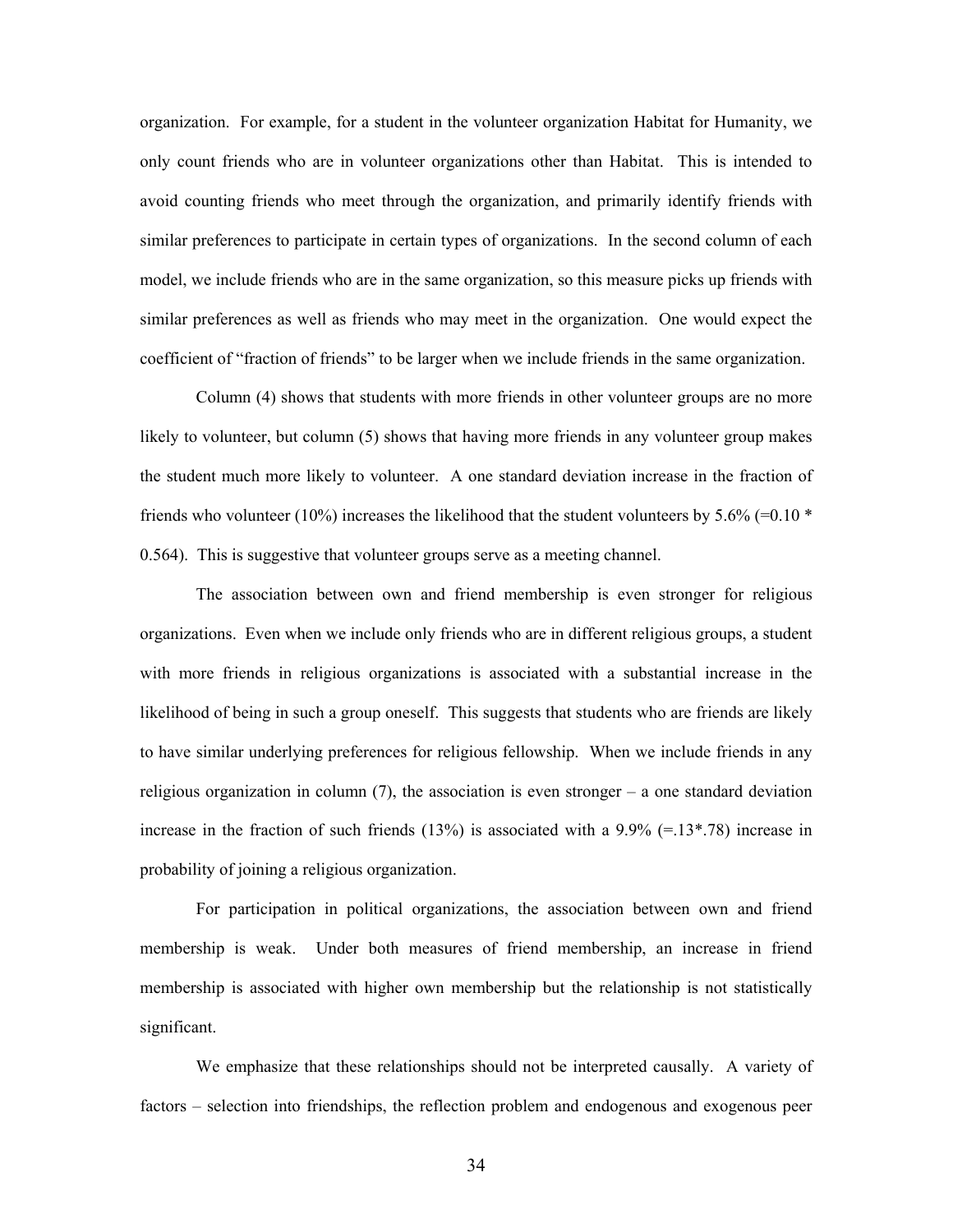effects – make causal inference problematic. Nevertheless, we obtain estimates of associations between student outcomes and friend characteristics that are consistent with the existence of some peer effects. In addition, these results provide further evidence that "Facebook friends" are students' peers with whom they interact and influence in class, student organizations, the dorm or other campus activities.

## **VI. Conclusions**

The data from the Facebook networks offer insights into the social networks that impact learning, information transmission, and labor market outcomes at the beginning of adulthood. The data provide a large-scale view of the social networks at universities of various sizes. These social networks exhibit many of the characteristics suggested by the network structure literature – clustering, positive degree correlation, and variance and skewness of the degree distribution. In addition, we quantify segmentation along racial and socioeconomic lines and document the diversity of interaction on university campuses.

 Our model provides a methodology to analyze segmentation in social networks and decompose the contribution of both school environment and preferences to observed segmentation. We illustrate the role of connections though friends of friends in the formation of social networks. The model relies on several key assumptions. We assume that certain observable student characteristics affect the probability that two students meet but do not affect the probability of forming a friendship conditional upon meeting. Likewise, we assume that other characteristics affect preferences to form a friendship but do not affect the meeting probability. Although we cannot directly test these assumptions, the patterns exhibited in the reduced-form regressions in section II.C. are consistent with these assumptions.

 Our findings offer a mixed message for university administrators who seek to create diverse social interaction on campus. On one hand, social networks exhibit only modest segmentation across some important dimensions. In the actual network, the fraction of friends

35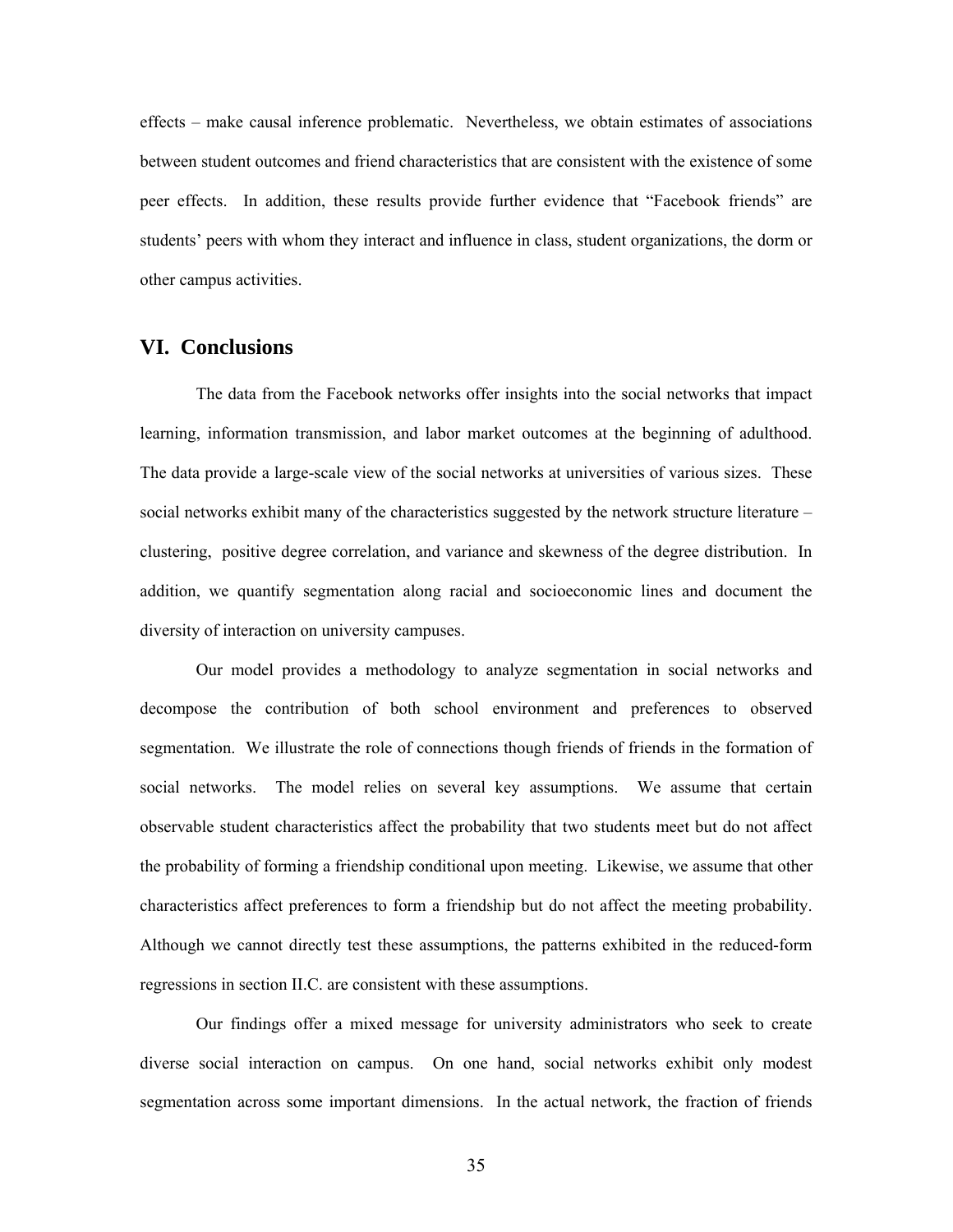with similar ability, parental education, and political orientation does not differ substantially from the fraction that would be generated by random assignment of friends. This suggests that diverse interaction does occur.

 However, social networks are highly segmented by race, and this is present at schools ranging from small private institutions (Rice, SMU) to large public universities (Texas A&M and University of Texas). Moreover, our counterfactual simulations suggest that racial segmentation is largely driven by preferences rather than institutional features that affect meeting. Changes in university policies that affect student meeting channels appear to have limited ability to reduce racial segmentation. Therefore, policies aimed at increasing social integration need to somehow impact preferences.

 Our network formation model does not allow for strategic interaction between agents. Rather, it provides a purely mechanical meeting process, which is assumed to be independent of preferences for friendship formation. The challenge for future work is to develop models that allow for more complex mechanisms of network formation, while being still empirically tractable.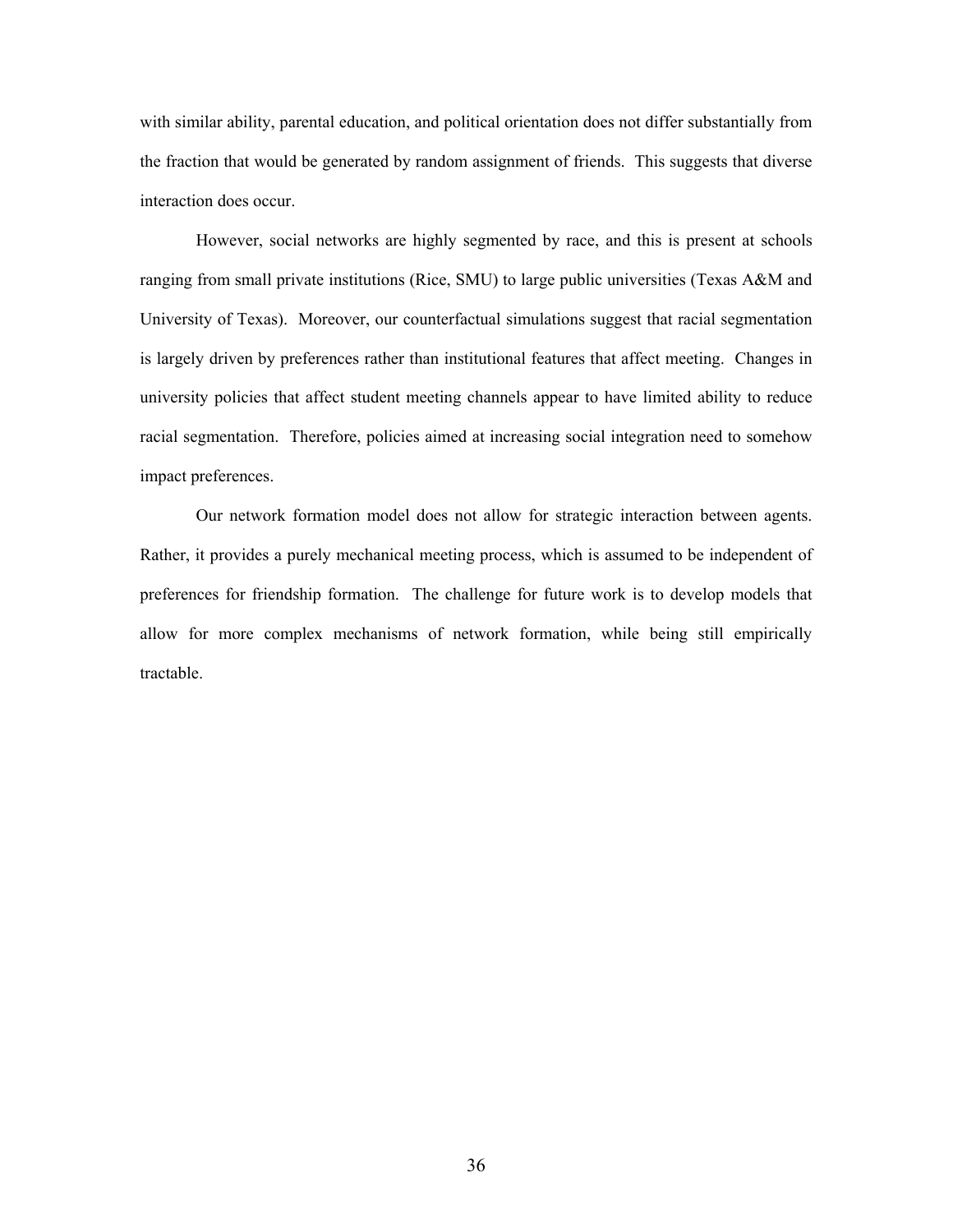#### **References**

- Arrow, Kenneth J. and Ron Borzekowski. "Limited Network Connections and the Distribution of Wages", Federal Reserve Board, Finance and Economics Discussion Series: No. 2004- 41, 2004.
- Babcock, Philip. "From Ties to Gains? Evidence on Connectedness, Skill Acquisition, and Diversity", mimeo, UC Santa Barbara, 2006.
- Betts, Julian R. and Darlene Morell. "The Determinants of Undergraduate Grade Point Average: The Relative Importance of Family Background, High School Resources, and Peer Group Effects", *Journal of Human Resources*, 34(2), Spring 1999.
- Boisjoly, Johanne, Greg J. Duncan, Michael Kremer, Dan M. Levy and Jacque Eccles, "Empathy or Antipathy? The Impact of Diversity", mimeo, Harvard, 2004.
- Boisjoly, Johanne, Greg J. Duncan, Michael Kremer, Dan M. Levy and Jacque Eccles, "Peer Effects in Binge Drinking Among College Students", mimeo, Harvard, 2003.
- Bok, Derek C. and William G. Bowen "The Shape of the River: Long-Term Consequences of Considering Race in College and University Admissions" *Princeton University Press*, 1998
- Calvo-Armengol, Antoni and Matthew O. Jackson. "The Effects of Social Networks on Employment and Inequality", *American Economic Review*, 94(3), June 2004.
- Calvo-Armengol, Antoni and Matthew O. Jackson. "Like Father, Like Son: Network Externalities, Parent-Child Correlation in Behavior, and Social Mobility", mimeo, 2006.
- Carrell, Scott E., Frederick V. Malmstrom, and James E. West. "Peer Effects in Academic Cheating, *Journal of Human Resources*, forthcoming.
- Cohen, Lauren, Andrea Frazzini, and Christopher Malloy. "The Small World of Investing: Board Connections and Mutual Fund Returns", NBER Working Paper, 2007.
- Echenique, Federico and Roland Fryer. "On the Measurement of Segregation", Harvard mimeo, September 2005.
- Echenique, Federico, Roland Fryer, and Alex Kaufman. "Is School Segregation Good or Bad?", *American Economic Review*, 96(2), May 2006.
- Fontaine, Francois. "Why Are Similar Workers Paid Differently? The Role of Social Networks", IZA Discussion Papers 1786, Institute for the Study of Labor (IZA), 2005.
- Foster, Gigi. "It's not your peers, and it's not your friends: Some progress toward understanding the educational peer effect mechanism", *Journal of Public Economics*, Vol. 90, 2006.
- Foster, Gigi "Making friends: A nonexperimental analysis of social pair formation" *Human Relations* Vol. 58(11), 2005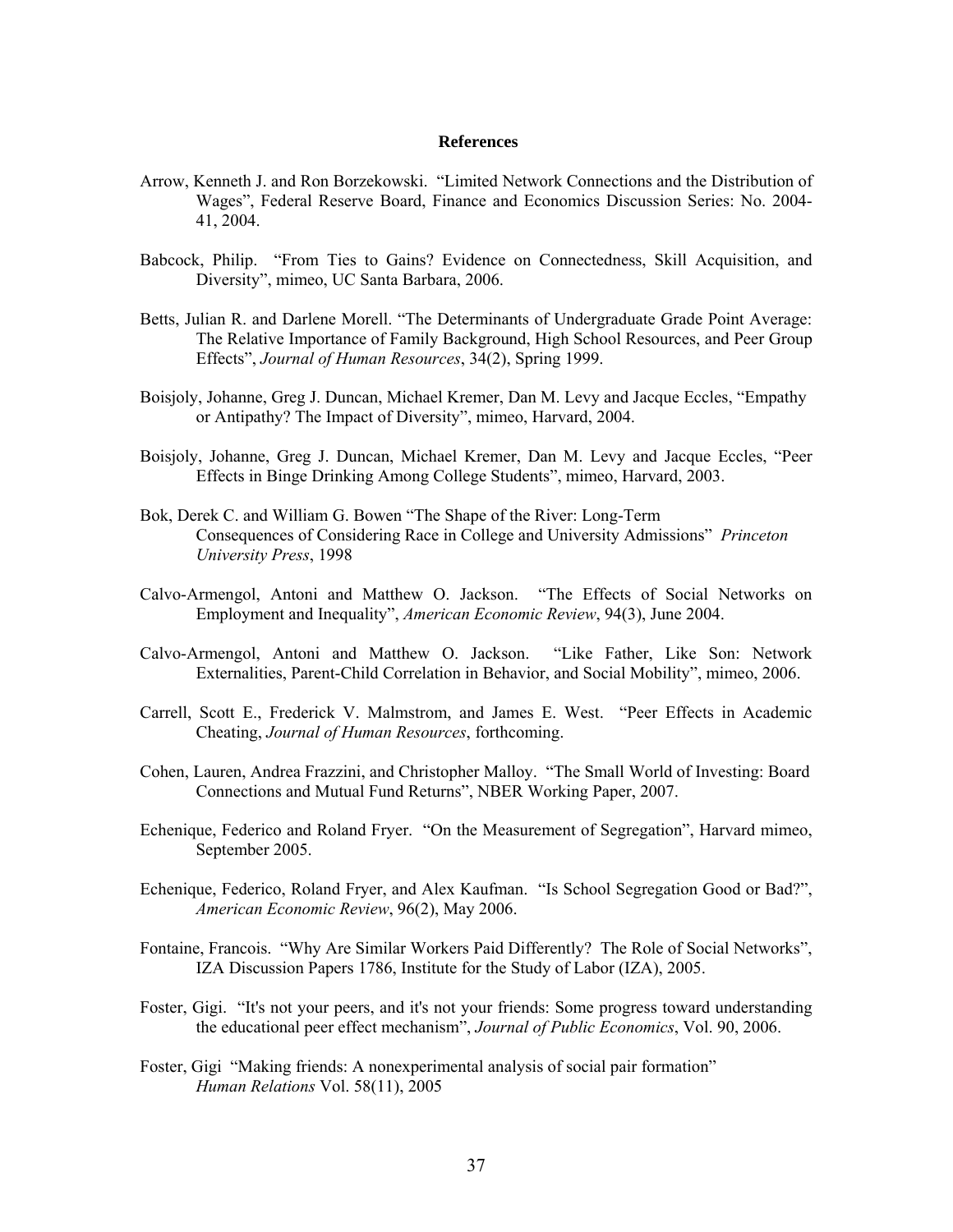- Fryer, Roland and Paul Torelli. "An Empirical Analysis of 'Acting White'", mimeo, Harvard, 2006.
- Grutter v. Bollinger *United States Supreme Court* (02-241) 539 U.S. 306 (2003).
- Goyal, Sanjeev, Marco J. van der Leij, and Jose Luis Moraga-Gonzalez. "Economics: An Emerging Small World?", *Journal of Political Economy*, 114(2), 2006.
- Granovetter, Mark S. "The Strength of Weak Ties", *American Journal of Sociology*, 78(6), 1973.
- Granovetter, Mark S. *Getting a Job: A Study of Contacts and Careers*, University of Chicago Press, 1974.
- Hitsch, Gunter J., Ali Hortacsu, and Dan Ariely. "What Makes You Click? Mate Preferences and Matching Outcomes in Online Dating", mimeo, University of Chicago, 2006.
- Ioannides, Yannis M. and Linda Datcher Loury. "Job information Networks, Neighborhood Effects and Inequality", *Journal of Economic Literature*, 42(4), December 2004.
- Ioannides, Yannis M. and Adriaan Soetevent. "Wage and Employment in a Random Social Network with Arbitrary Degree Distribution", *American Economic Review*, 96(2), May 2006.
- Jackson, Matthew O. "The Economics of Social Networks" *Advances in Economics and Econometrics, Theory and Applications: Ninth World Congress of the Econometric Society,* Chapter 1, Volume 1, edited by Richard Blundell, Whitney Newey, and Torsten Persson, Cambridge University Press, 2006.
- Jackson, Matthew O. "A Survey of Models of Network Formation: Stability and Efficiency", In *Group Formation in Economics: Networks, Clubs, and Coalitions*. Edited by Gabrielle Demange and Myrna Wooders, Cambridge University Press, 2005.
- Jackson, Matthew O. and Brian W. Rogers. "Meeting Strangers and Friends of Friends: How Random are Socially Generated Networks?" *American Economic Review*, forthcoming.
- Joyner, Kara and Grace Kao. "School Racial Composition and Adolescent Racial Homophily", *Social Science Quarterly*, 81(3), 2000.
- Kremer, Michael and Dan M. Levy. "Peer Effects and Alcohol Use Among College Students", NBER Working Paper 9876, July 2003.
- Lyle, David S. "Estimating and Interpreting Peer and Role Model Effects from Randomly Assigned Social Groups at West Point", *Review of Economics and Statistics*, 89(2), May 2007.
- Manski, Charles F. "Economic Analysis of Social Interactions", *Journal of Economic Perspectives*, 14(3), Summer 2000.
- Montgomery, James D. "Social Networks and Labor-Market Outcomes: Toward an Economic Analysis", *American Economic Review*, 81(5), 1991.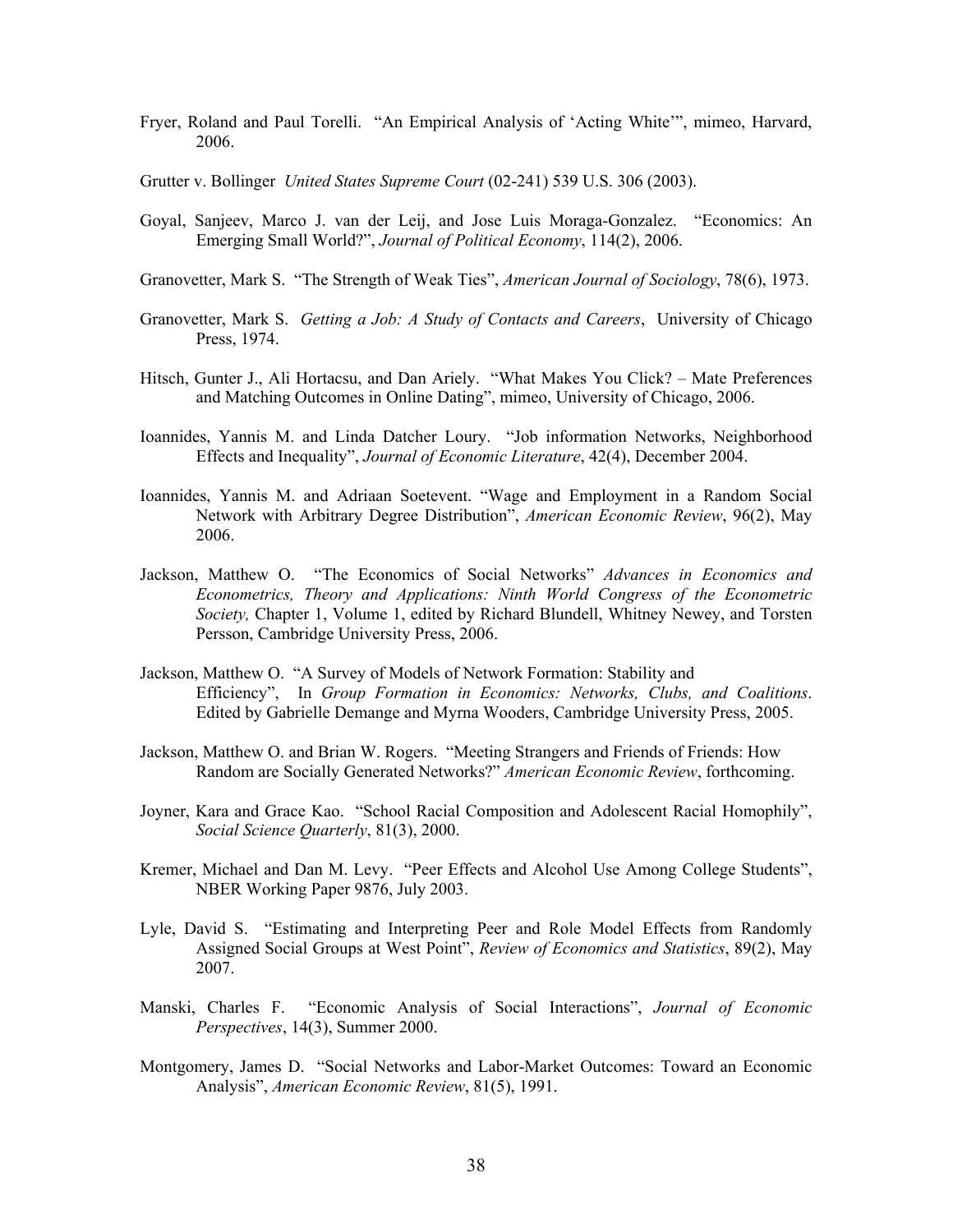- Moody, James. "Race, School Integration, and Friendship Segregation in America", *American Journal of Sociology*, 107(3), 2001.
- Newman, Mark E.J. "The structure and function of complex networks", *Society for Industrial and Applied Mathematics Review,* 45, 2003.
- Pellizarri, Michele. "Do Friends and Relatives Really Help in Getting a Job?" *London School of Economics, CEP Discussion Paper* 623, 2004.
- Quillian, Lincoln and Mary E. Campbell. "Beyond Black and White: The Present and Future of Multiracial Friendship Segregation", *American Sociological Review*, 68, 2003.
- Rosenblat, Tanya S. and Markus M. Mobius. "Getting Closer or Drifting Apart?", *Quarterly Journal of Economics*, 119(3), August 2004.
- Sacerdote, Bruce I. "Peer Effects with Random Assignment: Results for Dartmouth Roommates", *Quarterly Journal of Economics*, 116(2), May 2001.
- Sacerdote, Bruce I. and David Marmaros. "How Do Friendships Form?", *Quarterly Journal of Economics*, 121(1), February 2006.
- Soetevent, Adriaan R. "Social Interactions and Economic Outcomes", thesis, University of Groningen, 2004.
- Stinebrickner, Todd R. and Ralph Stinebrickner. "What Can Be Learned About Peer Effects Using College Roommates? Evidence from New Survey Data and Students from Disadvantaged Backgrounds", *Journal of Public Economics*, Vol. 90, 2006.
- Ward, Bryce A. "Distance and Social Capital: Can Isolation Be Good?", mimeo, Harvard University, 2004.
- Weinberg, Bruce A. "Social Interactions and Endogenous Association", mimeo, Ohio State University, 2005.
- Winston, Gordon C. and David J. Zimmerman. "Peer Effects in Higher Education" NBER Working Paper 9501, February 2003.
- Wasserman, Stanley and Katherine Faust. *Social Network Analysis: Methods and Applications*. Cambridge University Press, 1994.
- Zimmerman, David J. "Peer Effects in Academic Outcomes: Evidence from a Natural Experiment", *Review of Economics and Statistics*, 85(1), February 2003.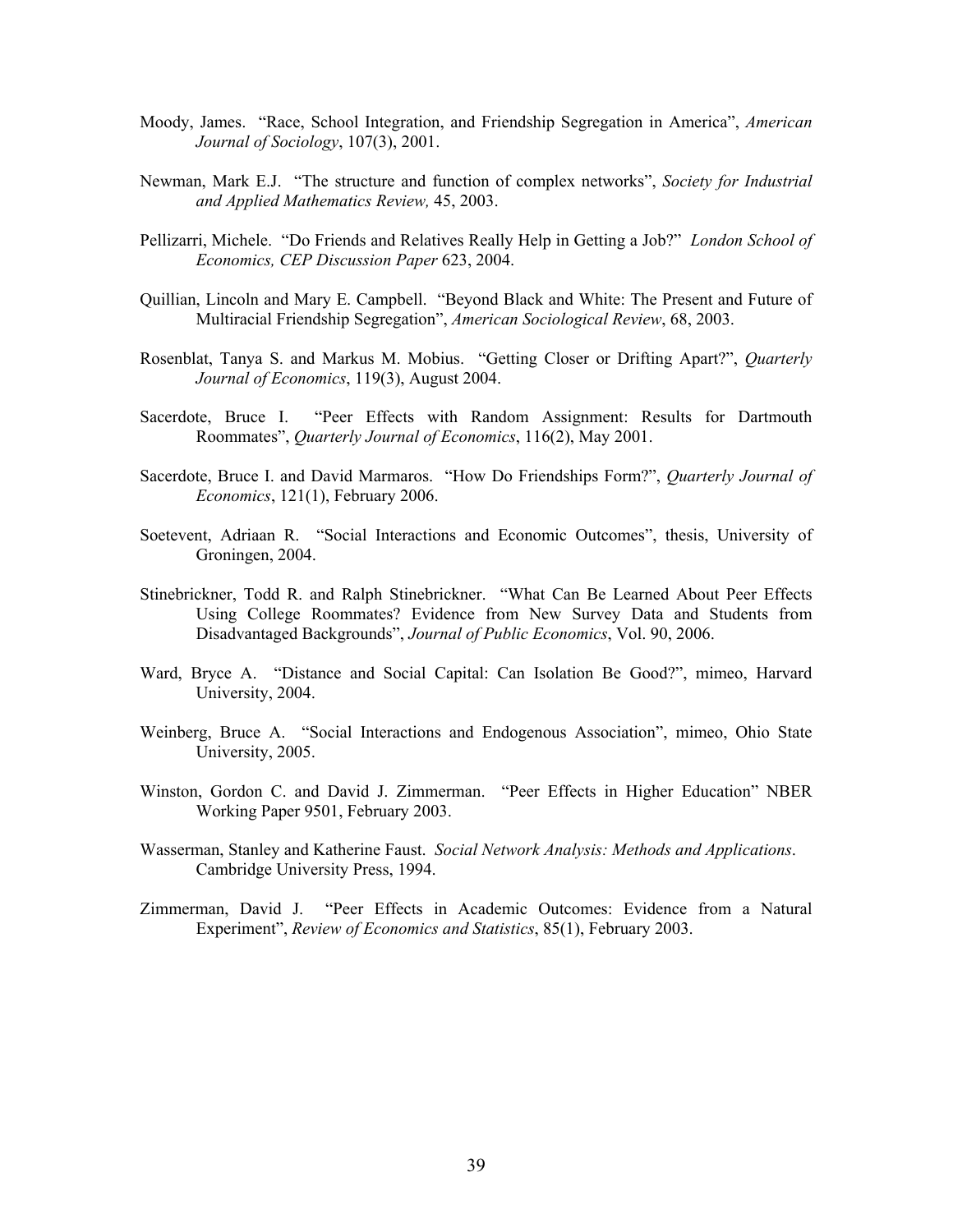### **Appendix: Robustness checks of the Model of Network Formation**

When simulating the model of network formation we assume that the realizations  $u_{ij}$  are independent for each pair *i/j*. To check whether the results hinge on this assumption, we recalibrate the model while imposing a connection between  $u_{ij}$  and  $u_{ik}$ , and  $u_{ik}$ . We generate this connection by calculating the distance between two individuals based on a random draw of a one dimensional characteristic.<sup>38</sup> Each individual is randomly assigned a position on a circle. The bigger the distance between two individuals along this circle, the less likely they are forming a friendship. By construction, a small distance between *i* and *j,* and between *i* and *k* implies a small distance between *j* and *k*; the likelihood of friendship formation is correlated. We normalize the maximum distance between two individuals to one. Consequently, the distance between two individuals is distributed uniform over the interval between zero and one. Using the inverse of the standard normal CDF we transform the uniformly distributed distance measure into a standard normal distributed value  $u_{ij}^{corr}$ . We combine this value with a randomly drawn value  $u_{ij}^{Random}$  to generate  $u_{ij}^{*}$  :<sup>39</sup>

$$
u_{ij}^* = \left(u_{ij}^{Corr} + au_{ij}^{Random}\right) \frac{1}{\sqrt{a+1}}.
$$

 $\overline{a}$ 

We pick  $a=10$  and recalibrate the model using  $u_{ij}^*$  instead of  $u_{ij}$ . We use the resulting parameters to construct the same counterfactuals as in the original specification of the model (see Tables 7 and 8). The results are displayed in Appendix Table 2. When comparing the results of the counterfactual experiments under uncorrelated preferences (Table 8) to the counterfactuals under correlated preferences (Appendix Table 2), we see few differences. Some of the counterfactuals

 $38$  This is an extreme case. Two individuals may like or dislike each other based on a vast number of different characteristics. The other extreme is the case with *n* different independent characteristics which leads less correlation in  $u_{ij}$  and is similar to the specification used in the original version.

<sup>&</sup>lt;sup>39</sup> This procedure introduces a connection between  $u_{ij}^*$  and  $u_{ik}^*$ , and  $u_{jk}^*$ , while preserving the properties of the distribution like mean zero for each individual and normal distribution.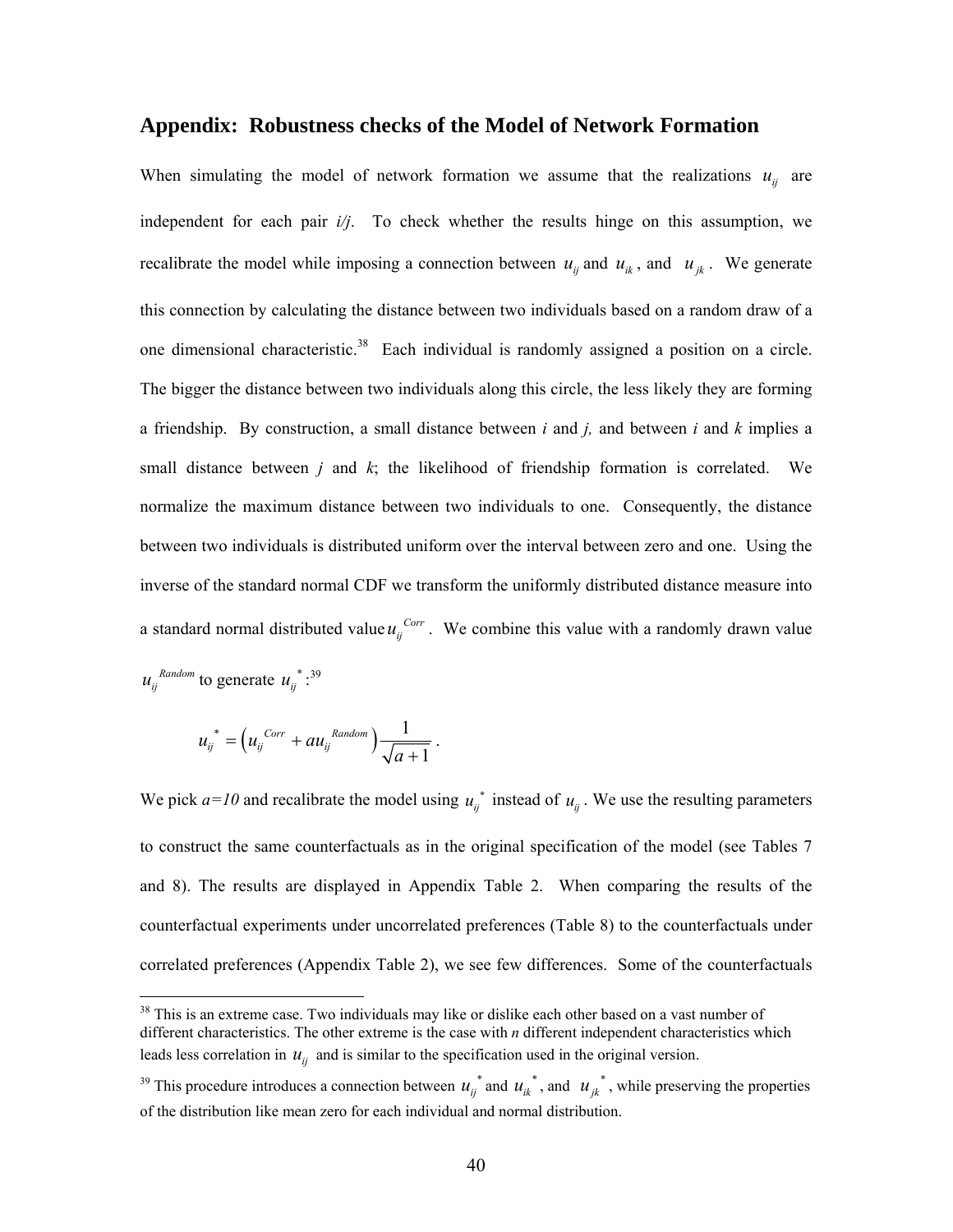result in slightly different distributions of the number of friends than under the original specification. The correlated preferences lead to a bigger role for the friends of friends channel. Comparing columns (2), (4), (5), and (6) in the two tables reveals that with correlated preferences, the variance and skewness are relatively more influenced by the friends of friends channel than by the different meeting channels or preferences. The increased importance of friends of friends and a lesser role of the meeting channels diminishes the effectiveness of the special introduction of minorities to whites (column 8). In the original specification, the fraction of white friends of whites drops from 87% to 77%. With correlated preferences, the same policy results in a drop to 81%. By assuming uncorrelated preferences we might overstate the potential effect of the introducing minority students to whites. Otherwise, relaxing the non-correlation assumption does not change the conclusion that university policies have limited ability to reduce the observed segregation. The effects of the "random meeting" counterfactual, and the "affirmative action" counterfactual are similar under both correlated and uncorrelated preferences. Overall, these comparisons suggest that while allowing for correlated preferences can have some effects on our results, the qualitative conclusions do not change.

We also calibrate a specification of the model where the number of friends of friends that are met in each cycle depends on the number of current friends of an individual. The probability,  $p_{\text{front}(i)}$ , that person *i* meets each of her friends' friends is given by:

$$
p_{\text{frofr}(i)} = \overline{p}_{\text{frofr}} \left( 1 + \frac{1}{1 + \# CF_{(i)}} \right) \frac{1}{2}.
$$

Where  $\bar{p}_{\text{for}}$  is a parameter that is calibrated. The actual meeting probability  $p_{\text{for}}(i)$  is a function of this parameter and the number of current friends of *i*,  $CF_{(i)}$ . The network parameters and resulting counterfactual simulations are very similar to ones obtained in the original specification.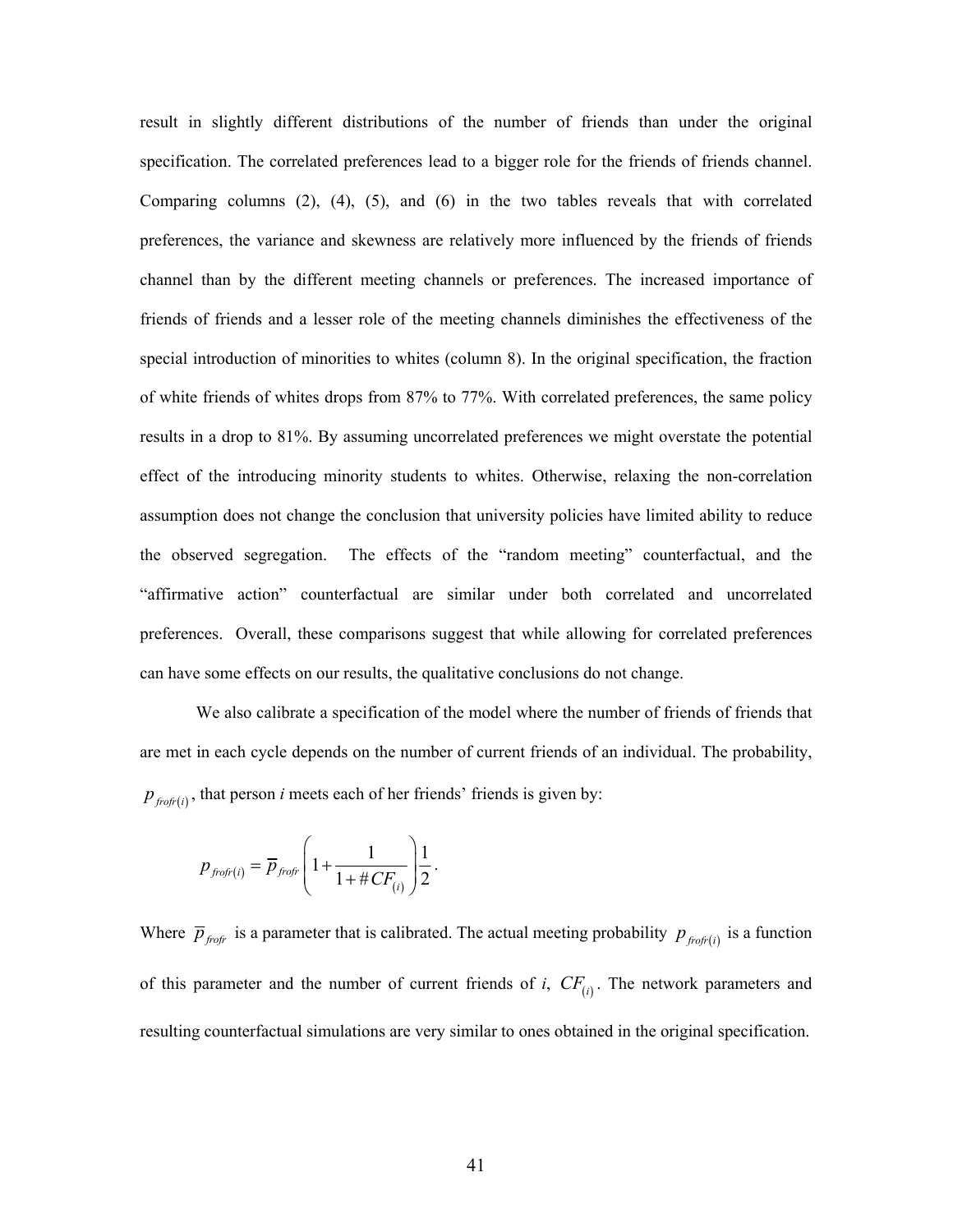|                                 | <b>Rice</b> | <b>U</b> Texas | <b>Texas</b><br>A&M | <b>Baylor</b> | <b>Texas</b><br><b>Tech</b> | <b>Texas</b><br><b>Christian</b> | <b>SMU</b> | <b>U</b> North<br><b>Texas</b> | <b>UT</b><br><b>Arlington</b> | <b>Texas</b><br><b>State</b> |
|---------------------------------|-------------|----------------|---------------------|---------------|-----------------------------|----------------------------------|------------|--------------------------------|-------------------------------|------------------------------|
| <b>Enrollment:</b>              | 2,933       | 36,473         | 35,605              | 11,521        | 23,329                      | 7,024                            | 6,090      | 24,274                         | 18,176                        | 22,402                       |
| <b>Female:</b>                  | 49%         | 52%            | 49%                 | 58%           | 45%                         | 60%                              | 55%        | 55%                            | 53%                           | 55%                          |
| <b>Out of State:</b>            | 47%         | 5%             | 3%                  | 16%           | 4%                          | 20%                              | 31%        | 3%                             | 2%                            | 1%                           |
| <b>International:</b>           | 3%          | 3%             | 1%                  | 1%            | 1%                          | 4%                               | 4%         | 3%                             | 5%                            | 1%                           |
| <b>Black:</b>                   | 7%          | 4%             | 2%                  | 7%            | 3%                          | 5%                               | 5%         | 12%                            | 14%                           | 5%                           |
| Asian:                          | 15%         | 17%            | 3%                  | 6%            | 2%                          | 2%                               | 6%         | 4%                             | 11%                           | 2%                           |
| Caucasian:                      | 55%         | 60%            | 82%                 | 74%           | 81%                         | 79%                              | 75%        | 68%                            | 57%                           | 71%                          |
| Hispanic:                       | 11%         | 15%            | 10%                 | 8%            | 11%                         | 6%                               | 9%         | 10%                            | 13%                           | 19%                          |
| <b>Native American:</b>         | 1%          | 0%             | 1%                  | 1%            | 1%                          | 1%                               | 1%         | 1%                             | 1%                            | 1%                           |
| <b>Undergrads in</b>            |             |                |                     |               |                             |                                  |            |                                |                               |                              |
| <b>Facebook Data:</b>           | 2,354       | 14,728         | 15,797              | 7,008         | 7,219                       | 3,678                            | 3,496      | 4,474                          | 1,442                         | 4908                         |
| <b>Facebook Uptake</b><br>Rate: | 80%         | 40%            | 44%                 | 61%           | 31%                         | 52%                              | 57%        | 18%                            | 8%                            | 22%                          |

**Table 1: Characteristics of 10 Universities in Our Sample and Facebook Uptake Rates**

Source: Princeton Review (2005). The universities are listed in the order that they joined the Facebook. The private universities are Rice, Baylor, Texas Christian and Southern Methodist. Facebook uptake rates includes undergraduate students registered for facebook.com as of January 17, 2005.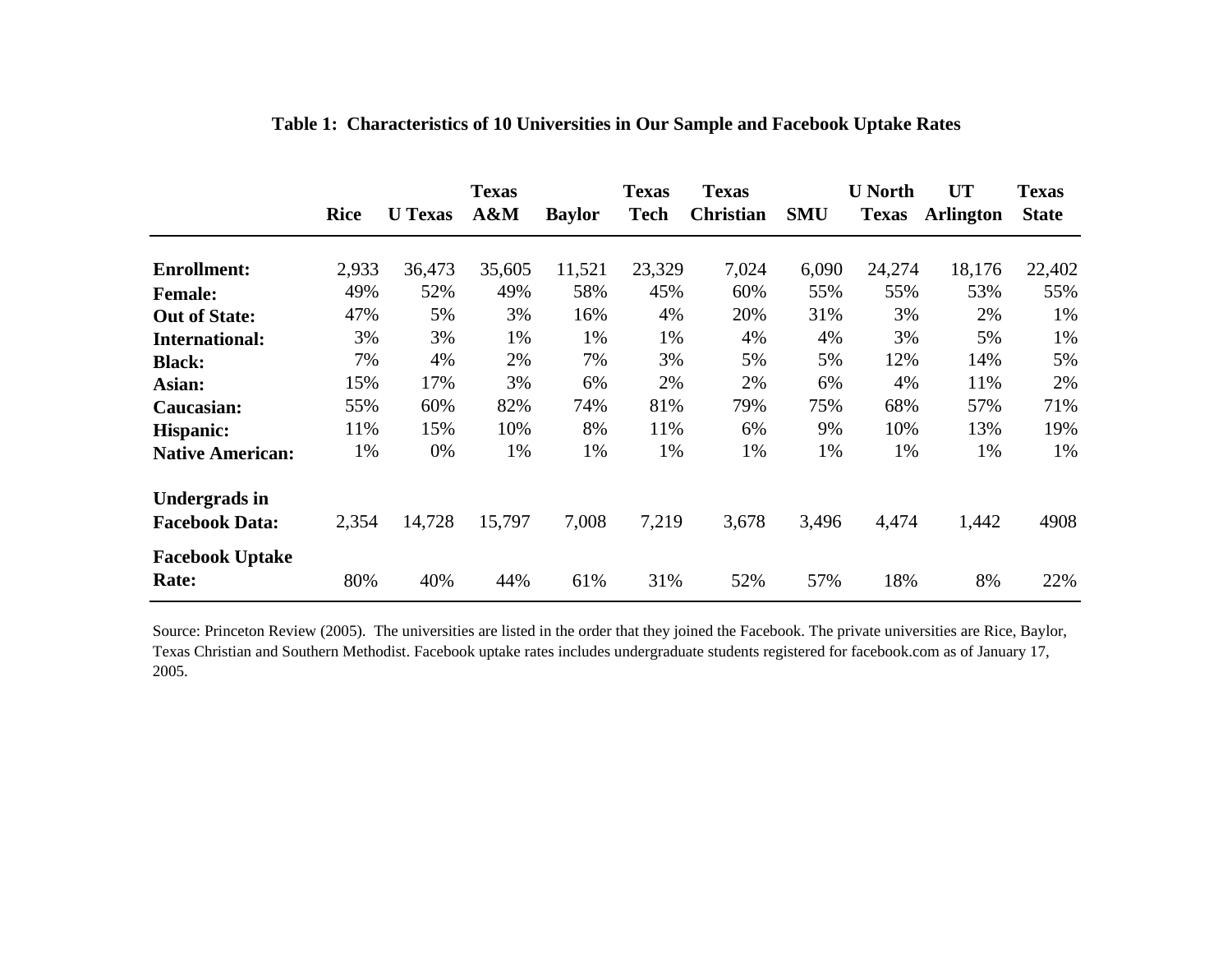|                                     |             |                | <b>Texas</b> |            |               | <b>Texas</b> | <b>Texas</b>     | <b>U</b> North | <b>UT</b>        | <b>Texas</b> |
|-------------------------------------|-------------|----------------|--------------|------------|---------------|--------------|------------------|----------------|------------------|--------------|
|                                     | <b>Rice</b> | <b>U</b> Texas | A&M          | <b>SMU</b> | <b>Baylor</b> | <b>Tech</b>  | <b>Christian</b> | <b>Texas</b>   | <b>Arlington</b> | <b>State</b> |
| <b>Composition</b>                  |             |                |              |            |               |              |                  |                |                  |              |
| Number of Students                  | 1300        | 8467           | 9299         | 2223       | 4295          | 4648         | 2342             | 2607           | 820              | 2922         |
| Fraction female                     | 0.50        | 0.56           | 0.55         | 0.59       | 0.60          | 0.53         | 0.64             | 0.57           | 0.47             | 0.58         |
| Fraction White or Hispanic          | 0.82        | 0.85           | 0.96         | 0.94       | 0.91          | 0.97         | 0.95             | 0.92           | 0.82             | 0.96         |
| <b>Fraction Black</b>               | 0.05        | 0.02           | 0.02         | 0.04       | 0.06          | 0.02         | 0.04             | 0.06           | 0.12             | 0.03         |
| <b>Fraction Asian</b>               | 0.13        | 0.13           | 0.02         | 0.03       | 0.03          | $0.01\,$     | 0.01             | 0.02           | 0.06             | $0.01\,$     |
| Fraction liberal                    | 0.32        | 0.23           | 0.06         | 0.11       | 0.08          | 0.08         | 0.12             | 0.18           | 0.16             | 0.14         |
| Fraction conservative               | 0.15        | 0.23           | 0.54         | 0.42       | 0.47          | 0.50         | 0.43             | 0.27           | 0.27             | 0.31         |
| <b>Characteristics</b>              |             |                |              |            |               |              |                  |                |                  |              |
| Average number friends              | 50.8        | 39.5           | 41.1         | 62.9       | 59.8          | 40.5         | 49.8             | 23.8           | 17.2             | 25.6         |
| Variance of number of friends       | 31.9        | 36.5           | 38.4         | 48.3       | 50.8          | 35.6         | 36.0             | 23.9           | 17.7             | 23.8         |
| Skewness of number of friends       | 1.06        | 2.01           | 2.06         | 1.75       | 1.74          | 1.50         | 1.11             | 2.28           | 1.52             | 1.69         |
| <b>Total Cluster coefficient</b>    | 0.24        | $0.20\,$       | 0.17         | 0.23       | 0.19          | 0.21         | 0.23             | 0.21           | 0.27             | 0.23         |
| Avg. Individual cluster coefficient | 0.30        | 0.22           | 0.19         | 0.27       | 0.21          | 0.23         | 0.25             | 0.22           | 0.25             | 0.23         |
| Degree correlation                  | 0.22        | 0.57           | 0.57         | 0.49       | 0.58          | 0.57         | 0.54             | 0.35           | 0.53             | 0.55         |
| Degree-cluster correlation          | $-0.47$     | $-0.04$        | $-0.10$      | $-0.17$    | $-0.14$       | $-0.08$      | $-0.09$          | 0.06           | 0.16             | 0.02         |

# **Table 2: Network Composition and Chartacteristics**

Note: This table includes undergraduates in our facebook.com sample for whom we could identify race based upon the picture. Degree, degree-correlation, total cluster coefficient, and individual cluster coefficient are defined in section II.B. The degree-cluster correlation is the correlation between students' number of friends (degree) and individual cluster coefficient.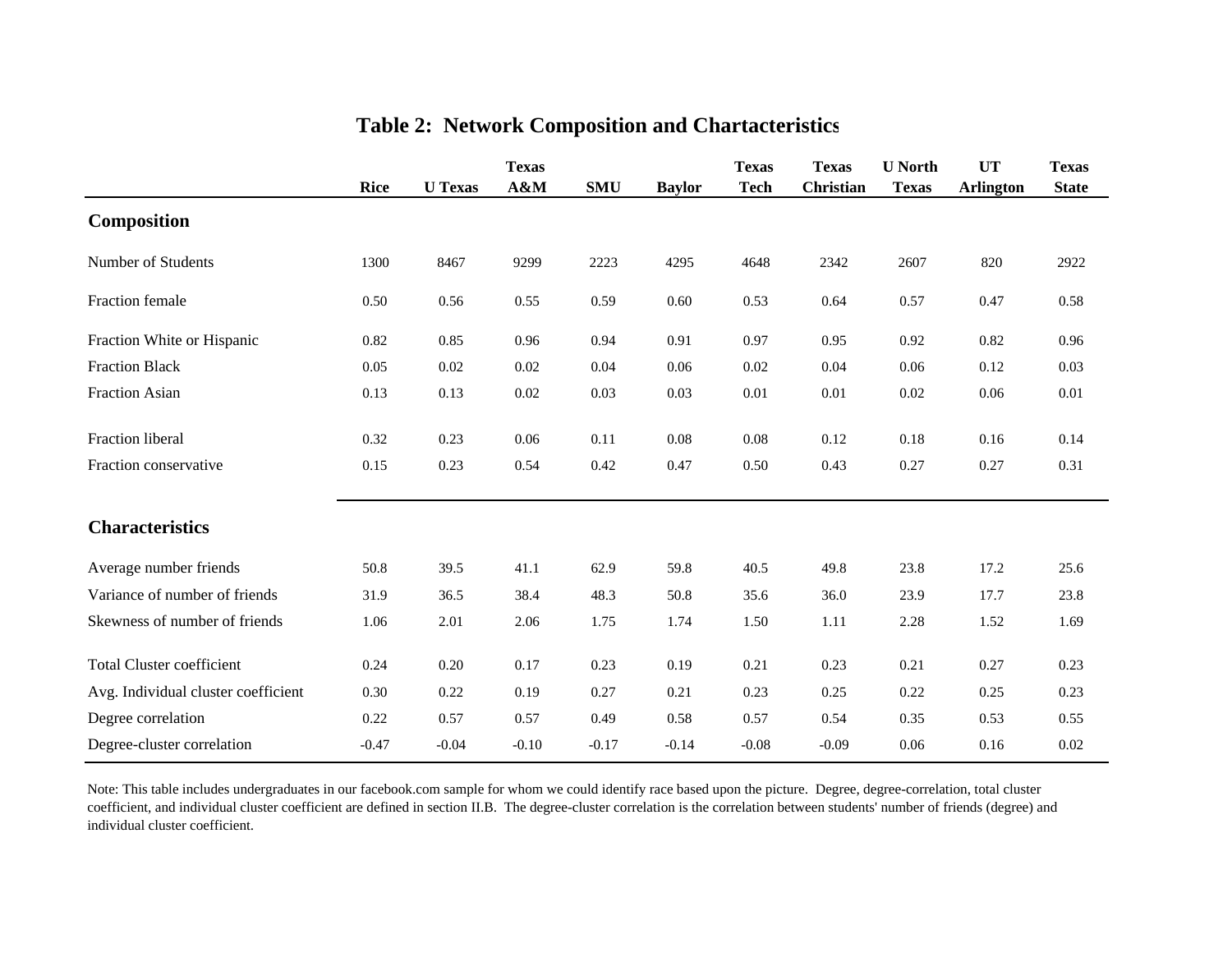|                                          | <b>Rice</b> | <b>U</b> Texas | <b>Texas</b><br>$A\&M$ | <b>SMU</b>   | <b>Baylor</b> | <b>Texas Tech</b>                         | <b>Texas</b><br>Christian | <b>U</b> North<br><b>Texas</b> | UT<br>Arlington | <b>Texas State</b> |
|------------------------------------------|-------------|----------------|------------------------|--------------|---------------|-------------------------------------------|---------------------------|--------------------------------|-----------------|--------------------|
| Pair of:                                 |             |                |                        |              |               | Fraction of pairs who are friends (in %)  |                           |                                |                 |                    |
| White/Hisp & White/Hisp                  | 4.05        | 0.52           | 0.45                   | 2.97         | 1.53          | 0.89                                      | 2.20                      | 0.95                           | 2.40            | 0.89               |
| White/Hisp & Asian                       | 3.08        | 0.20           | 0.33                   | 1.72         | 0.60          | 0.46                                      | 1.17                      | 0.70                           | 0.67            | 0.74               |
| White/Hisp & Black                       | 3.40        | 0.26           | 0.34                   | 1.50         | 0.57          | 0.61                                      | 1.38                      | 0.60                           | 1.16            | 0.66               |
| Asian & Asian                            | 9.43        | 1.93           | 3.28                   | 17.69        | 5.90          | 3.36                                      | 5.21                      | 3.28                           | 3.35            | 1.56               |
| Asian & Black                            | 3.61        | 0.25           | 0.45                   | 2.43         | 0.72          | 0.70                                      | 1.65                      | 0.63                           | 0.77            | 0.88               |
| Black & Black                            | 20.04       | 6.13           | 7.31                   | 19.59        | 8.34          | 6.41                                      | 11.90                     | 4.61                           | 12.01           | 5.55               |
| Any two students                         | 3.92        | 0.47           | 0.44                   | 2.83         | 1.39          | 0.87                                      | 2.13                      | 0.92                           | 2.10            | 0.88               |
| Pair of:                                 |             |                |                        |              |               | <b>Relative probability of friendship</b> |                           |                                |                 |                    |
| White/Hisp & White/Hisp                  | 1.03        | 1.12           | 1.01                   | 1.05         | 1.10          | 1.02                                      | 1.03                      | 1.04                           | 1.14            | 1.01               |
| White/Hisp & Asian                       | 0.79        | 0.42           | 0.74                   | 0.61         | 0.43          | 0.52                                      | 0.55                      | 0.77                           | 0.32            | 0.84               |
| White/Hisp & Black                       | 0.87        | 0.56           | 0.77                   | 0.53         | 0.41          | 0.70                                      | 0.65                      | 0.66                           | 0.55            | 0.75               |
| Asian & Asian                            | 2.41        | 4.13           | 7.42                   | 6.24         | 4.23          | 3.85                                      | 2.45                      | 3.58                           | 1.59            | 1.78               |
| Asian & Black                            | 0.92        | 0.54           | 1.01                   | 0.86         | 0.52          | 0.80                                      | 0.77                      | 0.69                           | 0.36            | 1.00               |
| <b>Black &amp; Black</b>                 | 5.12        | 13.13          | 16.54                  | 6.92         | 5.99          | 7.35                                      | 5.59                      | 5.03                           | 5.71            | 6.33               |
| Any two students                         | -1          | 1              | 1                      | $\mathbf{1}$ | $\mathbf{1}$  | $\mathbf{1}$                              | 1                         | $\mathbf{1}$                   | 1               | -1                 |
| Fraction of Students White/Hisp          | 0.82        | 0.85           | 0.96                   | 0.94         | 0.91          | 0.97                                      | 0.95                      | 0.92                           | 0.82            | 0.96               |
| Fraction Friends of Wh/H who are Wh/H    | 0.85        | 0.93           | 0.97                   | 0.96         | 0.96          | 0.98                                      | 0.97                      | 0.94                           | 0.92            | 0.97               |
| <b>Fraction of Students Asian</b>        | 0.13        | 0.13           | 0.02                   | 0.03         | 0.03          | 0.01                                      | 0.01                      | 0.02                           | 0.06            | 0.01               |
| Fraction Friends of Asians who are Asian | 0.30        | 0.58           | 0.16                   | 0.22         | 0.25          | 0.07                                      | 0.05                      | 0.10                           | 0.23            | 0.02               |
| Fraction of Students Black               | 0.05        | 0.02           | 0.02                   | 0.04         | 0.06          | 0.02                                      | 0.04                      | 0.06                           | 0.12            | 0.03               |
| Fraction Friends of Blacks who are Black | 0.25        | 0.38           | 0.27                   | 0.32         | 0.47          | 0.17                                      | 0.25                      | 0.33                           | 0.58            | 0.18               |

# **Table 3: Segmentation by Race**

Note: This table includes undergraduates in our facebook.com sample for whom we could identify race based upon the picture. Students were classified as either White/Hispanic, Black, Asian, or Don't Know, as described in Section II.B. The fraction of pairs of students of race X and Y who are friends is the fraction of all possible pairs of students of race X and Y who report being friends (reported in percentage points). The relative probability of friendship is defined in section II.B.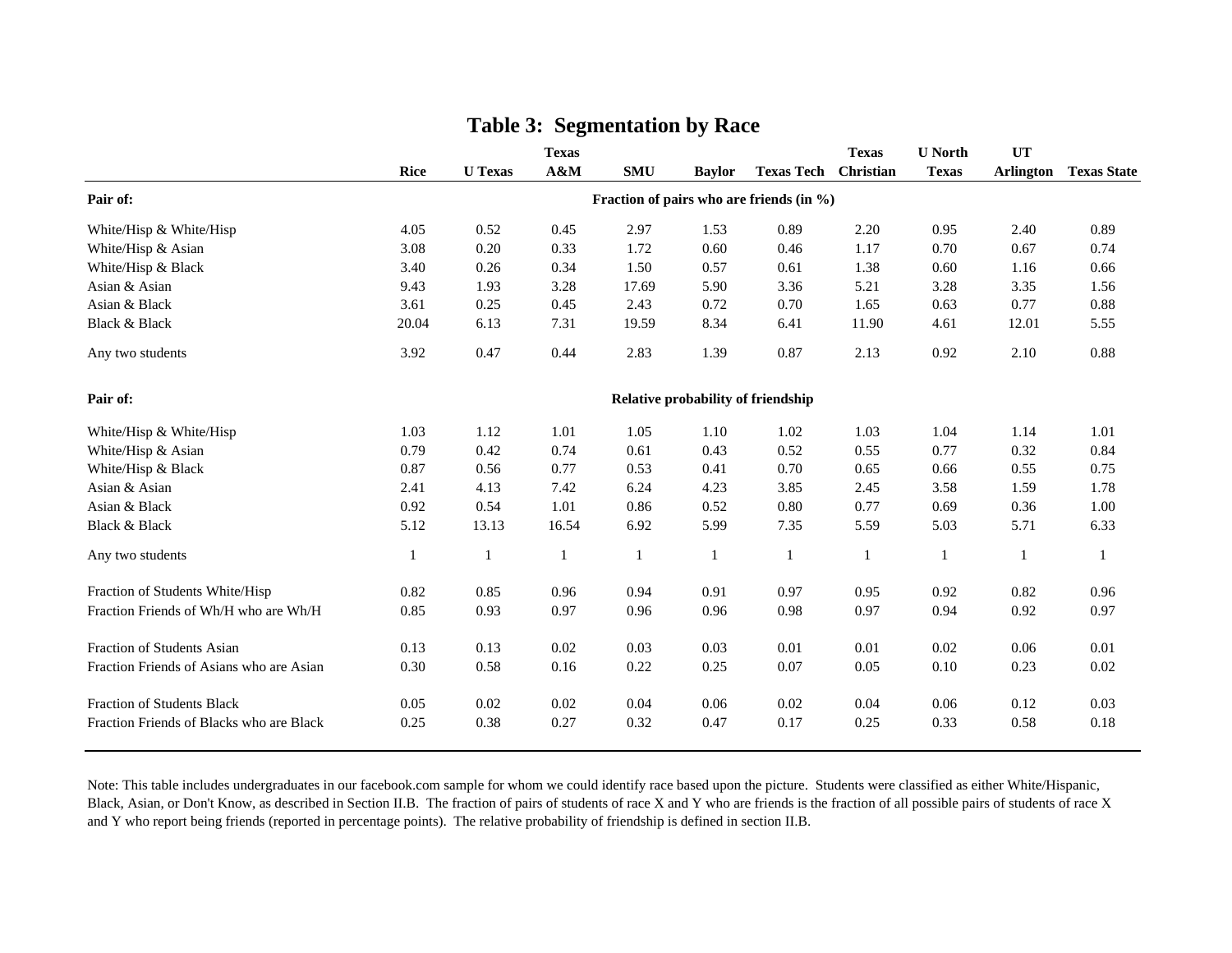|                                              |             |                | <b>Texas</b> |            |                                           | <b>Texas</b> | <b>Texas</b>     | <b>U</b> North | <b>UT</b>        | <b>Texas</b> |
|----------------------------------------------|-------------|----------------|--------------|------------|-------------------------------------------|--------------|------------------|----------------|------------------|--------------|
|                                              | <b>Rice</b> | <b>U</b> Texas | $A\&M$       | <b>SMU</b> | <b>Baylor</b>                             | <b>Tech</b>  | <b>Christian</b> | <b>Texas</b>   | <b>Arlington</b> | <b>State</b> |
| <b>Segmentation by Major</b>                 |             |                |              |            |                                           |              |                  |                |                  |              |
| Fraction of Friends in Same Major if         |             |                |              |            |                                           |              |                  |                |                  |              |
| friendships were formed randomly             | 0.04        | 0.02           | 0.02         | 0.01       | 0.02                                      | 0.03         | 0.01             | 0.01           | 0.05             | 0.01         |
| Actual Fraction of Friends in Same Major     | 0.08        | 0.08           | 0.07         | 0.08       | 0.06                                      | 0.06         | 0.07             | 0.08           | 0.10             | 0.08         |
| <b>Segmentation by Cohort</b>                |             |                |              |            |                                           |              |                  |                |                  |              |
| Pair of:                                     |             |                |              |            | <b>Relative probability of friendship</b> |              |                  |                |                  |              |
| Freshman & Freshman                          | 2.14        | 2.24           | 2.10         | 2.10       | 2.10                                      | 2.01         | 1.95             | 1.85           | 1.72             | 2.07         |
| Freshman & Sophomore                         | 0.64        | 0.74           | 0.72         | 0.64       | 0.60                                      | 0.82         | 0.74             | 0.84           | 1.00             | 0.79         |
| Freshman & Junior                            | 0.46        | 0.40           | 0.45         | 0.38       | 0.33                                      | 0.52         | 0.45             | 0.62           | 0.73             | 0.46         |
| Freshman & Senior                            | 0.35        | 0.25           | 0.31         | 0.20       | 0.18                                      | 0.43         | 0.25             | 0.58           | 0.61             | 0.31         |
| Sophomore & Sophomore                        | 2.18        | 2.28           | 2.04         | 2.42       | 2.62                                      | 1.80         | 2.19             | 1.74           | 1.29             | 2.01         |
| Junior & Junior                              | 2.17        | 2.13           | 2.14         | 2.21       | 2.29                                      | 1.46         | 2.17             | 1.55           | 1.27             | 1.77         |
| Senior & Senior                              | 1.80        | 2.05           | 2.43         | 2.08       | 2.06                                      | 1.71         | 1.92             | 2.38           | 1.95             | 1.93         |
| <b>Segmentation by Political Orientation</b> |             |                |              |            |                                           |              |                  |                |                  |              |
| Pair of:                                     |             |                |              |            | <b>Relative probability of friendship</b> |              |                  |                |                  |              |
| Liberal & Liberal                            | 1.22        | 1.06           | 1.28         | 1.00       | 1.13                                      | 1.07         | 1.09             | 1.18           | 1.24             | 1.05         |
| Liberal & Conservative                       | 0.86        | 0.75           | 0.69         | 0.66       | 0.59                                      | 0.70         | 0.85             | 0.76           | 0.79             | 0.81         |
| Conservative & Conservative                  | 1.35        | 2.17           | 1.28         | 1.36       | 1.41                                      | 1.44         | 1.30             | 1.45           | 1.84             | 1.53         |
|                                              |             |                |              |            |                                           |              |                  |                |                  |              |

# **Table 4: Segmentation by Major, Cohort and Political Orientation**

See Notes of Table 3.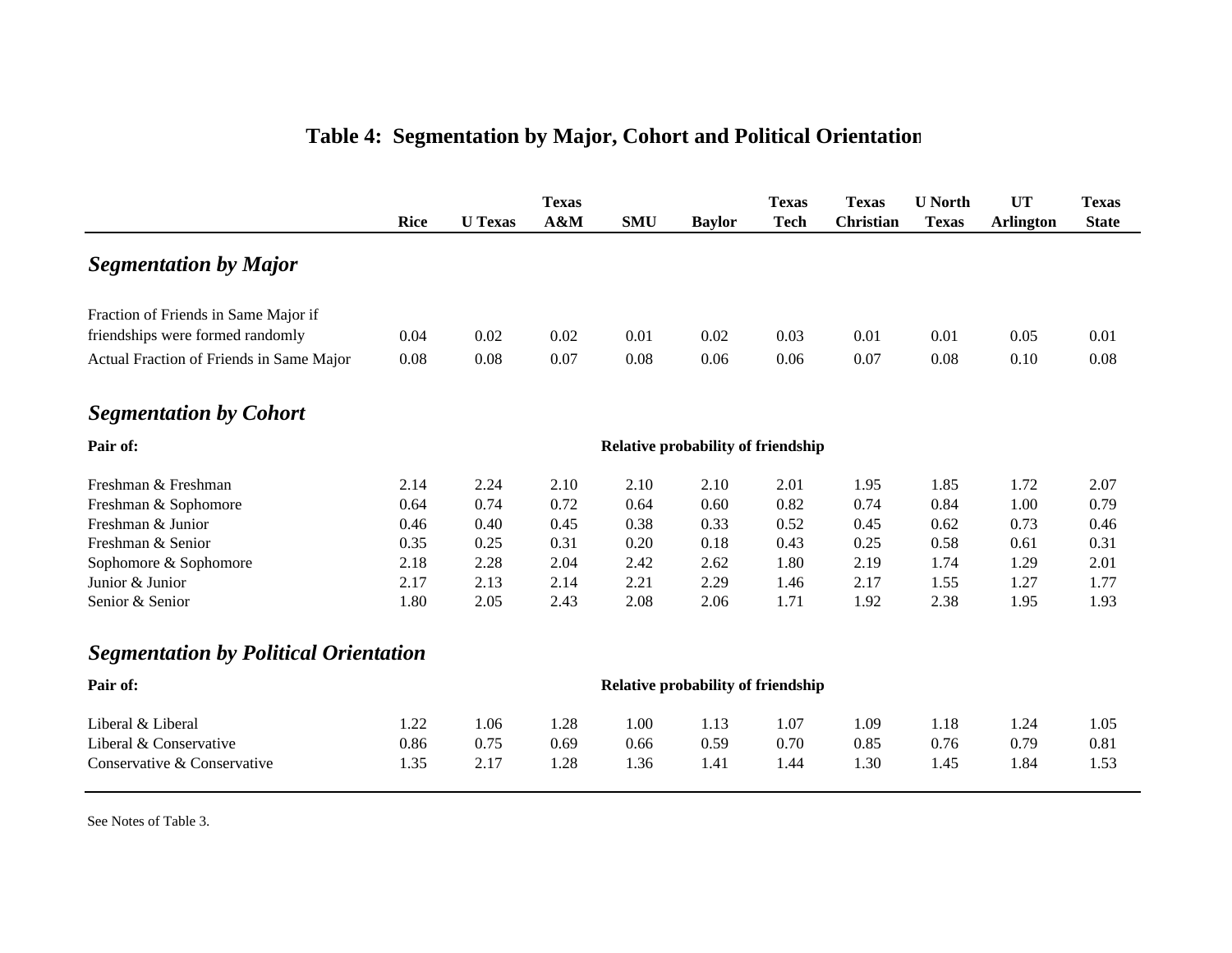|                                    | <b>Students</b><br>In Facebook | <b>Overall</b><br><b>Student Population</b> |
|------------------------------------|--------------------------------|---------------------------------------------|
| <b>GPA</b>                         | 2.95                           | 2.93                                        |
| <b>SAT</b>                         | 1168                           | 1152                                        |
| High School %ile Class Rank        | 86.5                           | 86.0                                        |
| <b>High School Class Size</b>      | 437                            | 416                                         |
| <b>Texas Resident</b>              | 97.4%                          | 97.4%                                       |
| Female                             | 55.2%                          | 50.6%                                       |
| In a Greek                         | 14.3%                          | 11.6%                                       |
| In Corps                           | 1.7%                           | 1.8%                                        |
| Lives in a dorm                    | 41.1%                          | 33.7%                                       |
| Athlete                            | 2.5%                           | 2.5%                                        |
| Freshman                           | 27%                            | 22%                                         |
| Sophomore                          | 27%                            | 22%                                         |
| Junior                             | 26%                            | 26%                                         |
| Senior                             | 20%                            | 29%                                         |
| White                              | 81.8%                          | 80.5%                                       |
| Hispanic                           | 11.4%                          | 12.0%                                       |
| Asian                              | 4.0%                           | 3.8%                                        |
| <b>Black</b>                       | 2.3%                           | 2.9%                                        |
| Native American                    | 0.4%                           | 0.5%                                        |
| <b>Father College Degree</b>       | 61%                            | 58%                                         |
| Mother College Degree              | 54%                            | 51%                                         |
| Household Income < \$40,000        | 14%                            | 17%                                         |
| Household Income \$40,000-\$80,000 | 33%                            | 35%                                         |
| Household Income > \$80,000        | 53%                            | 48%                                         |
| N                                  | 6754                           | 17288                                       |

## **Table 5: Selection into Facebook at Texas A&M - Means**

The sample is all undergraduate students enrolled in Spring 2005 with complete data for gender, high school rank, SAT, parents' education, household income, financial need, Greek and Corps status. 54% of registered students have complete data for these variables. Students with complete data are relatively similar to those without complete data in GPA (2.93 vs. 2.87), SAT (1152 vs. 1147), father college (58% vs. 56%), mother college (51% vs. 49%), but differ in high school rank (86% vs 80%), Greek (12% vs 15%), and parental income less than \$40K (17% vs 8%).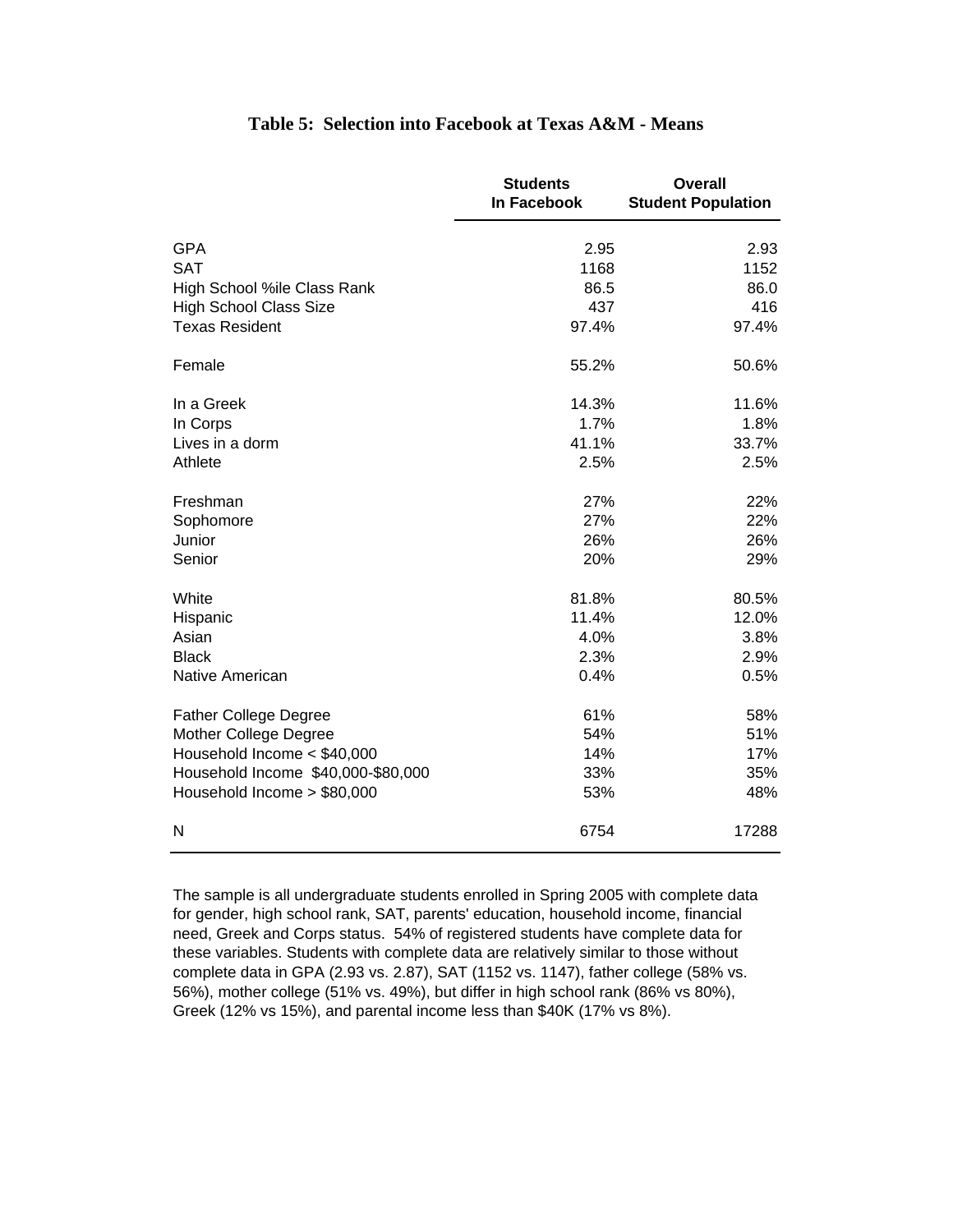#### **Table 6: Factors Predicting the Probability that Two Students are Friends**

Dependent Variable =1 if students  $i$  and  $j$  are friends and =0 otherwise Mean of Dependent Variable (baseline rate): 0.0034

Relationship Between Student *i* and *j*

|                                                     |                         | High                   |                        |             |                         |                        |                        |                                       |
|-----------------------------------------------------|-------------------------|------------------------|------------------------|-------------|-------------------------|------------------------|------------------------|---------------------------------------|
|                                                     |                         | School,                |                        | Dorm.       |                         |                        |                        | Common                                |
|                                                     | Race                    | Age                    | Family                 | Academic    | Ability                 | Activities             | All                    | Friends?                              |
|                                                     |                         |                        |                        |             |                         |                        |                        |                                       |
| Constant                                            | $0.0036$ **             | $0.0039$ **            | $0.0023$ **            | $0.0028$ ** | $0.0045$ **             | $0.0032$ **            | $0.0032$ **            | $-0.0005$ *                           |
| <b>Both Black</b>                                   | $0.0551$ **             |                        |                        |             |                         |                        | $0.0537$ **            | $0.0153$ **                           |
| <b>Both Asian</b>                                   | $0.0122$ **             |                        |                        |             |                         |                        | $0.0121$ **            | $0.0074$ **                           |
| <b>Both Hispanic</b>                                | $0.0017$ **             |                        |                        |             |                         |                        | $0.0021$ **            | $0.0016$ <sup>**</sup>                |
| <b>Both Native Am</b>                               | $-0.0036$ **            |                        |                        |             |                         |                        | $-0.0038$ **           | $-0.0008$                             |
| White-Hispanic                                      | $-0.0010$ <sup>**</sup> |                        |                        |             |                         |                        | $-0.0003$ **           | 0.0001                                |
| White-Asian                                         | $-0.0012$ **            |                        |                        |             |                         |                        | $-0.0007$ **           | 0.0000                                |
| White-Black                                         | $-0.0012$ **            |                        |                        |             |                         |                        | $-0.0006$ **           | $-0.0004$                             |
| White-NatAm                                         | $-0.0010$               |                        |                        |             |                         |                        | $-0.0008$              | 0.0005                                |
| Hispanic-Asian                                      | $-0.0009$ **            |                        |                        |             |                         |                        | 0.0000                 | 0.0003                                |
| Hispanic-Black                                      | 0.0000                  |                        |                        |             |                         |                        | 0.0005                 | 0.0000                                |
| Hispanic-NatAm                                      | $-0.0012$ <sup>*</sup>  |                        |                        |             |                         |                        | $-0.0005$              | 0.0009                                |
| Asian-Black                                         | $-0.0002$               |                        |                        |             |                         |                        | 0.0005                 | $-0.0002$                             |
| Asian-NatAm                                         | $-0.0020$ **            |                        |                        |             |                         |                        | $-0.0014$ **           | 0.0003                                |
| Black-NatAm                                         | $-0.0018$               |                        |                        |             |                         |                        | $-0.0015$              | 0.0001                                |
| Same High School                                    |                         | 0.1864                 |                        |             |                         |                        | $0.1859$ <sup>**</sup> | $0.1379$ **                           |
| Same Year in College                                |                         | $0.0010$ <sup>**</sup> |                        |             |                         |                        | $0.0011$ **            | $0.0012$ **                           |
| Same Gender                                         |                         | $0.0006$ **            |                        |             |                         |                        | 0.0000                 | $-0.0005$ **                          |
| Difference b/t Yrs in College (Yrs)                 |                         | $-0.0013$ **           |                        |             |                         |                        | $-0.0011$ **           | $0.0001$ **                           |
| Both from High Income Households (>\$60K)           |                         |                        | $0.0005$ <sup>**</sup> |             |                         |                        | 0.0002                 | $-0.0003$ $\overset{**}{\phantom{1}}$ |
| Both from Low Income Households (<\$60K)            |                         |                        | $0.0003$ **            |             |                         |                        | $0.0003$ **            | $0.0003$ **                           |
| 2 College Parents - 2 College Parents               |                         |                        | $0.0013$ **            |             |                         |                        | $0.0009$ **            | $-0.0013$ **                          |
| 2 College Parents - 1 College Parent                |                         |                        | $0.0004$ **            |             |                         |                        | 0.0003                 | $-0.0008$ **                          |
| 1 College Parent - 1 College Parent                 |                         |                        | 0.0002                 |             |                         |                        | 0.0001                 | $-0.0004$ **                          |
| 2 College Parents - 0 College Parents               |                         |                        | $-0.0001$              |             |                         |                        | 0.0000                 | $-0.0006$ <sup>**</sup>               |
| 1 College Parent - 0 College Parents                |                         |                        | $-0.0001$              |             |                         |                        | $-0.0001$              | $-0.0003$ **                          |
| <b>Students Both Liberal</b>                        |                         |                        | $0.0025$ **            |             |                         |                        | $0.0021$ **            | $0.0017$ **                           |
| <b>Students Both Conservative</b>                   |                         |                        | $0.0023$ **            |             |                         |                        | $0.0019$ **            | $-0.0012$ **                          |
| Students One Liberal One Conservative               |                         |                        | $-0.0002$              |             |                         |                        | $-0.0001$              | $-0.0003$                             |
| Same Dorm                                           |                         |                        |                        | 0.0426      |                         |                        | $0.0406$ <sup>**</sup> | $0.0214$ **                           |
| Same Major                                          |                         |                        |                        | $0.0038$ ** |                         |                        | $0.0030$ **            | $0.0024$ **                           |
| Same College on Campus                              |                         |                        |                        | $0.0018$ ** |                         |                        | $0.0016$ **            | $0.0004$ **                           |
| Difference in SAT scores (absolute points in 100s)  |                         |                        |                        |             | $-0.0004$               |                        | $-0.0003$ **           | 0.0000                                |
| Difference in GPA Quintile (0-4 absolute quintiles) |                         |                        |                        |             | $-0.0003$ <sup>**</sup> |                        | $-0.0002$ **           | $-0.0001$ $\degree$                   |
| <b>Both are Athletes</b>                            |                         |                        |                        |             |                         | $0.0646$ <sup>**</sup> | $0.0633$ **            | $0.0110$ **                           |
| Both in Corps of Cadets                             |                         |                        |                        |             |                         | $0.0531$ **            | $0.0421$ **            | $0.0218$ **                           |
| <b>Both are Greek</b>                               |                         |                        |                        |             |                         | $0.0189$ **            | $0.0183$ **            | $-0.0082$ **                          |
| One is Greek                                        |                         |                        |                        |             |                         | $-0.0003$ **           | $-0.0004$ **           | $-0.0022$ **                          |
| One is Athlete                                      |                         |                        |                        |             |                         | $-0.0003$              | $-0.0003$              | $-0.0015$ <sup>**</sup>               |
| One in Corps of Cadets                              |                         |                        |                        |             |                         | $-0.0005$              | $-0.0006$              | $-0.0005$                             |
| Number of Common Friends                            |                         |                        |                        |             |                         |                        |                        | $0.0299$ **                           |
| $R^2$                                               | 0.0006                  | 0.0293                 | 0.0004                 | 0.0033      | 0.0001                  | 0.0032                 | 0.0362                 | 0.2457                                |

\* significant at 5% \*\* significant at 1%

Obervations are all pairwise combinations of students in Texas A&M Facebook with complete data on covariates (29,787,621=N\*(N-1)/2 observations where N=7719). Linear probability model estimated via least squares. Bootstrap confidence intervals are constructed by sampling with replacement over individual students to obtain 7719 students and forming all pairwise combinations of those students as the bootstrap sample. We construct 200 bootstrap samples. Table only reports coefficient estimates and significance levels to conserve space but confidence intervals are available upon request. Excluded category for race is white-white and for political orientation is no reported orientation.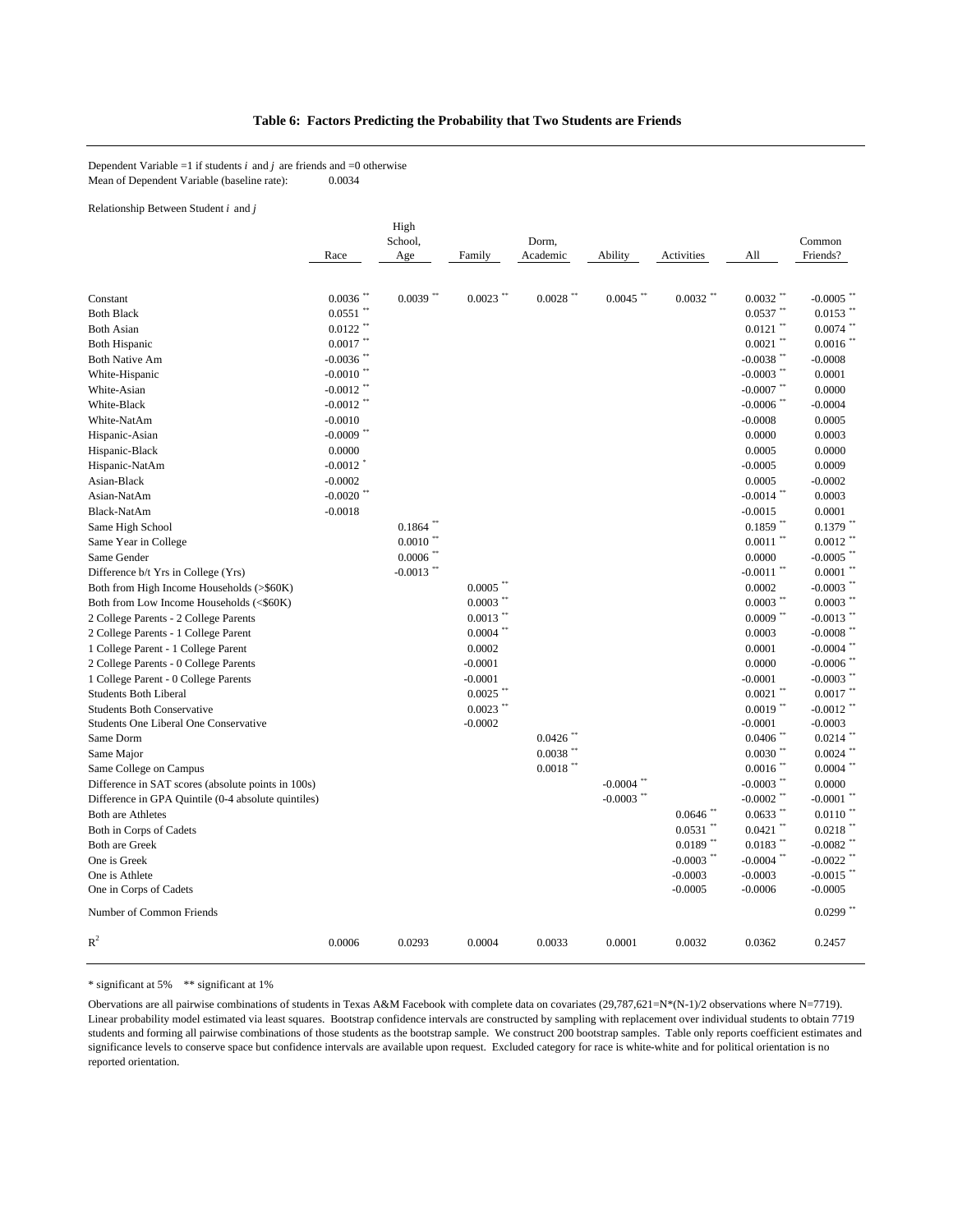|                                                |                            |                          |                   |                               | Counterfactuals   |                |                             |                               |
|------------------------------------------------|----------------------------|--------------------------|-------------------|-------------------------------|-------------------|----------------|-----------------------------|-------------------------------|
|                                                | (1)                        | (2)                      | (3)               | (4)                           | (5)               | (6)            | (7)                         | (8)                           |
|                                                |                            |                          | Completely        | Full Model                    |                   |                | Affirmative                 | Introduction to               |
|                                                | Sample of 1930<br>Students | Full Model<br>Simulation | Random<br>Friends | without friends<br>of friends | Random<br>Meeting | No Preferences | Action, double<br>hispanics | students of<br>different race |
| Number of Cycles of Meeting Friends of Friends |                            | 8                        | 0                 | 0                             | 8                 | 8              | 8                           | 8                             |
| c <sub>init</sub> - Avg # Randomly Met         |                            | 6.15                     | 6.41              | 14.58                         | 25.56             | 6.16           | 5.70                        | 4.98                          |
| Probability of meeting friend of friend        |                            | 0.54                     | 0                 | 0                             | 0.54              | 0.54           | 0.54                        | 0.54                          |
| C <sub>coll</sub> - Avg # Met Same College     |                            | 4.60                     | 0                 | 10.90                         |                   | 4.60           | 4.26                        | 3.73                          |
| Probability of meeting student in same Year    |                            | 0.02                     | 0                 | 0.05                          | 0                 | 0.02           | 0.02                        | 0.02                          |
| Probability of meeting student in same dorm    |                            | 0.35                     | 0                 | 0.83                          | 0                 | 0.35           | 0.32                        | 0.28                          |
| $\beta_{Constant}$                             |                            | $-1.72$                  | 0                 | $-1.72$                       | $-1.72$           | $-1.57$        | $-1.72$                     | $-1.72$                       |
| $\beta_{WW}$ (Whites)                          |                            | 0.07                     | 0                 | 0.07                          | 0.07              | 0              | 0.07                        | 0.07                          |
| $\beta_{BB}$ (Blacks)                          |                            | 2.10                     | 0                 | 2.10                          | 2.10              | 0              | 2.10                        | 2.10                          |
| $\beta_{HH}$ (Hispanics)                       |                            | 0.40                     | 0                 | 0.40                          | 0.40              | 0              | 0.40                        | 0.40                          |
| $\beta_{AA}$ (Asians)                          |                            | 0.85                     | 0                 | 0.85                          | 0.85              | 0              | 0.85                        | 0.85                          |
| $\beta_{skill}$ (High SAT)                     |                            | 0.10                     | 0                 | 0.10                          | 0.10              | 0              | 0.10                        | 0.10                          |
| $\beta_{ParEdu}$                               |                            | 0.09                     | 0                 | 0.09                          | 0.09              | 0              | 0.09                        | 0.09                          |
| $\beta$ Conservative                           |                            | 0.12                     | 0                 | 0.12                          | 0.12              | 0              | 0.12                        | 0.12                          |

## **Table 7: Parameters of the Model Under the Calibration and the Counterfactual Experiments**

#### Notes:

The data used are a random sample of 1930 of the 7719 students described in the note to Table 8.

(2) are the parameters of the full model calibration that fit the simulated moments to the moments of the actual network.

(3) Students meet with the same probability independent of school environment, they do not have preferences for characteristics, and they do not meet friends of friends.

(4) Students meet with probabilities that vary with the school environment, they have preferences for characteristics, but they do not meet friends of friends.

(5) Students meet with the same probability independent of school environment, they have preferences for characteristics, and they meet friends of friends.

(6) Students meet with probabilities that vary with school environment, they do not have preferences for characteristics, and they meet friends of friends.

(7) Double the number of Hispanic students (with parameters of full model but meeting probabilities scaled down to generate the same average number of friends).

scaled down to generate same average number of friends). (8) Add an extra meeting round where each white meets 1% of minority students and each minority student meet 1% of white students (with parameters of full model but meeting probabilities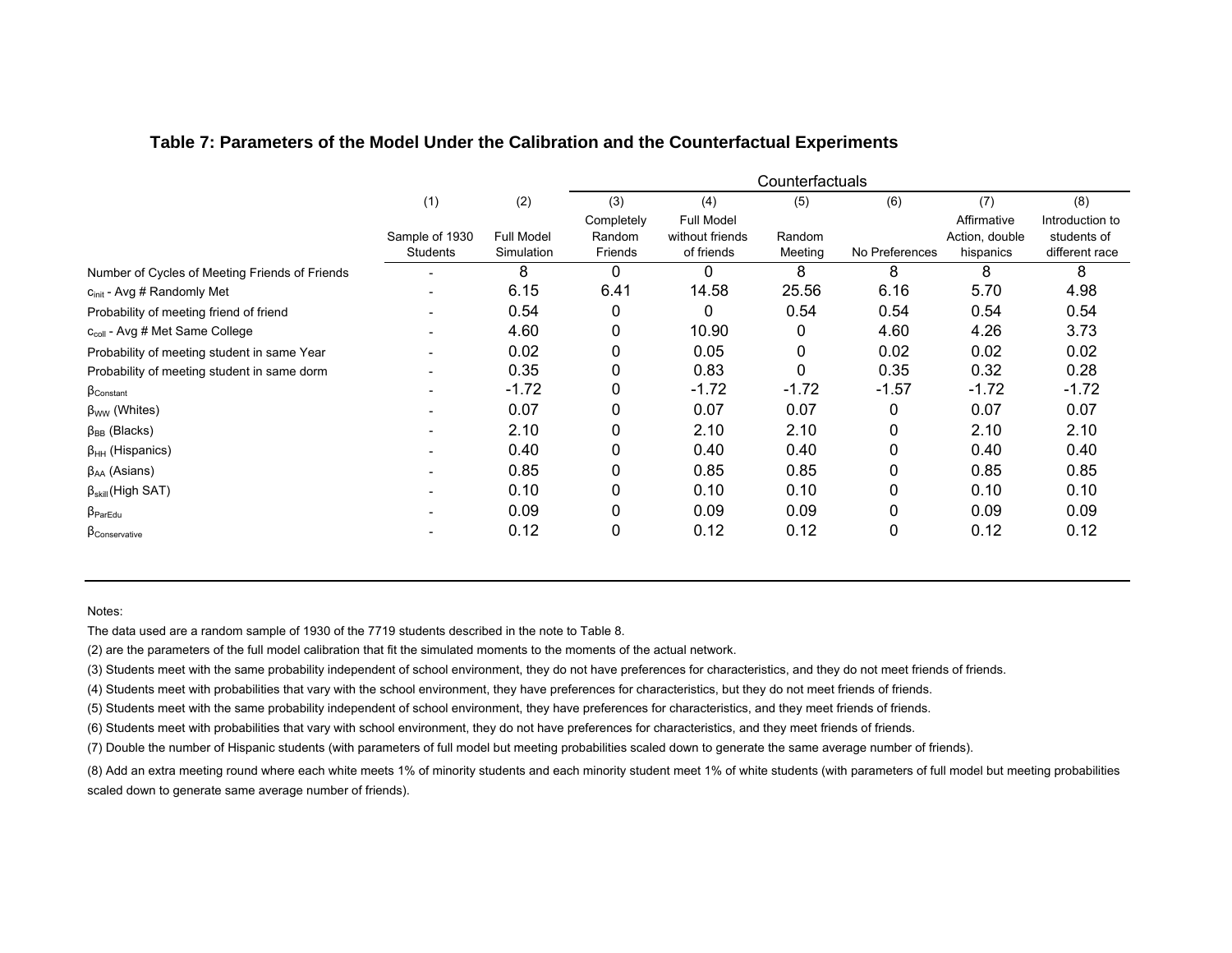|                                                        | Counterfactuals                   |                                        |                                 |                                                    |                   |                |                                            |                                                  |  |
|--------------------------------------------------------|-----------------------------------|----------------------------------------|---------------------------------|----------------------------------------------------|-------------------|----------------|--------------------------------------------|--------------------------------------------------|--|
|                                                        | (1)                               | (2)                                    | (3)                             | (4)                                                | (5)               | (6)            | (7)                                        | (8)                                              |  |
| <b>Moments Entering Calibration</b>                    | Sample of 1930<br><b>Students</b> | <b>Full Model</b><br><b>Simulation</b> | Completely<br>Random<br>Friends | <b>Full Model</b><br>without friends<br>of friends | Random<br>Meeting | No Preferences | Affirmative<br>Action, double<br>hispanics | Introduction to<br>students of<br>different race |  |
| Average # of Friends                                   | 6.42                              | 6.42                                   | 6.41                            | 6.42                                               | 6.41              | 6.42           | 6.41                                       | 6.41                                             |  |
| Variance of # of Friends                               | 6.44                              | 6.27                                   | 2.52                            | 2.96                                               | 5.56              | 5.77           | 6.40                                       | 6.14                                             |  |
| Skewness of # of Friends                               | 1.82                              | 1.82                                   | 0.39                            | 0.69                                               | 1.58              | 1.56           | 1.88                                       | 1.79                                             |  |
| <b>Cluster Coefficient</b>                             | 0.15                              | 0.16                                   | 0.00                            | 0.01                                               | 0.17              | 0.16           | 0.16                                       | 0.17                                             |  |
| Fraction from Same Year                                | 0.44                              | 0.44                                   | 0.25                            | 0.59                                               | 0.25              | 0.44           | 0.45                                       | 0.39                                             |  |
| Fraction from Same College                             | 0.22                              | 0.22                                   | 0.13                            | 0.31                                               | 0.13              | 0.21           | 0.21                                       | 0.20                                             |  |
| Fraction from Same Dorm                                | 0.08                              | 0.07                                   | 0.01                            | 0.14                                               | 0.01              | 0.07           | 0.08                                       | 0.06                                             |  |
| <b>Fraction White Friends of Whites</b>                | 0.87                              | 0.85                                   | 0.82                            | 0.85                                               | 0.85              | 0.82           | 0.76                                       | 0.77                                             |  |
| Fraction Hispanic Friends of Hispanics                 | 0.21                              | 0.22                                   | 0.12                            | 0.23                                               | 0.22              | 0.12           | 0.42                                       | 0.21                                             |  |
| Fraction Asian Friends of Asians                       | 0.15                              | 0.14                                   | 0.04                            | 0.14                                               | 0.14              | 0.03           | 0.12                                       | 0.14                                             |  |
| Fraction Black Friends of Blacks                       | 0.32                              | 0.33                                   | 0.02                            | 0.22                                               | 0.28              | 0.02           | 0.28                                       | 0.31                                             |  |
| Fraction Hi SAT Score Friends of Hi SAT                | 0.49                              | 0.49                                   | 0.39                            | 0.47                                               | 0.47              | 0.41           | 0.47                                       | 0.48                                             |  |
| Fraction Friends of Same Parental Education            | 0.53                              | 0.53                                   | 0.44                            | 0.50                                               | 0.52              | 0.45           | 0.50                                       | 0.51                                             |  |
| Fraction Conservative Friends of Conservative          | 0.62                              | 0.62                                   | 0.52                            | 0.59                                               | 0.61              | 0.53           | 0.60                                       | 0.60                                             |  |
| <b>Other Moments Not Entering Calibration</b>          |                                   |                                        |                                 |                                                    |                   |                |                                            |                                                  |  |
| Fraction White Friends of Whites if same Year          | 0.87                              | 0.86                                   | 0.82                            | 0.84                                               | 0.85              | 0.83           | 0.74                                       | 0.80                                             |  |
| Fraction Hispanic Friends of Hispanics if same Year    | 0.23                              | 0.25                                   | 0.11                            | 0.25                                               | 0.25              | 0.15           | 0.48                                       | 0.19                                             |  |
| Fraction White Friends of Whites if same College       | 0.87                              | 0.87                                   | 0.82                            | 0.84                                               | 0.85              | 0.84           | 0.77                                       | 0.80                                             |  |
| Fraction Hispanic Friends of Hispanics if same College | 0.22                              | 0.26                                   | 0.13                            | 0.24                                               | 0.16              | 0.12           | 0.50                                       | 0.15                                             |  |
| Fraction White Friends of Whites if same Dorm          | 0.84                              | 0.86                                   | 0.78                            | 0.84                                               | 0.82              | 0.83           | 0.78                                       | 0.83                                             |  |
| Fraction Hispanic Friends of Hispanics if same Dorm    | 0.17                              | 0.28                                   | 0.00                            | 0.22                                               | 0.00              | 0.14           | 0.47                                       | 0.16                                             |  |
| Average Individual Cluster Coefficient                 | 0.12                              | 0.16                                   | 0.00                            | 0.01                                               | 0.16              | 0.16           | 0.15                                       | 0.15                                             |  |
| Degree correlation                                     | 0.49                              | 0.61                                   | $-0.02$                         | 0.23                                               | 0.63              | 0.62           | 0.70                                       | 0.64                                             |  |
| Degree-cluster correlation                             | 0.24                              | 0.15                                   | 0.05                            | 0.17                                               | 0.21              | 0.16           | 0.10                                       | 0.28                                             |  |

## **Table 8: Simulation Results and Counterfactual Experiment s**

See notes in Table 7 for a description of each counterfactual.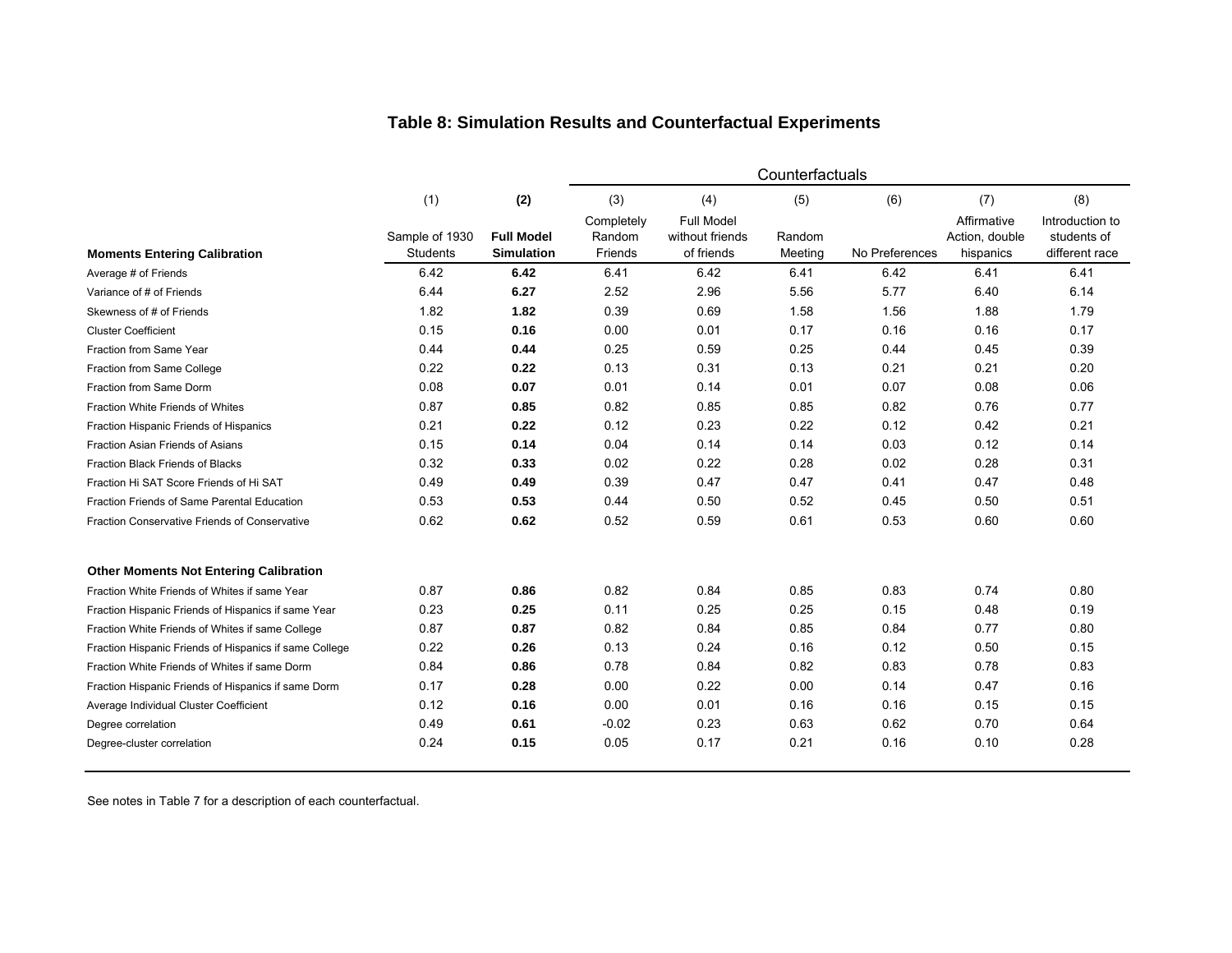| <b>Dependent Variable:</b>                       |                  | Own GPA             |                  | <b>Volunteer</b> |                  | <b>Religious</b> |                  | Political            |                      |
|--------------------------------------------------|------------------|---------------------|------------------|------------------|------------------|------------------|------------------|----------------------|----------------------|
|                                                  |                  |                     |                  | Excl. Same Orgs  | Incl. Same Orgs  | Excl. Same Orgs  | Incl. Same Orgs  | Excl. Same Orgs      | Incl. Same Orgs      |
|                                                  | (1)              | (2)                 | (3)              | (4)              | (5)              | (6)              | (7)              | (8)                  | (9)                  |
| <b>OWN CHARACTERISTICS</b>                       |                  |                     |                  |                  |                  |                  |                  |                      |                      |
| SAT in 100s of Points                            | 0.096            | 0.093               | $-0.006$         | 0.002            | 0.002            | 0.004            | 0.003            | $-0.005$             | $-0.006$             |
|                                                  | $[0.007]**$      | $[0.007]**$         | [0.004]          | [0.004]          | [0.004]          | [0.004]          | [0.003]          | [0.023]              | [0.023]              |
| High School Percentile (0-100)                   | 0.015            | 0.015               | $-0.001$         | 0.001            | 0.001            | $^{\circ}$       | $-0.001$         | 0.002                | 0.002                |
|                                                  | $[0.001]*$       | $[0.001]$ **        | [0.000]          | [0.000]          | [0.000]          | [0.000]          | [0.000]          | [0.003]              | [0.003]              |
| Female                                           | 0.135            | 0.117               | $-0.032$         | 0.061            | 0.055            | 0.016            | 0.015            | $-0.464$             | $-0.465$             |
|                                                  | $[0.017]**$      | $[0.016]$ **        | $[0.010]$ **     | $[0.010]$ **     | $[0.010]$ **     | [0.009]          | [0.009]          | $[0.058]$ **         | $[0.058]$ **         |
| Parent HH Income \$40-80K                        | $-0.039$         | $-0.037$            | 0.016            | 0.007            | 0.007            | $-0.009$         | $-0.009$         | 0.003                | 0.004                |
|                                                  | [0.025]          | [0.025]             | [0.014]          | [0.015]          | [0.015]          | [0.013]          | [0.013]          | [0.086]              | [0.086]              |
| Parent HH Income > \$80K                         | 0.009            | 0.008               | 0.031            | 0.006            | 0.002            | $-0.016$         | $-0.014$         | 0.004                | 0.003                |
|                                                  | [0.026]          | [0.026]             | $[0.014]$ *      | [0.015]          | [0.015]          | [0.014]          | [0.013]          | [0.088]              | [0.088]              |
| Father College Grad                              | 0.068            | 0.060               | $-0.008$         | 0.003            | 0.001            | 0.024            | 0.019            | 0.097                | 0.098                |
|                                                  | $[0.018]$ **     | $[0.018]**$         | [0.010]          | [0.011]          | [0.010]          | $[0.010]*$       | $[0.009]*$       | [0.061]              | [0.061]              |
| Mother College Grad                              | 0.015            | 0.015               | 0.002            | 0.009            | 0.01             | 0.006            | 0.006            | $-0.05$              | $-0.049$             |
|                                                  | [0.016]          | [0.016]             | [0.009]          | [0.010]          | [0.010]          | [0.009]          | [0.009]          | [0.057]              | [0.057]              |
| High School Pct Economically Disadvantaged       | $-0.003$         | $-0.003$            | 0.000            | 0.000            | 0.000            | 0.000            | 0.000            | $-0.002$             | $-0.002$             |
|                                                  | $[0.001]*$       | $[0.001]**$         | [0.000]          | [0.000]          | [0.000]          | [0.000]          | [0.000]          | [0.002]              | [0.002]              |
| High School Pass Rate of Standardized TAAS Test  | 0.006            | 0.005               | 0.000            | 0.001            | 0.000            | 0.001            | 0.001            | $-0.009$             | $-0.009$             |
|                                                  | $[0.001]*$       | $[0.001]$ **        | [0.001]          | [0.001]          | [0.001]          | [0.001]          | [0.001]          | [0.005]              | [0.005]              |
| <b>FRIEND CHARACTERISTICS</b>                    |                  |                     |                  |                  |                  |                  |                  |                      |                      |
| Predetermined                                    |                  |                     |                  |                  |                  |                  |                  |                      |                      |
| Avg of Friends' SAT in 100s of Points            | 0.030            | $-0.032$            | $-0.014$         | 0.006            | 0.009            | $-0.004$         | $-0.016$         | $-0.088$             | $-0.089$             |
|                                                  | [0.016]          | [0.017]             | [0.009]          | [0.010]          | [0.010]          | [0.009]          | [0.009]          | [0.060]              | [0.059]              |
| Avg of Friends' High School Percentile           | 0.002            | $-0.005$            | $-0.002$         | 0.000            | $-0.001$         | 0.002            | 0.001            | 0.005                | 0.006                |
|                                                  | [0.002]          |                     |                  |                  |                  | [0.001]          |                  |                      | [0.007]              |
|                                                  |                  | $[0.002]$ **        | [0.001]          | [0.001]          | [0.001]          |                  | [0.001]          | [0.007]              |                      |
| Fraction of Friends with College Educated Father | 0.160            | 0.106               | $-0.019$         | 0.059            | 0.028            | 0.099            | 0.061            | 0.034                | 0.030                |
|                                                  | $[0.058]$ **     | [0.057]             | [0.032]          | [0.040]          | [0.039]          | $[0.036]$ **     | [0.035]          | [0.231]              | [0.231]              |
| Fraction of Friends with College Educated Mother | 0.029<br>[0.057] | $-0.007$<br>[0.056] | 0.032<br>[0.032] | 0.049<br>[0.039] | 0.038<br>[0.039] | 0.036<br>[0.036] | 0.046<br>[0.034] | 0.498<br>$[0.228]$ * | 0.494<br>$[0.228]$ * |
| Contemporaneous                                  |                  |                     |                  |                  |                  |                  |                  |                      |                      |
| Avg of Friends' GPA                              |                  | 0.461               |                  |                  |                  |                  |                  |                      |                      |
|                                                  |                  | $[0.044]$ **        |                  |                  |                  |                  |                  |                      |                      |
| Fraction of Friends who 'Drink'                  |                  | $-0.123$            | 0.386            |                  |                  |                  |                  |                      |                      |
|                                                  |                  | [0.075]             | $[0.042]$ **     |                  |                  |                  |                  |                      |                      |
| Fraction of Friends in Volunteer Groups          |                  |                     |                  | $-0.036$         | 0.564            |                  |                  |                      |                      |
|                                                  |                  |                     |                  | [0.045]          | $[0.042]$ **     |                  |                  |                      |                      |
| Fraction of Friends in Religious Groups          |                  |                     |                  |                  |                  | 0.497            | 0.781            |                      |                      |
|                                                  |                  |                     |                  |                  |                  | $[0.033]$ **     | $[0.028]$ **     |                      |                      |
| Fraction of Friends in Political Groups          |                  |                     |                  |                  |                  |                  |                  | 0.200                | 0.206                |
|                                                  |                  |                     |                  |                  |                  |                  |                  | [0.418]              | [0.412]              |
| Constant                                         | $-0.612$         | $-0.456$            | 0.573            | $-0.199$         | $-0.222$         | $-0.306$         | $-0.081$         | 3.789                | 3.76                 |
|                                                  | $[0.230]$ **     | $[0.230]$ *         | $[0.140]$ **     | [0.153]          | [0.150]          | $[0.140]$ *      | [0.133]          | $[0.887]$ **         | $[0.886]$ **         |
|                                                  |                  |                     |                  |                  |                  |                  |                  |                      |                      |
| Observations                                     | 5138             | 5138                | 5138             | 4655             | 4661             | 4655             | 4661             | 4655                 | 4661                 |
| R-squared                                        | 0.31             | 0.33                | 0.04             | 0.03             | 0.07             | 0.07             | 0.16             | 0.04                 | 0.04                 |

#### **Table 9: Associations Between Student Outcomes and Peer Characteristics**

\* significant at 5% \*\* significant at 1%

Notes: Models estimated via least squares with Huber-White robust standard errors reported in brackets. The dependent variable in the last 4 sets of models is a dummy variable for whether the student is a drinker or a memb organization. All regressions include dummies for race, year in college, academic college on campus (e.g. Liberal Arts or Engineering), the number of members in the student's family household, and the Spectral Segregation includes all students among 7719 (used in the model in sections II and III) who have friends among the 7719 to compute average friend characteristics. "Excl. Same Orgs" and "Incl. Same Orgs" means that the calculation of t organization either *excludes* or *includes* friends who are in the same organization.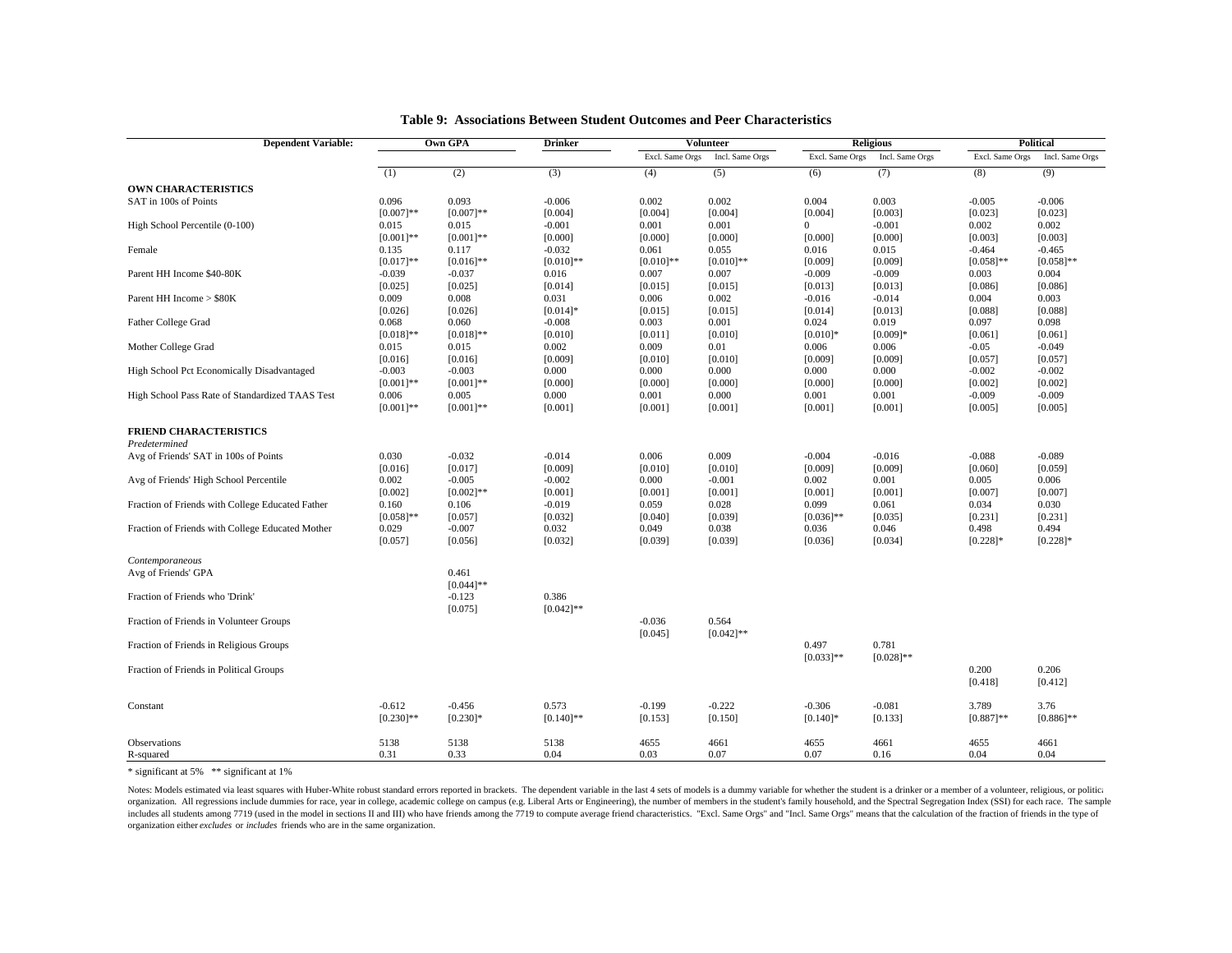## **Appendix Table 1: Testing Accuracy of Using Pictures to Classify Race**

| <b>Administrative Data</b> |                |       |       |                  |                  |
|----------------------------|----------------|-------|-------|------------------|------------------|
|                            | White/Hispanic | Black | Asian | Other/Don't Know | % Mis-classified |
| White/Hispanic             | 4,174          |       |       |                  | $0.2\%$          |
| <b>Black</b>               |                |       |       |                  | 3.0%             |
| Asian                      |                |       | 90    | 36               | 10.0%            |
| Native American            |                |       |       |                  | $- -$            |

#### **Classification by Picture**

Notes: This table compares the actual race from administrative records to the race classification made by research assistants based upon pictures. The sample is all Texas A&M students meeting two criteria: (1) in Facebook with a picture in which the two research assistants agreed on their race classification and (2) administrative records contain complete demographic data. In the picture classification data, "Other" includes those classified as 'don't know but not black' and 'don't know but maybe black'. The "% Mis-classified" is the percent of students in each category of Administrative race that are improperly classified in a specific category (we do not include students that the research assistant classified as Don't Know).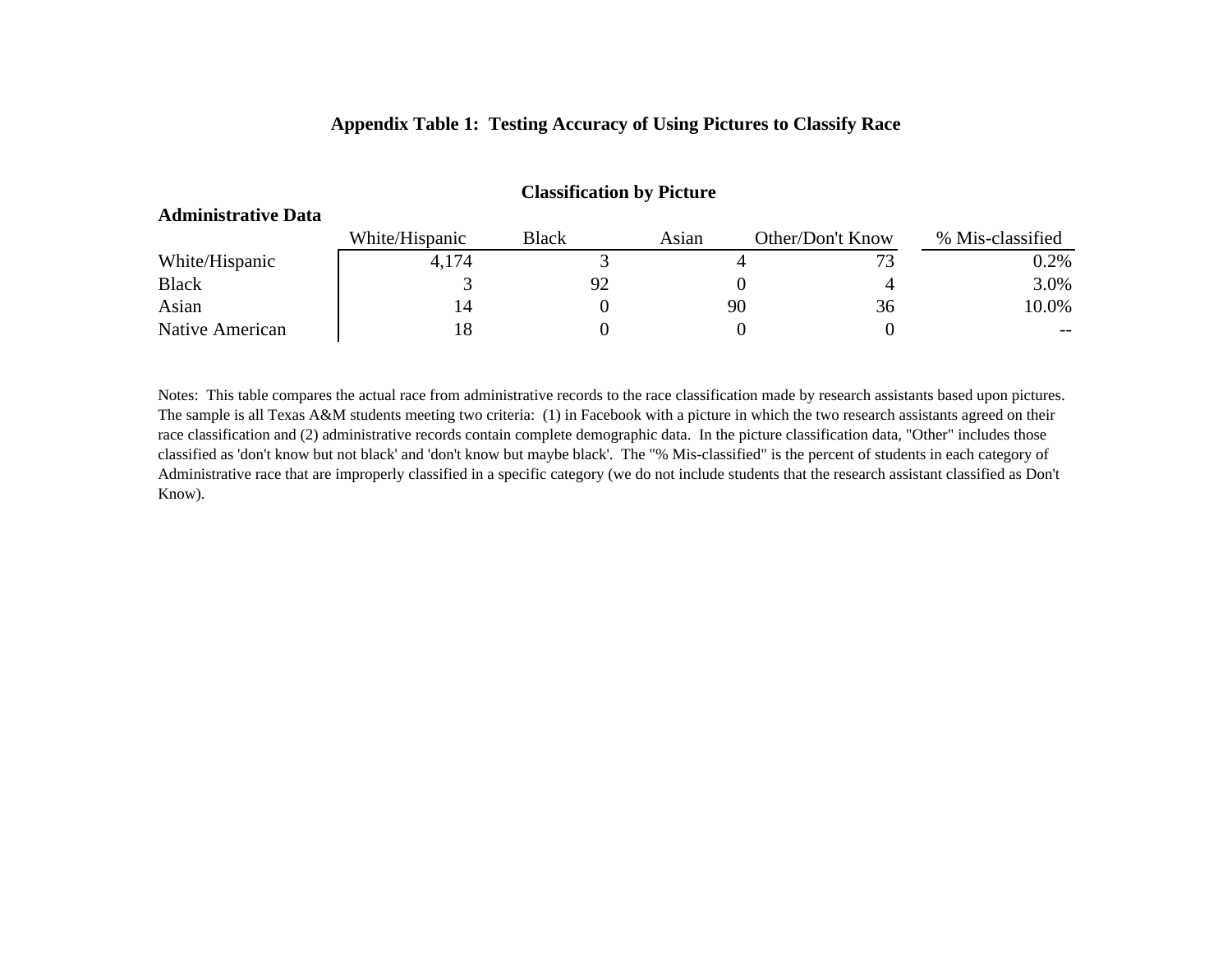|                                               | Counterfactuals            |                                 |                                 |                                                       |                   |                          |                                               |                                                  |  |  |  |
|-----------------------------------------------|----------------------------|---------------------------------|---------------------------------|-------------------------------------------------------|-------------------|--------------------------|-----------------------------------------------|--------------------------------------------------|--|--|--|
|                                               | (1)                        | (2)                             | (3)                             | (5)                                                   | (4)               | (6)                      | (7)                                           | (8)                                              |  |  |  |
|                                               | Sample of<br>1930 Students | <b>Full Model</b><br>Simulation | Completely<br>Random<br>Friends | <b>Full Model</b><br>without<br>friends of<br>friends | Random<br>Meeting | <b>No</b><br>Preferences | Affirmative<br>Action,<br>double<br>hispanics | Introduction<br>to students of<br>different race |  |  |  |
| <b>Moments Entering Calibration</b>           |                            |                                 |                                 |                                                       |                   |                          |                                               |                                                  |  |  |  |
| Average # of Friends                          | 6.42                       | 6.41                            | 6.42                            | 6.42                                                  | 6.42              | 6.41                     | 6.42                                          | 6.41                                             |  |  |  |
| Variance of # of Friends                      | 6.44                       | 6.25                            | 2.53                            | 2.84                                                  | 5.83              | 5.74                     | 6.59                                          | 6.16                                             |  |  |  |
| Skewness of # of Friends                      | 1.82                       | 1.83                            | 0.39                            | 0.60                                                  | 1.77              | 1.62                     | 2.01                                          | 1.77                                             |  |  |  |
| <b>Cluster Coefficient</b>                    | 0.15                       | 0.15                            | 0.00                            | 0.01                                                  | 0.15              | 0.15                     | 0.15                                          | 0.15                                             |  |  |  |
| Fraction from Year                            | 0.44                       | 0.43                            | 0.25                            | 0.59                                                  | 0.25              | 0.44                     | 0.45                                          | 0.41                                             |  |  |  |
| Fraction form College                         | 0.22                       | 0.22                            | 0.13                            | 0.31                                                  | 0.14              | 0.22                     | 0.22                                          | 0.21                                             |  |  |  |
| Fraction from sam dorm                        | 0.08                       | 0.08                            | 0.01                            | 0.11                                                  | 0.01              | 0.07                     | 0.08                                          | 0.07                                             |  |  |  |
| Fraction White Friends of Whites              | 0.87                       | 0.86                            | 0.82                            | 0.85                                                  | 0.86              | 0.82                     | 0.76                                          | 0.81                                             |  |  |  |
| Fraction Hispanic Friends of Hispanics        | 0.21                       | 0.21                            | 0.12                            | 0.22                                                  | 0.21              | 0.12                     | 0.40                                          | 0.21                                             |  |  |  |
| Fraction Asian Friends of Asians              | 0.15                       | 0.15                            | 0.04                            | 0.15                                                  | 0.16              | 0.04                     | 0.13                                          | 0.16                                             |  |  |  |
| Fraction Black Friends of Blacks              | 0.32                       | 0.33                            | 0.02                            | 0.22                                                  | 0.24              | 0.02                     | 0.26                                          | 0.32                                             |  |  |  |
| Fraction Hi SAT Score Friends of Hi SAT       | 0.49                       | 0.49                            | 0.39                            | 0.47                                                  | 0.48              | 0.41                     | 0.48                                          | 0.49                                             |  |  |  |
| Fraction Friends of Same Parental Education   | 0.53                       | 0.53                            | 0.44                            | 0.50                                                  | 0.52              | 0.44                     | 0.50                                          | 0.52                                             |  |  |  |
| Fraction Conservative Friends of Conservative | 0.62                       | 0.63                            | 0.52                            | 0.59                                                  | 0.62              | 0.53                     | 0.61                                          | 0.61                                             |  |  |  |

## **Appendix Table 2: Simulation Results and Counterfactual Experiments for Correlated Preferences**

The parameters of the fully calibrated model are: Notes: This table includes results of model calibration under the assumption of **correlated unobserved preferences**, as described in the Appendix. The calibration is based on the same sample as the original model (see results in Table 7), and counterfactuals are equivalent to those performed for the original model (see Table 8).

*CYCLE=* 11*, <sup>c</sup> init <sup>=</sup>* 10.68 *, <sup>c</sup> COLL =7.52 , p YEAR <sup>=</sup>* .03*, p DROM <sup>=</sup>* .59,*<sup>p</sup> FRoFR <sup>=</sup>* .63*,*  $\beta$   $_0$  = -1.92 ,  $\beta$   $_{WW}$  = .07 ,  $\beta$   $_{BB}$  = 1.75 ,  $\beta$   $_{HH}$  = .36 ,  $\beta$   $_{AA}$  = .86 ,  $\beta$   $_{PAR}$  edu = .09 ,  $\beta$   $_{CONS}$  = .12 ,  $\beta$   $_{SKILL}$  = .10